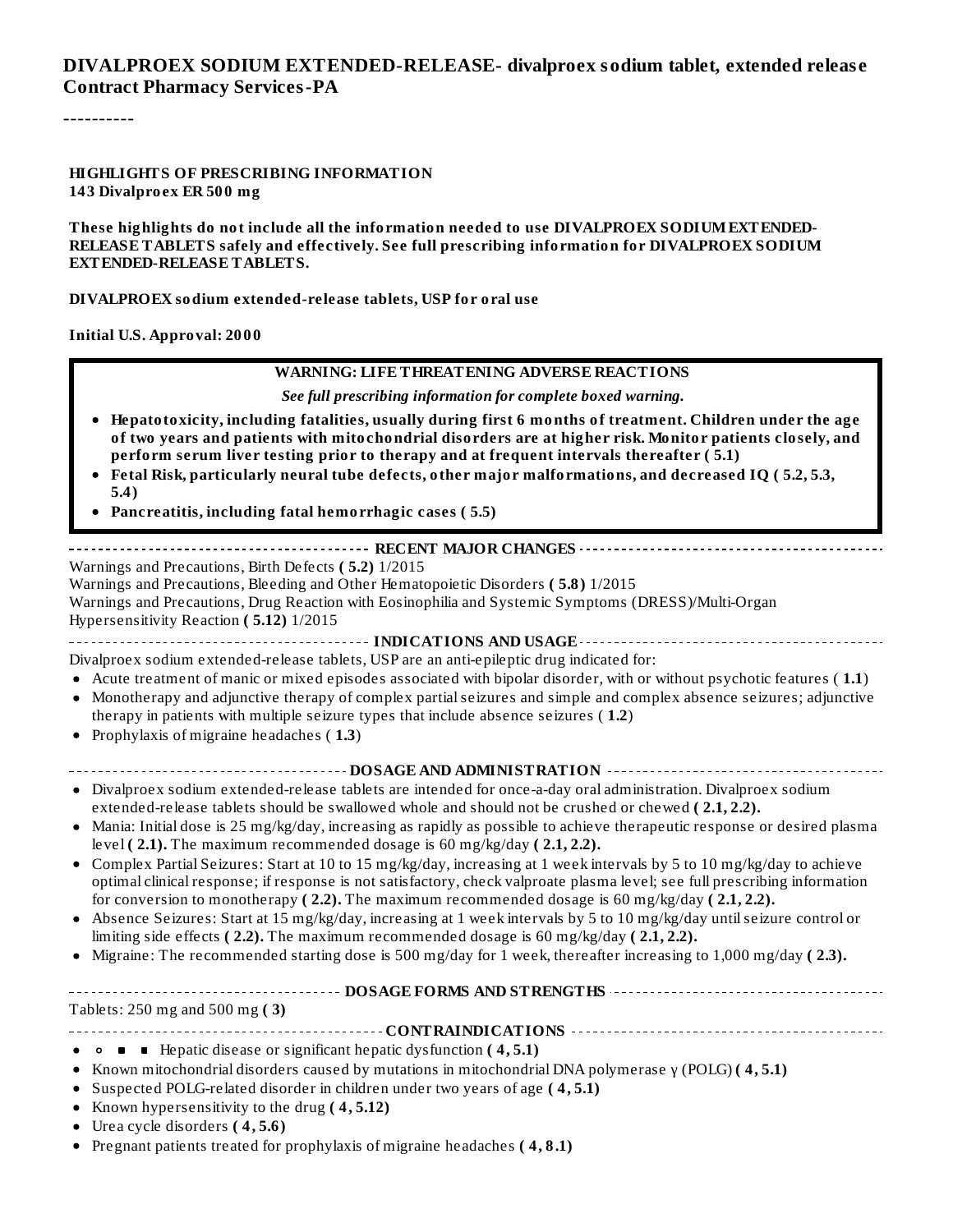#### **WARNINGS AND PRECAUTIONS**

- Hepatotoxicity; evaluate high risk populations and monitor serum liver tests **( 5.1)**
- Birth defects and decreased IQ following *in utero* exposure; only use to treat pregnant women with epilepsy or bipolar  $\bullet$ disorder if other medications are unacceptable; should not be administered to a woman of childbearing potential unless essential **( 5.2, 5.3, 5.4)**
- Pancreatitis; divalproex sodium extended-release tablets should ordinarily be discontinued **( 5.5)**
- $\bullet$ **S**uicidal behavior or ideation; Antiepileptic drugs, including divalproex sodium extended-release tablets, increase the risk of suicidal thoughts or behavior **( 5.7)**
- Bleeding and other hematopoietic disorders; monitor platelet counts and coagulation tests **(5.8)**
- Hyperammonemia and hyperammonemic encephalopathy; measure ammonia level if unexplained lethargy and  $\bullet$ vomiting or changes in mental status, and also with concomitant topiramate use; consider discontinuation of valproate therapy **( 5.6, 5.9, 5.10)**
- $\bullet$ Hypothermia; Hypothermia has been reported during valproate therapy with or without associated hyperammonemia. This adverse reaction can also occur in patients using concomitant topiramate **( 5.11)**
- Drug Reaction with Eosinophilia and Systemic Symptoms (DRESS)/Multi-Organ hypersensitivity reaction; discontinue divalproex sodium extended-release tablets **( 5.12)**
- Somnolence in the elderly can occur. Divalproex sodium extended-release tablets dosage should be increased slowly  $\bullet$ and with regular monitoring for fluid and nutritional intake **( 5.14)**

**ADVERSE REACTIONS**

- Most common adverse reactions (reported >5%) reported in adult studies are nausea, somnolence, dizziness, vomiting, asthenia, abdominal pain, dyspepsia, rash, diarrhea, increased appetite, tremor, weight gain, back pain, alopecia, headache, fever, anorexia, constipation, diplopia, amblyopia/blurred, ataxia, nystagmus, emotional lability, thinking abnormal, amnesia, flu syndrome, infection, bronchitis, rhinitis, ecchymosis, peripheral edema, insomnia, nervousness, depression, pharyngitis, dyspnea, tinnitus **( 6.1, 6.2, 6.3, 6.4).**
- The safety and tolerability of valproate in pediatric patients were shown to be comparable to those in adults **( 8.4).**

To report SUSPECTED ADVERSE REACTIONS, contact Par Pharmaceutical, Inc. at 1-800-828-9393 or FDA at 1-800- FDA-1088 or http://www.fda.gov/medwatch

**DRUG INTERACTIONS**

- Hepatic enzyme-inducing drugs (e.g., phenytoin, carbamazepine, primidone, phenobarbital, rifampin) can increase valproate clearance, while enzyme inhibitors (e.g., felbamate) can decrease valproate clearance. Therefore increased monitoring of valproate and concomitant drug concentrations and dose adjustment is indicated whenever enzymeinducing or inhibiting drugs are introduced or withdrawn **( 7.1)**
- Aspirin, carbapenem antibiotics: Monitoring of valproate concentrations are recommended **( 7.1)**
- Coadministration of valproate can affect the pharmacokinetics of other drugs (e.g., diazepam, ethosuximide,  $\bullet$ lamotrigine, phenytoin) by inhibiting their metabolism or protein binding displacement **( 7.2)**
- Dosage adjustment of amitriptyline/nortriptyline, warfarin, and zidovudine may be necessary if used concomitantly with  $\bullet$ divalproex sodium extended-release tablets **( 7.2)**
- Topiramate: Hyperammonemia and encephalopathy **( 5.10, 7.3)**  $\bullet$

|--|--|

- Pregnancy: Divalproex sodium extended-release tablets can cause congenital malformations including neural tube defects and decreased IQ. **( 5.2, 5.3, 8.1)**
- Pediatric: Children under the age of two years are at considerably higher risk of fatal hepatotoxicity **( 5.1, 8.4)**
- Geriatric: Reduce starting dose; increase dosage more slowly; monitor fluid and nutritional intake, and somnolence **( 5.14, 8.5)**

#### **See 17 for PATIENT COUNSELING INFORMATION and Medication Guide.**

**Revised: 11/2015**

#### **FULL PRESCRIBING INFORMATION: CONTENTS\* WARNING: LIFE THREATENING ADVERSE REACTIONS 1 INDICATIONS AND USAGE**

1.1 Mania

1.2 Epilepsy

1.3 Migraine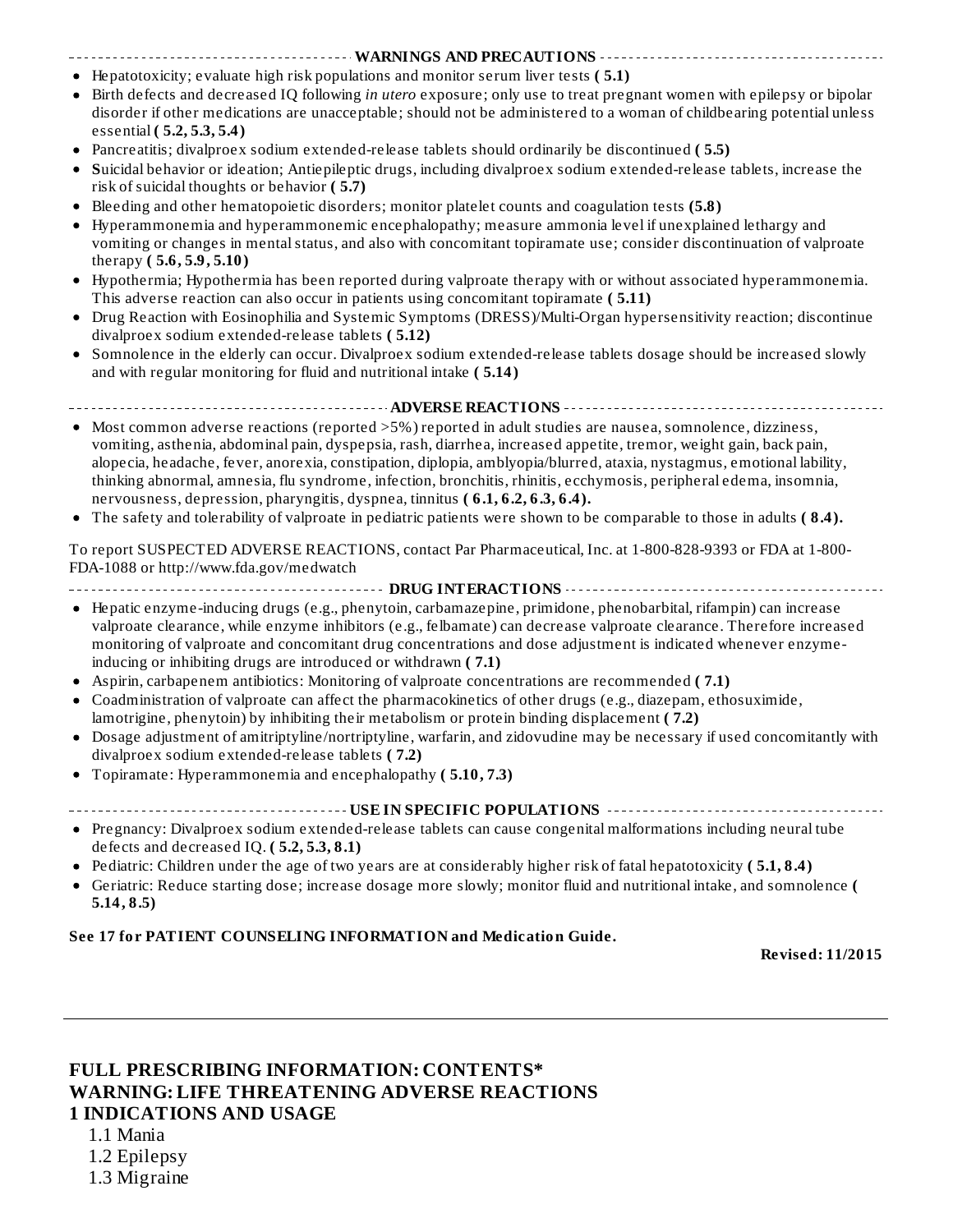1.4 Important Limitations

#### **2 DOSAGE AND ADMINISTRATION**

- 2.1 Mania
- 2.2 Epilepsy
- 2.3 Migraine

2.4 Conversion from Divalproex Sodium Delayed-Release Tablets to Divalproex Sodium Extended-Release Tablets

2.5 General Dosing Advice

### **3 DOSAGE FORMS AND STRENGTHS**

#### **4 CONTRAINDICATIONS**

#### **5 WARNINGS AND PRECAUTIONS**

- 5.1 Hepatotoxicity
- 5.2 Birth Defects
- 5.3 Decreased IQ Following *in utero* Exposure
- 5.4 Use in Women of Childbearing Potential
- 5.5 Pancreatitis
- 5.6 Urea Cycle Disorders
- 5.7 Suicidal Behavior and Ideation
- 5.8 Bleeding and Other Hematopoietic Disorders
- 5.9 Hyperammonemia
- 5.10 Hyperammonemia and Encephalopathy associated with Concomitant Topiramate Use
- 5.11 Hypothermia
- 5.12 Drug Reaction with Eosinophilia and Systemic Symptoms (DRESS)/Multi-Organ
- Hypersensitivity Reactions
- 5.13 Interaction with Carbapenem Antibiotics
- 5.14 Somnolence in the Elderly
- 5.15 Monitoring: Drug Plasma Concentration
- 5.16 Effect on Ketone and Thyroid Function Tests
- 5.17 Effect on HIV and CMV Viruses Replication
- 5.18 Medication Residue in the Stool

### **6 ADVERSE REACTIONS**

- 6.1 Mania
- 6.2 Epilepsy
- 6.3 Migraine
- 6.4 Post-Marketing Experience

### **7 DRUG INTERACTIONS**

- 7.1 Effects of Coadministered Drugs on Valproate Clearance
- 7.2 Effects of Valproate on Other Drugs

## **8 USE IN SPECIFIC POPULATIONS**

- 8.1 Pregnancy
- 8.3 Nursing Mothers
- 8.4 Pediatric Use
- 8.5 Geriatric Use
- 8.6 Effect of Disease

## **10 OVERDOSAGE**

**11 DESCRIPTION**

## **12 CLINICAL PHARMACOLOGY**

- 12.1 Mechanism of Action
- 12.2 Pharmacodynamics
- 12.3 Pharmacokinetics

## **13 NONCLINICAL TOXICOLOGY**

13.1 Carcinogenesis, Mutagenesis, and Impairment of Fertility

## **14 CLINICAL STUDIES**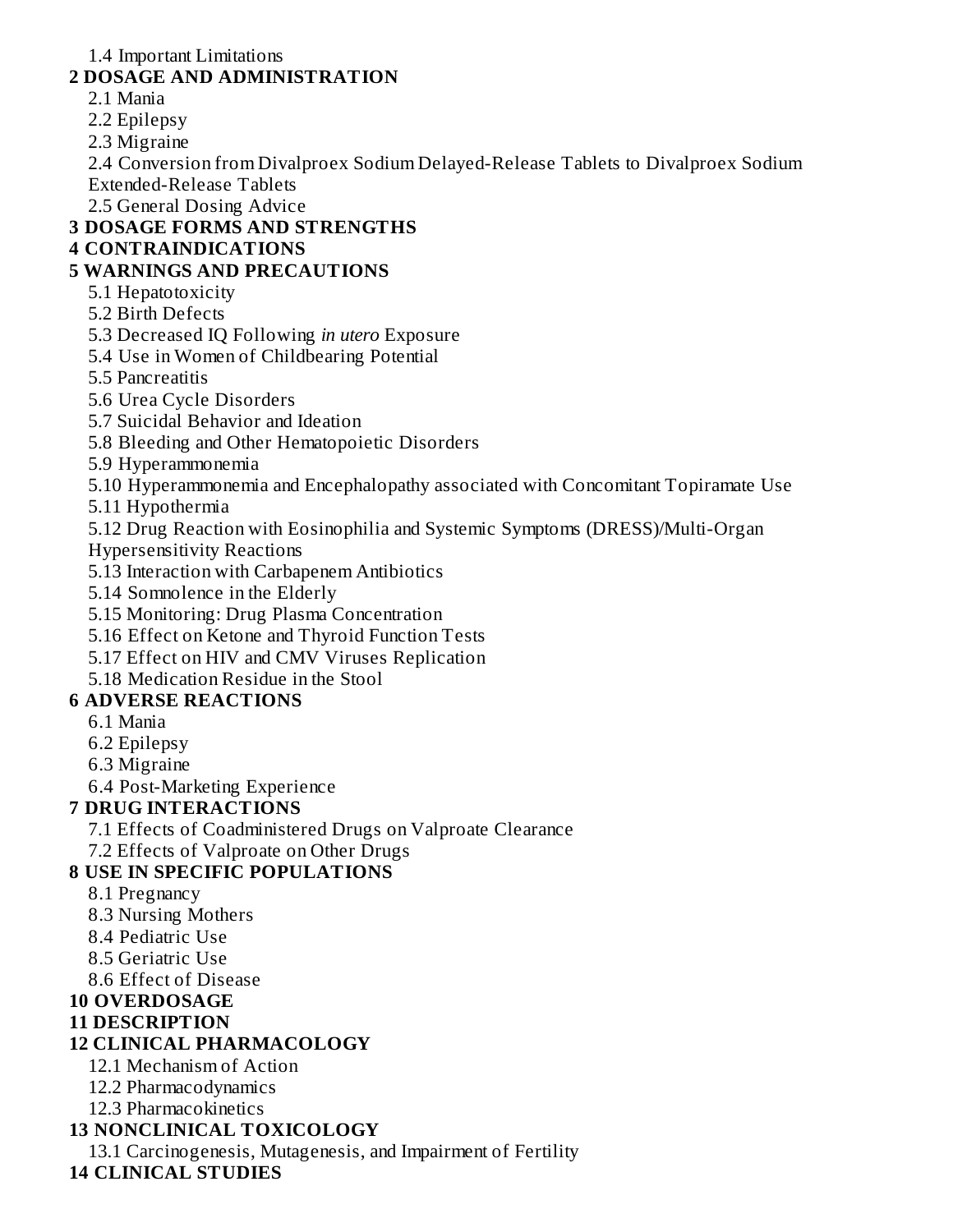#### 14.1 Mania 14.2 Epilepsy 14.3 Migraine **15 REFERENCES 16 HOW SUPPLIED/STORAGE AND HANDLING 17 PATIENT COUNSELING INFORMATION**

\* Sections or subsections omitted from the full prescribing information are not listed.

#### **FULL PRESCRIBING INFORMATION**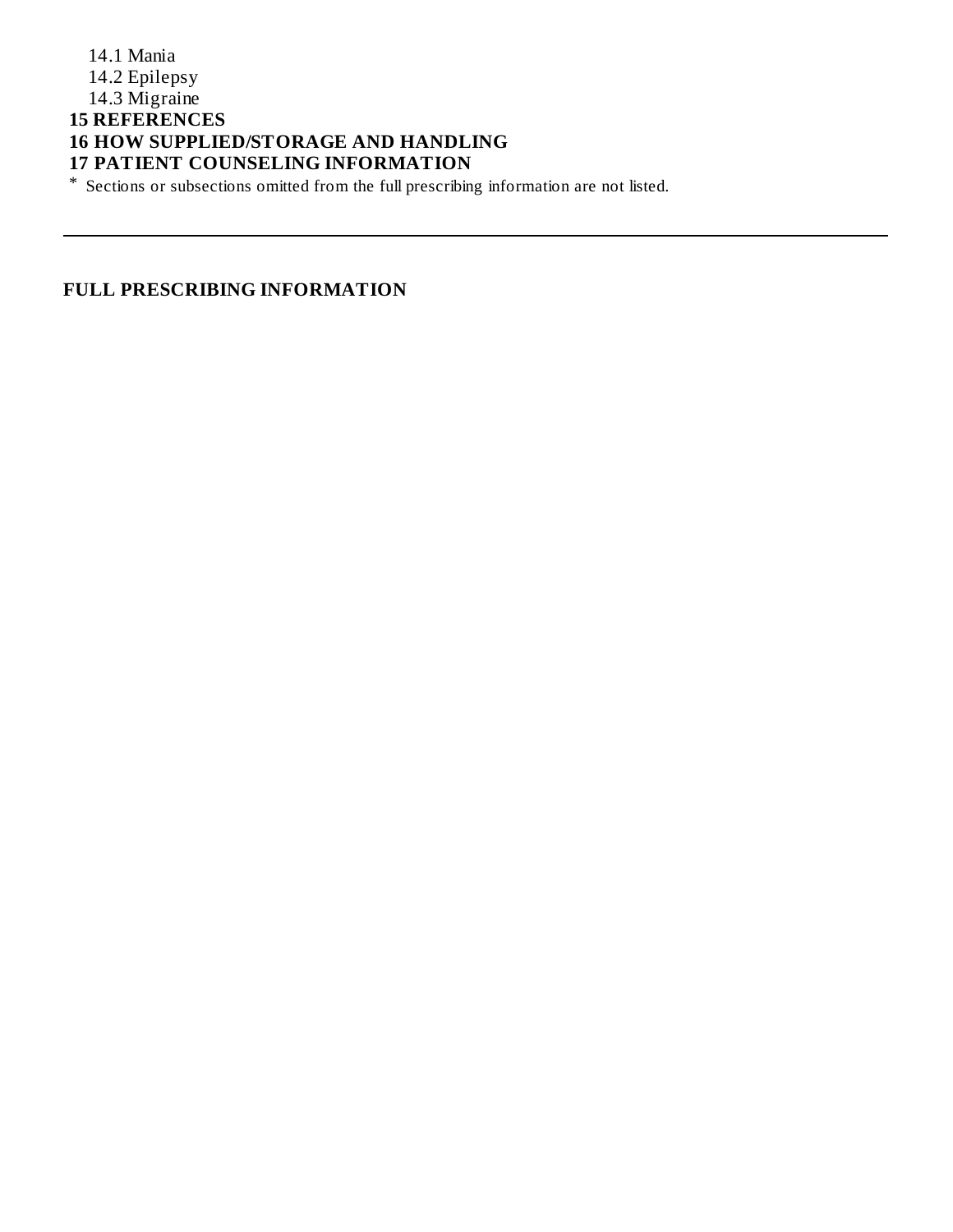#### **WARNING: LIFE THREATENING ADVERSE REACTIONS**

#### **Hepatotoxicity**

*General Population:* **Hepatic failure resulting in fatalities has occurred in patients receiving valproate and its derivatives. Thes e incidents usually have occurred during the first six months of treatment. Serious or fatal hepatotoxicity may be preceded by non-specific symptoms such as malais e, weakness, lethargy, facial edema, anorexia, and vomiting. In patients with epilepsy, a loss of s eizure control may also occur. Patients should be monitored clos ely for appearance of thes e symptoms. Serum liver tests should be performed prior to therapy and at frequent intervals thereafter, especially during the first six months [s ee Warnings and Precautions ( 5.1)].**

**Children under the age of two years are at a considerably increas ed risk of developing fatal hepatotoxicity, especially thos e on multiple anticonvulsants, thos e with congenital metabolic disorders, thos e with s evere s eizure disorders accompanied by mental retardation, and thos e with organic brain dis eas e. When divalproex sodium extended-releas e tablets are** used in this patient group, it should be used with extreme caution and as a sole agent. The **benefits of therapy should be weighed against the risks. The incidence of fatal hepatotoxicity decreas es considerably in progressively older patient groups.**

*Patients with Mitochondrial Disease:* **There is an increas ed risk of valproate-induced acute liver failure and resultant deaths in patients with hereditary neurometabolic syndromes caus ed by DNA mutations of the mitochondrial DNA Polymeras e γ (POLG) gene (e.g., Alpers Huttenlocher Syndrome). Divalproex sodium extended-releas e tablets are contraindicated in patients known to have mitochondrial disorders caus ed by POLG mutations and children under two years of age who are clinically suspected of having a mitochondrial disorder [s ee CONTRAINDICATIONS ( 4)]. In patients over two years of age who are clinically suspected of having a hereditary mitochondrial dis eas e, divalproex sodium extended-releas e tablets should only be us ed after other anticonvulsants have failed. This older group of patients should be clos ely monitored during treatment with divalproex sodium extended-releas e tablets for the development of acute liver injury with regular clinical ass essments and s erum liver testing. POLG mutation s creening should be performed in accordance with current clinical practice [s ee Warnings and Precautions ( 5.1)].**

#### **Fetal Risk**

**Valproate can caus e major congenital malformations, particularly neural tube defects (e.g., spina bifida). In addition, valproate can caus e decreas ed IQ s cores following** *in utero* **exposure.**

**Valproate is therefore contraindicated in pregnant women treated for prophylaxis of migraine [s ee CONTRAINDICATIONS ( 4)]. Valproate should only be us ed to treat pregnant women with epilepsy or bipolar disorder if other medications have failed to control their symptoms or are otherwis e unacceptable.**

**Valproate should not be administered to a woman of childbearing potential unless the drug is ess ential to the management of her medical condition. This is especially important when valproate us e is considered for a condition not usually associated with permanent injury or death (e.g., migraine). Women should us e effective contraception while using valproate [s ee Warnings and Precautions ( 5.2, 5.3, 5.4)].**

**A Medication Guide des cribing the risks of valproate is available for patients** *[see* **PATIENT COUNSELING INFORMATION ( 17)** *].*

**Pancreatitis**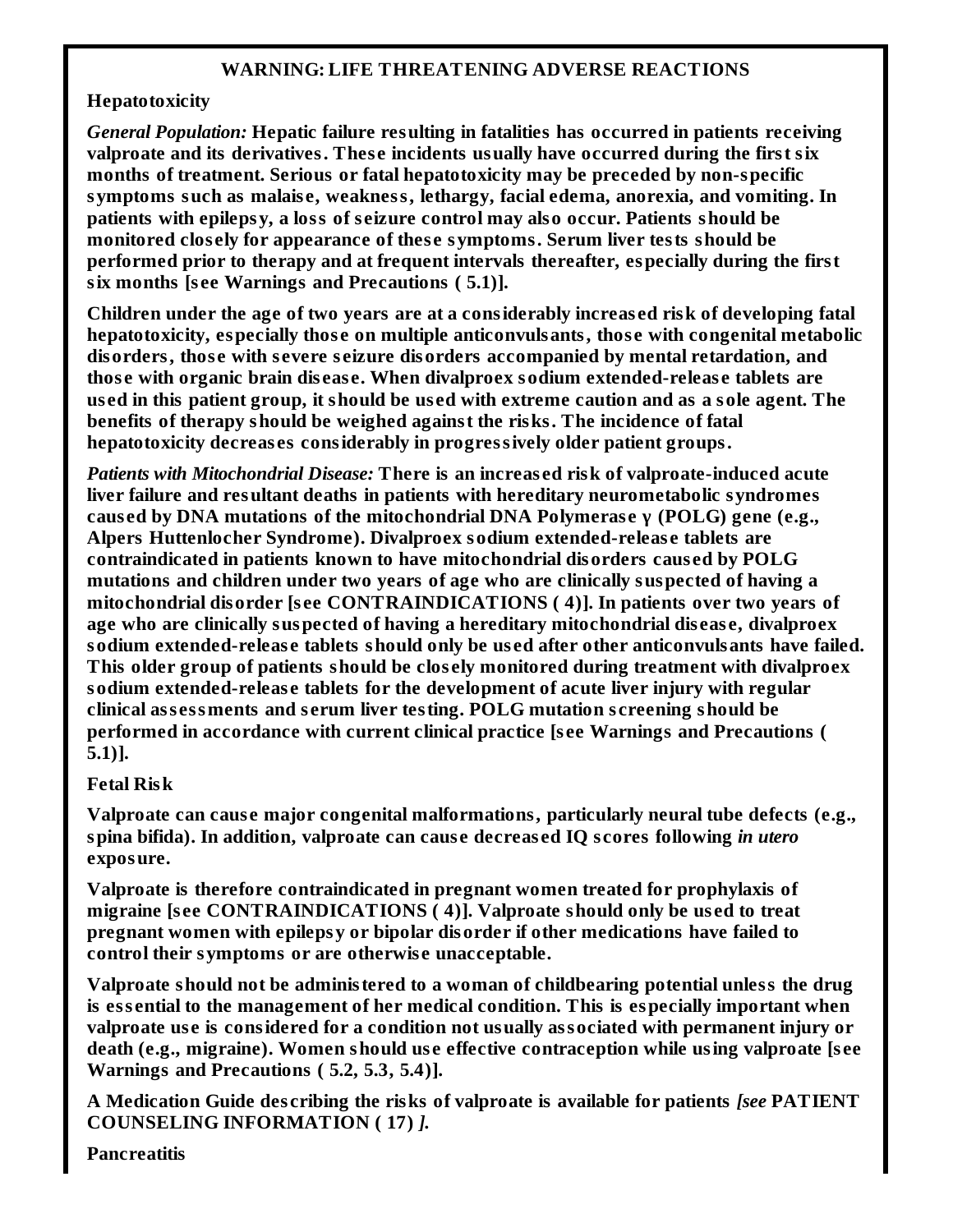**Cas es of life-threatening pancreatitis have been reported in both children and adults receiving valproate. Some of the cas es have been des cribed as hemorrhagic with a rapid progression from initial symptoms to death. Cas es have been reported shortly after initial us e as well as after s everal years of us e. Patients and guardians should be warned that abdominal pain, naus ea, vomiting and/or anorexia can be symptoms of pancreatitis that require prompt medical evaluation. If pancreatitis is diagnos ed, valproate should ordinarily be dis continued. Alternative treatment for the underlying medical condition should be initiated as clinically indicated [s ee Warnings and Precautions ( 5.5)]** *.*

#### **1 INDICATIONS AND USAGE**

#### **1.1 Mania**

Divalproex sodium extended-release tablets, USP are valproates and are indicated for the treatment of acute manic or mixed episodes associated with bipolar disorder, with or without psychotic features. A manic episode is a distinct period of abnormally and persistently elevated, expansive, or irritable mood. Typical symptoms of mania include pressure of speech, motor hyperactivity, reduced need for sleep, flight of ideas, grandiosity, poor judgment, aggressiveness, and possible hostility. A mixed episode is characterized by the criteria for a manic episode in conjunction with those for a major depressive episode (depressed mood, loss of interest or pleasure in nearly all activities).

The efficacy of divalproex sodium extended-release tablets, USP are based in part on studies of divalproex sodium delayed-release tablets in this indication, and was confirmed in a 3-week trial with patients meeting DSM-IV TR criteria for bipolar I disorder, manic or mixed type, who were hospitalized for acute mania **[s ee Clinical Studies ( 14.1)]** *.*

The effectiveness of valproate for long-term use in mania, i.e., more than 3 weeks, has not been demonstrated in controlled clinical trials. Therefore, healthcare providers who elect to use divalproex sodium extended-release tablets for extended periods should continually reevaluate the long-term riskbenefits of the drug for the individual patient.

### **1.2 Epilepsy**

Divalproex sodium extended-release tablets, USP are indicated as monotherapy and adjunctive therapy in the treatment of adult patients and pediatric patients down to the age of 10 years with complex partial seizures that occur either in isolation or in association with other types of seizures. Divalproex sodium extended-release tablets, USP are also indicated for use as sole and adjunctive therapy in the treatment of simple and complex absence seizures in adults and children 10 years of age or older, and adjunctively in adults and children 10 years of age or older with multiple seizure types that include absence seizures.

Simple absence is defined as very brief clouding of the sensorium or loss of consciousness accompanied by certain generalized epileptic discharges without other detectable clinical signs. Complex absence is the term used when other signs are also present.

#### **1.3 Migraine**

Divalproex sodium extended-release tablets, USP are indicated for prophylaxis of migraine headaches. There is no evidence that divalproex sodium extended-release tablets, USP are useful in the acute treatment of migraine headaches.

#### **1.4 Important Limitations**

Because of the risk to the fetus of decreased IQ, neural tube defects, and other major congenital malformations, which may occur very early in pregnancy, valproate should not be administered to a woman of childbearing potential unless the drug is essential to the management of her medical condition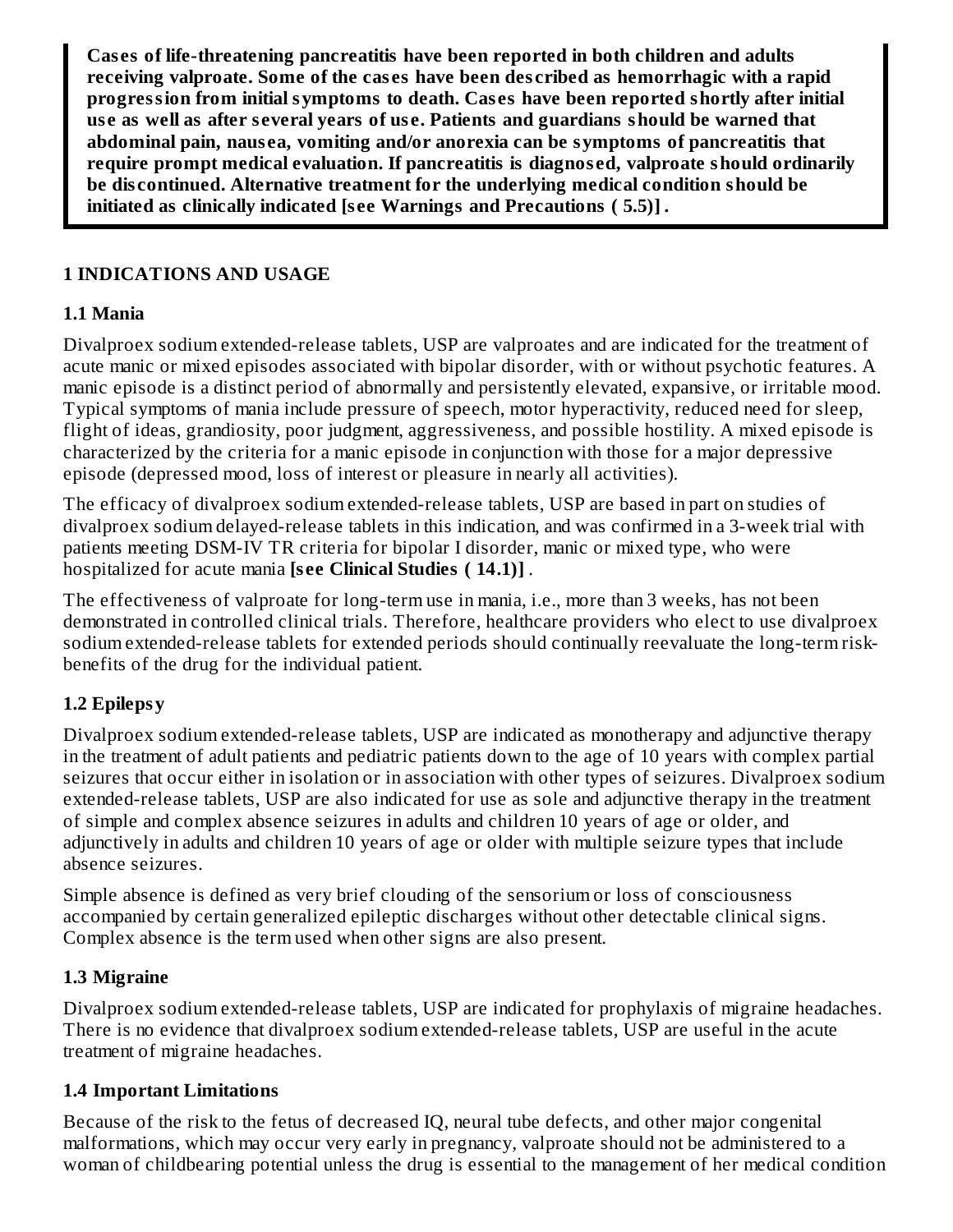#### **[** *see* **Warnings and Precautions ( 5.2, 5.3, 5.4), Us e in Specific Populations (8.1)** *, and* **PATIENT COUNSELING INFORMATION ( 17)].**

Divalproex sodium extended-release tablets, USP are contraindicated for prophylaxis of migraine headaches in women who are pregnant.

### **2 DOSAGE AND ADMINISTRATION**

Divalproex Sodium Extended-Release Tablets, USP are an extended-release product intended for oncea-day oral administration. Divalproex Sodium Extended-Release Tablets, USP should be swallowed whole and should not be crushed or chewed.

### **2.1 Mania**

Divalproex Sodium Extended-Release Tablets, USP are administered orally. The recommended initial dose is 25 mg/kg/day given once daily. The dose should be increased as rapidly as possible to achieve the lowest therapeutic dose which produces the desired clinical effect or the desired range of plasma concentrations. In a placebo-controlled clinical trial of acute mania or mixed type, patients were dosed to a clinical response with a trough plasma concentration between 85 and 125 mcg/mL. The maximum recommended dosage is 60 mg/kg/day.

There is no body of evidence available from controlled trials to guide a clinician in the longer term management of a patient who improves during divalproex sodium extended-release tablets treatment of an acute manic episode. While it is generally agreed that pharmacological treatment beyond an acute response in mania is desirable, both for maintenance of the initial response and for prevention of new manic episodes, there are no data to support the benefits of divalproex sodium extended-release tablets in such longer-term treatment (i.e., beyond 3 weeks).

### **2.2 Epilepsy**

Divalproex sodium extended-release tablets, USP are administered orally, and must be swallowed whole. As divalproex sodium extended-release tablets, USP dosage is titrated upward, concentrations of clonazepam, diazepam, ethosuximide, lamotrigine, tolbutamide, phenobarbital, carbamazepine, and/or phenytoin may be affected **[s ee Drug Interactions ( 7.2)].**

### **Complex Partial Seizures**

For adults and children 10 years of age or older.

### Monotherapy (Initial Therapy)

Divalproex sodium extended-release tablets have not been systematically studied as initial therapy. Patients should initiate therapy at 10 to 15 mg/kg/day. The dosage should be increased by 5 to 10 mg/kg/week to achieve optimal clinical response. Ordinarily, optimal clinical response is achieved at daily doses below 60 mg/kg/day. If satisfactory clinical response has not been achieved, plasma levels should be measured to determine whether or not they are in the usually accepted therapeutic range (50 to 100 mcg/mL). No recommendation regarding the safety of valproate for use at doses above 60 mg/kg/day can be made.

The probability of thrombocytopenia increases significantly at total trough valproate plasma concentrations above 110 mcg/mL in females and 135 mcg/mL in males. The benefit of improved seizure control with higher doses should be weighed against the possibility of a greater incidence of adverse reactions.

### Conversion to Monotherapy

Patients should initiate therapy at 10 to 15 mg/kg/day. The dosage should be increased by 5 to 10 mg/kg/week to achieve optimal clinical response. Ordinarily, optimal clinical response is achieved at daily doses below 60 mg/kg/day. If satisfactory clinical response has not been achieved, plasma levels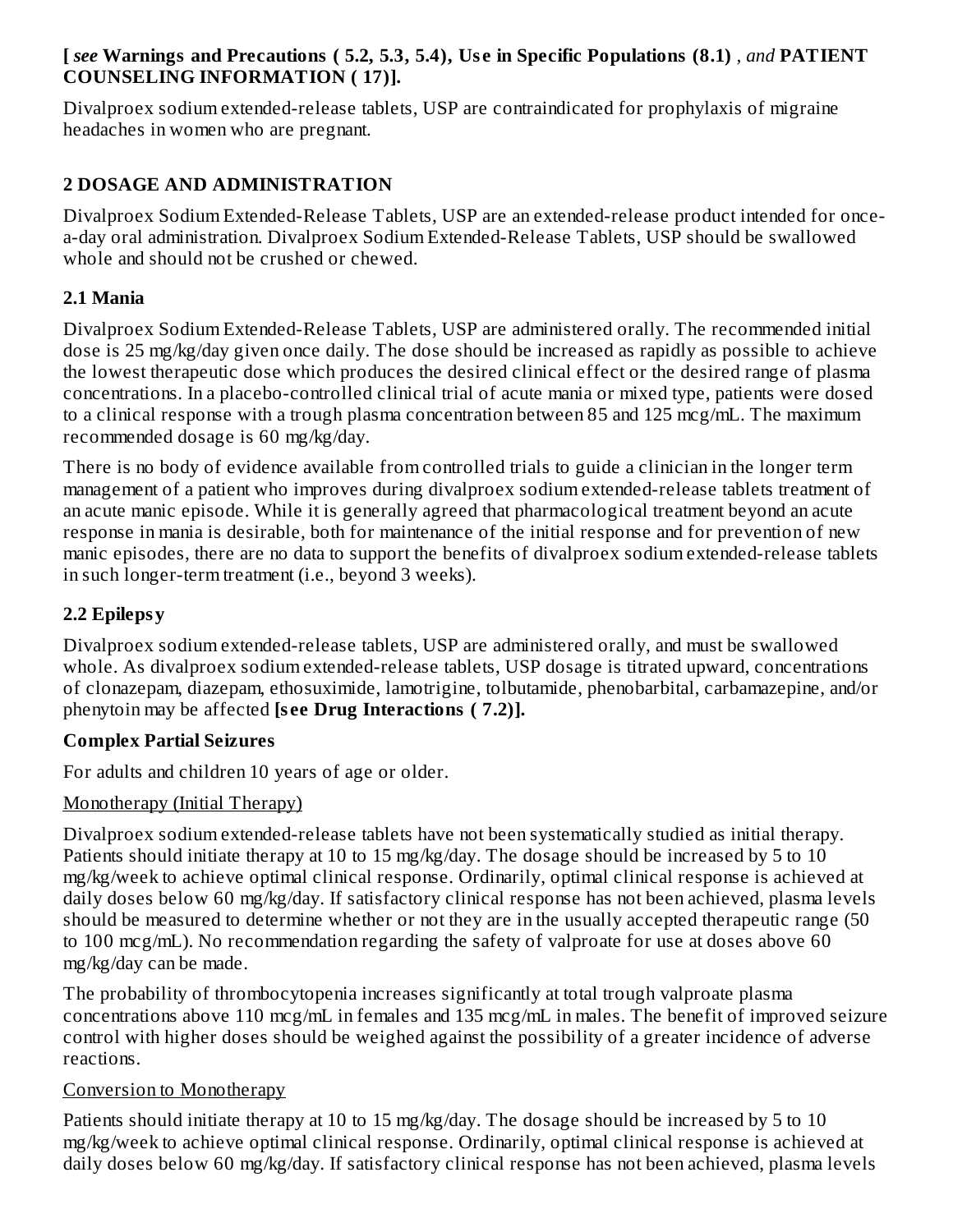should be measured to determine whether or not they are in the usually accepted therapeutic range (50 to 100 mcg/mL). No recommendation regarding the safety of valproate for use at doses above 60 mg/kg/day can be made.

Concomitant antiepilepsy drug (AED) dosage can ordinarily be reduced by approximately 25% every 2 weeks. This reduction may be started at initiation of divalproex sodium extended-release tablets therapy, or delayed by 1 to 2 weeks if there is a concern that seizures are likely to occur with a reduction. The speed and duration of withdrawal of the concomitant AED can be highly variable, and patients should be monitored closely during this period for increased seizure frequency.

### Adjunctive Therapy

Divalproex sodium extended-release tablets may be added to the patient's regimen at a dosage of 10 to 15 mg/kg/day. The dosage may be increased by 5 to 10 mg/kg/week to achieve optimal clinical response. Ordinarily, optimal clinical response is achieved at daily doses below 60 mg/kg/day. If satisfactory clinical response has not been achieved, plasma levels should be measured to determine whether or not they are in the usually accepted therapeutic range (50 to 100 mcg/mL). No recommendation regarding the safety of valproate for use at doses above 60 mg/kg/day can be made.

In a study of adjunctive therapy for complex partial seizures in which patients were receiving either carbamazepine or phenytoin in addition to valproate, no adjustment of carbamazepine or phenytoin dosage was needed **[s ee Clinical Studies ( 14.2)]** *.* However, since valproate may interact with these or other concurrently administered AEDs as well as other drugs, periodic plasma concentration determinations of concomitant AEDs are recommended during the early course of therapy **[s ee DRUG INTERACTIONS ( 7)]** *.*

### **Simple and Complex Abs ence Seizures**

The recommended initial dose is 15 mg/kg/day, increasing at one week intervals by 5 to 10 mg/kg/day until seizures are controlled or side effects preclude further increases. The maximum recommended dosage is 60 mg/kg/day.

A good correlation has not been established between daily dose, serum concentrations, and therapeutic effect. However, therapeutic valproate serum concentration for most patients with absence seizures is considered to range from 50 to 100 mcg/mL. Some patients may be controlled with lower or higher serum concentrations *[see* **Clinical Pharmacology ( 12.3)** *].*

As divalproex sodium extended-release tablets dosage is titrated upward, blood concentrations of phenobarbital and/or phenytoin may be affected *[see* **Drug Interactions ( 7.2)** *]*.

Antiepilepsy drugs should not be abruptly discontinued in patients in whom the drug is administered to prevent major seizures because of the strong possibility of precipitating status epilepticus with attendant hypoxia and threat to life.

### **2.3 Migraine**

Divalproex sodium extended-release tablets are indicated for prophylaxis of migraine headaches in adults.

The recommended starting dose is 500 mg once daily for 1 week, thereafter increasing to 1,000 mg once daily. Although doses other than 1,000 mg once daily of divalproex sodium extended-release tablets have not been evaluated in patients with migraine, the effective dose range of divalproex sodium delayed-release tablets in these patients is 500 to 1,000 mg/day. As with other valproate products, doses of divalproex sodium extended-release tablets should be individualized and dose adjustment may be necessary. If a patient requires smaller dose adjustments than that available with divalproex sodium extended-release tablets, divalproex sodium delayed-release tablets should be used instead.

#### **2.4 Conversion from Divalproex Sodium Delayed-Releas e Tablets to Divalproex Sodium Extended-Releas e Tablets**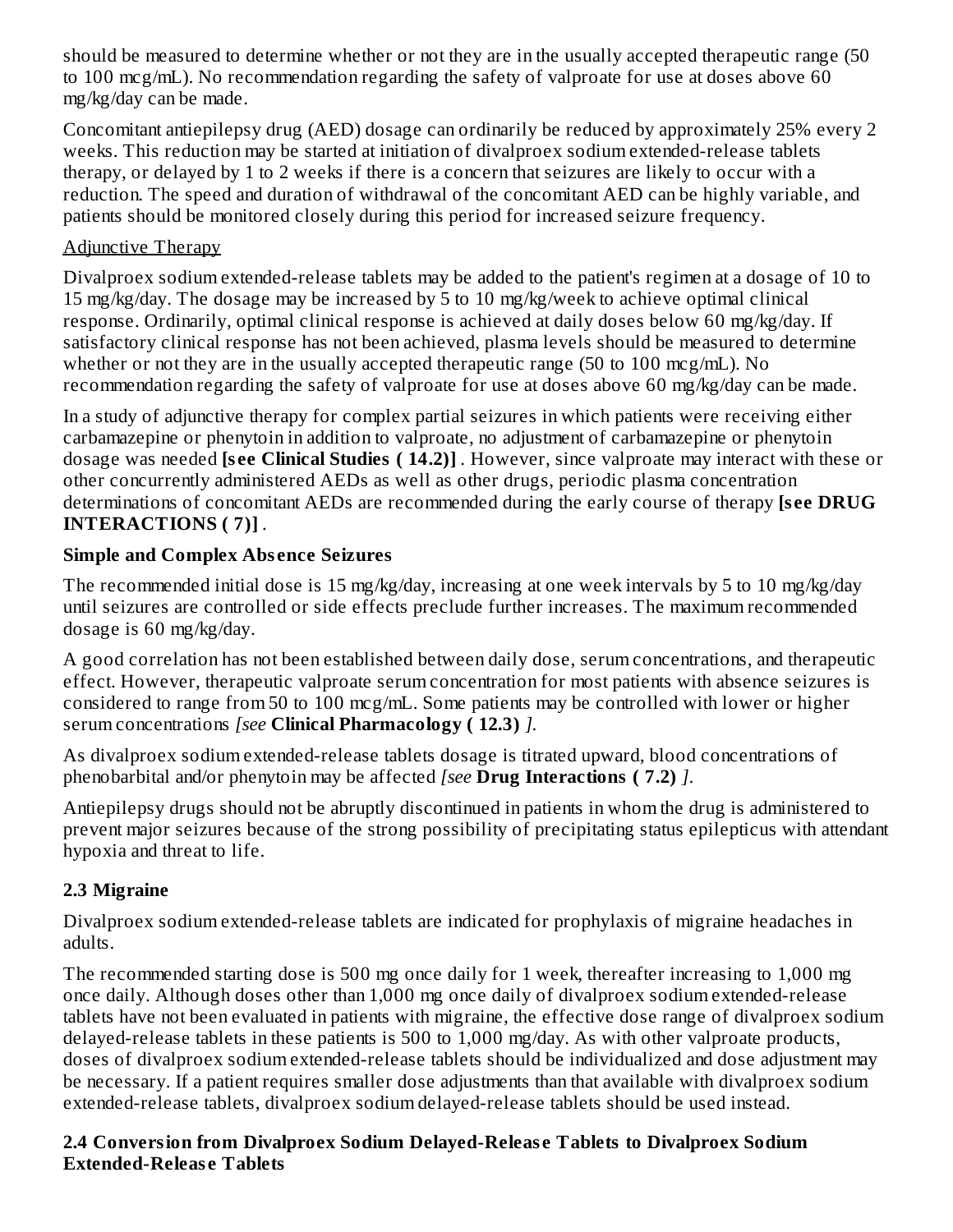In adult patients and pediatric patients 10 years of age or older with epilepsy previously receiving divalproex sodium delayed-release tablets, divalproex sodium extended-release tablets should be administered once-daily using a dose 8 to 20% higher than the total daily dose of divalproex sodium delayed-release tablets ( **Table 1**). For patients whose divalproex sodium delayed-release tablets total daily dose cannot be directly converted to divalproex sodium extended-release tablets, consideration may be given at the clinician's discretion to increase the patient's divalproex sodium delayed-release tablets total daily dose to the next higher dosage before converting to the appropriate total daily dose of divalproex sodium extended-release tablets.

| <b>Divalproex Sodium Delayed-Release Tablets</b> | <b>Divalproex Sodium Extended-Release Tablets</b> |
|--------------------------------------------------|---------------------------------------------------|
| <b>Total Daily Dose (mg)</b>                     | (mg)                                              |
| $500*$ to 625                                    | 750                                               |
| 750* to 875                                      | 1,000                                             |
| $1,000*$ to 1,125                                | 1,250                                             |
| 1,250 to 1,375                                   | 1,500                                             |
| 1,500 to 1,625                                   | 1,750                                             |
| 1,750                                            | 2,000                                             |
| 1,875 to 2,000                                   | 2,250                                             |
| 2,125 to 2,250                                   | 2,500                                             |
| 2,375                                            | 2,750                                             |
| 2,500 to 2,750                                   | 3,000                                             |
| 2,875                                            | 3,250                                             |
| 3,000 to 3,125                                   | 3,500                                             |

|  |  | <b>Table 1. Dose Conversion</b> |
|--|--|---------------------------------|
|--|--|---------------------------------|

\* These total daily doses of divalproex sodium delayed-release tablets cannot be directly converted to an 8 to 20% higher total daily dose of divalproex sodium extended-release tablets because the required dosing strengths of divalproex sodium extended-release tablets are not available. Consideration may be given at the clinician's discretion to increase the patient's divalproex sodium delayed-release tablets total daily dose to the next higher dosage before converting to the appropriate total daily dose of divalproex sodium extended-release tablets.

There is insufficient data to allow a conversion factor recommendation for patients with divalproex sodium delayed-release tablet doses above 3,125 mg/day. Plasma valproate C  $_{\rm min}$  concentrations for divalproex sodium extended-release tablets on average are equivalent to divalproex sodium delayedrelease tablets, but may vary across patients after conversion. If satisfactory clinical response has not been achieved, plasma levels should be measured to determine whether or not they are in the usually accepted therapeutic range (50 to 100 mcg/mL) *[see* **Clinical Pharmacology ( 12.2)** *]*.

### **2.5 General Dosing Advice**

### Dosing in Elderly Patients

Due to a decrease in unbound clearance of valproate and possibly a greater sensitivity to somnolence in the elderly, the starting dose should be reduced in these patients. Starting doses in the elderly lower than 250 mg can only be achieved by the use of divalproex sodium delayed-release tablets. Dosage should be increased more slowly and with regular monitoring for fluid and nutritional intake, dehydration, somnolence, and other adverse reactions. Dose reductions or discontinuation of valproate should be considered in patients with decreased food or fluid intake and in patients with excessive somnolence. The ultimate therapeutic dose should be achieved on the basis of both tolerability and clinical response *[see* **Warnings and Precautions (5.14), Us e in Specific Populations ( 8.5)** *and* **Clinical Pharmacology ( 12.3)** *].*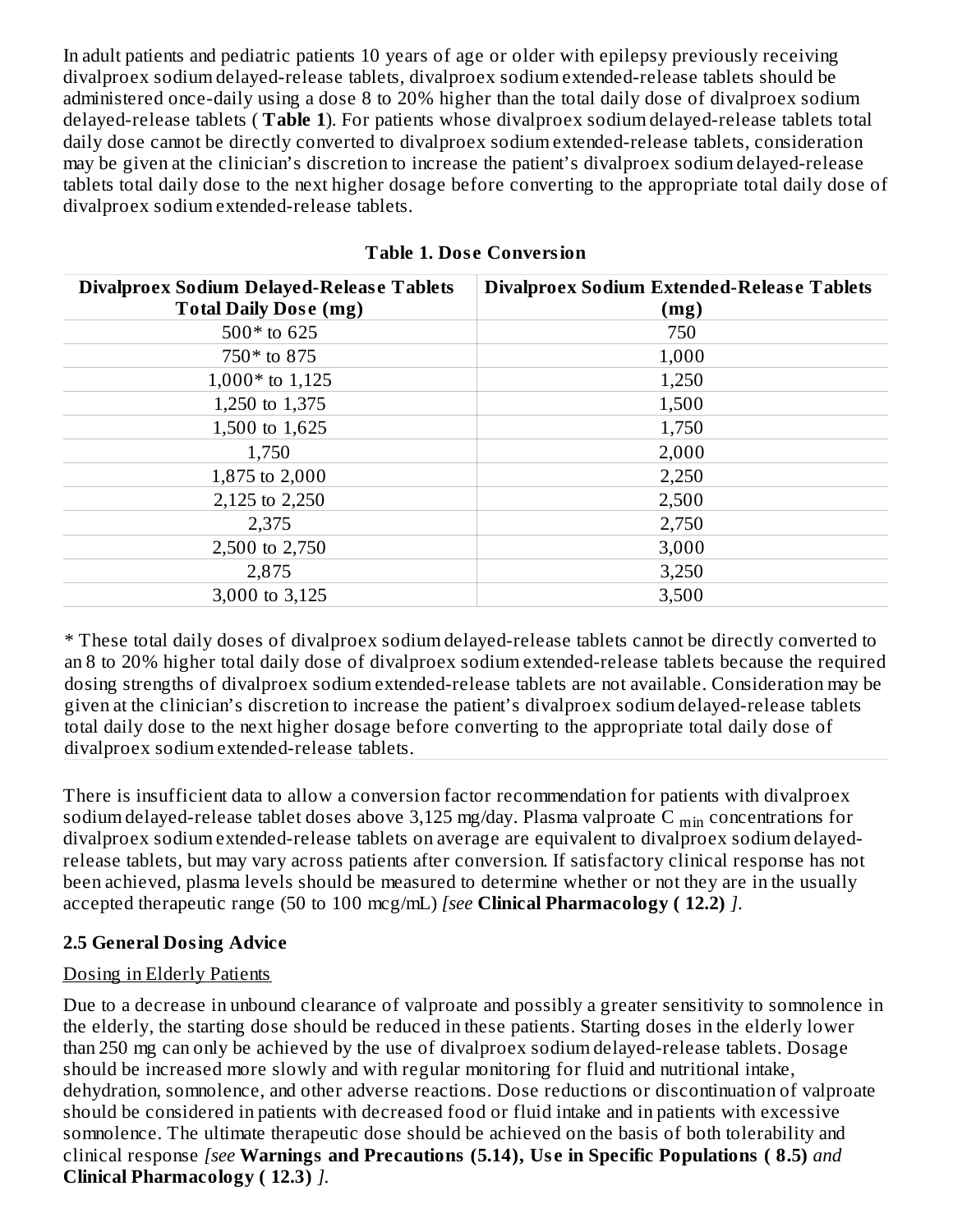#### Dose-Related Adverse Reactions

The frequency of adverse effects (particularly elevated liver enzymes and thrombocytopenia) may be dose-related. The probability of thrombocytopenia appears to increase significantly at total valproate concentrations of ≥ 110 mcg/mL (females) or ≥ 135 mcg/mL (males) *[see* **Warnings and Precautions (5.8)***].* The benefit of improved therapeutic effect with higher doses should be weighed against the possibility of a greater incidence of adverse reactions.

### G.I. Irritation

Patients who experience G.I. irritation may benefit from administration of the drug with food or by slowly building up the dose from an initial low level.

## **Compliance**

Patients should be informed to take divalproex sodium extended-release tablets every day as prescribed. If a dose is missed it should be taken as soon as possible, unless it is almost time for the next dose. If a dose is skipped, the patient should not double the next dose.

## **3 DOSAGE FORMS AND STRENGTHS**

Divalproex sodium extended-release tablets 250 mg are available as white, oval shaped film coated tablets printed with "A510" in black ink on one side and plain on the other side. Each divalproex sodium extended-release tablet contains divalproex sodium equivalent to 250 mg of valproic acid.

Divalproex sodium extended-release tablets 500 mg are available as white, oval shaped film coated tablets printed with "A511" in black ink on one side and plain on the other side. Each divalproex sodium extended-release tablet contains divalproex sodium equivalent to 500 mg of valproic acid.

## **4 CONTRAINDICATIONS**

- Divalproex sodium extended-release tablets should not be administered to patients with hepatic disease or significant hepatic dysfunction *[see* **Warnings and Precautions ( 5.1)** *].*
- Divalproex sodium extended-release tablets are contraindicated in patients known to have mitochondrial disorders caused by mutations in mitochondrial DNA polymerase γ (POLG; e.g., Alpers-Huttenlocher Syndrome) and children under two years of age who are suspected of having a POLG-related disorder *[see* **Warnings and Precautions ( 5.1)** *].*
- Divalproex sodium extended-release tablets are contraindicated in patients with known hypersensitivity to the drug *[see* **Warnings and Precautions (5.12)***].*
- Divalproex sodium extended-release tablets are contraindicated in patients with known urea cycle disorders *[see* **Warnings and Precautions ( 5.6)** *].*
- Divalproex sodium extended-release tablets are contraindicated for use in prophylaxis of migraine headaches in pregnant women *[see* **Warnings and Precautions ( 5.3)** *and* **Us e in Specific Populations ( 8.1)** *].*

## **5 WARNINGS AND PRECAUTIONS**

## **5.1 Hepatotoxicity**

## General Information on Hepatotoxicity

Hepatic failure resulting in fatalities has occurred in patients receiving valproate. These incidents usually have occurred during the first six months of treatment. Serious or fatal hepatotoxicity may be preceded by non-specific symptoms such as malaise, weakness, lethargy, facial edema, anorexia, and vomiting. In patients with epilepsy, a loss of seizure control may also occur. Patients should be monitored closely for appearance of these symptoms. Serum liver tests should be performed prior to therapy and at frequent intervals thereafter, especially during the first six months. However, healthcare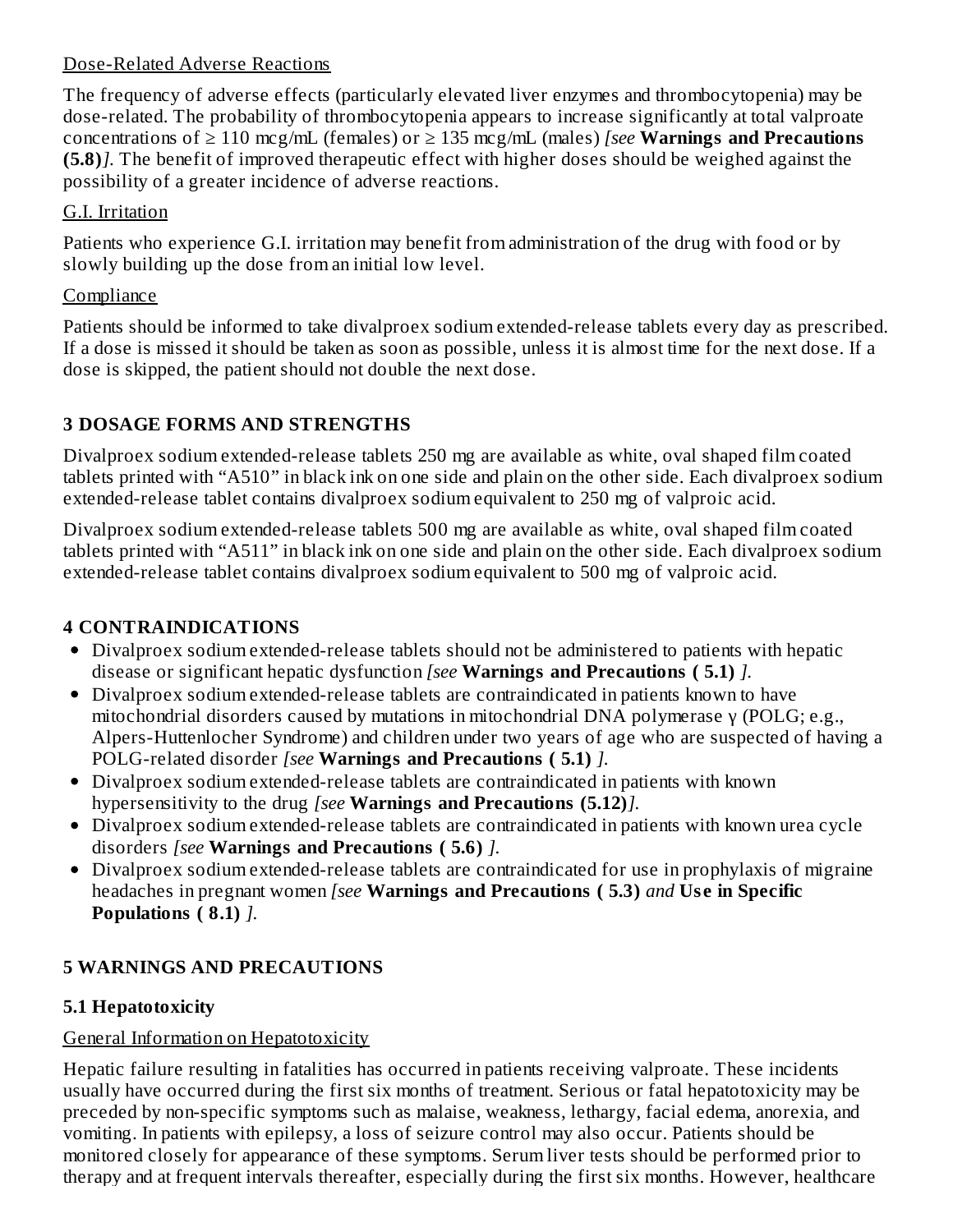providers should not rely totally on serum biochemistry since these tests may not be abnormal in all instances, but should also consider the results of careful interim medical history and physical examination.

Caution should be observed when administering valproate products to patients with a prior history of hepatic disease. Patients on multiple anticonvulsants, children, those with congenital metabolic disorders, those with severe seizure disorders accompanied by mental retardation, and those with organic brain disease may be at particular risk. See below, "Patients with Known or Suspected Mitochondrial Disease."

Experience has indicated that children under the age of two years are at a considerably increased risk of developing fatal hepatotoxicity, especially those with the aforementioned conditions. When divalproex sodium extended-release tablets are used in this patient group, it should be used with extreme caution and as a sole agent. The benefits of therapy should be weighed against the risks. In progressively older patient groups experience in epilepsy has indicated that the incidence of fatal hepatotoxicity decreases considerably.

#### Patients with Known or Suspected Mitochondrial Disease

Divalproex sodium extended-release tablets are contraindicated in patients known to have mitochondrial disorders caused by POLG mutations and children under two years of age who are clinically suspected of having a mitochondrial disorder *[see* **CONTRAINDICATIONS ( 4)** *].* Valproate-induced acute liver failure and liver-related deaths have been reported in patients with hereditary neurometabolic syndromes caused by mutations in the gene for mitochondrial DNA polymerase γ (POLG) (e.g., Alpers-Huttenlocher Syndrome) at a higher rate than those without these syndromes. Most of the reported cases of liver failure in patients with these syndromes have been identified in children and adolescents.

POLG-related disorders should be suspected in patients with a family history or suggestive symptoms of a POLG-related disorder, including but not limited to unexplained encephalopathy, refractory epilepsy (focal, myoclonic), status epilepticus at presentation, developmental delays, psychomotor regression, axonal sensorimotor neuropathy, myopathy cerebellar ataxia, opthalmoplegia, or complicated migraine with occipital aura. POLG mutation testing should be performed in accordance with current clinical practice for the diagnostic evaluation of such disorders. The A467T and W748S mutations are present in approximately 2/3 of patients with autosomal recessive POLG-related disorders.

In patients over two years of age who are clinically suspected of having a hereditary mitochondrial disease, divalproex sodium extended-release tablets should only be used after other anticonvulsants have failed. This older group of patients should be closely monitored during treatment with divalproex sodium extended-release tablets for the development of acute liver injury with regular clinical assessments and serum liver test monitoring.

The drug should be discontinued immediately in the presence of significant hepatic dysfunction, suspected or apparent. In some cases, hepatic dysfunction has progressed in spite of discontinuation of drug *[see* **BOXED WARNING** *and* **CONTRAINDICATIONS ( 4)** *]*.

## **5.2 Birth Defects**

Valproate can cause fetal harm when administered to a pregnant woman. Pregnancy registry data show that maternal valproate use can cause neural tube defects and other structural abnormalities (e.g., craniofacial defects, cardiovascular malformations, hypospadias, limb malformations). The rate of congenital malformations among babies born to mothers using valproate is about four times higher than the rate among babies born to epileptic mothers using other anti-seizure monotherapies. Evidence suggests that folic acid supplementation prior to conception and during the first trimester of pregnancy decreases the risk for congenital neural tube defects in the general population.

### **5.3 Decreas ed IQ Following** *in utero* **Exposure**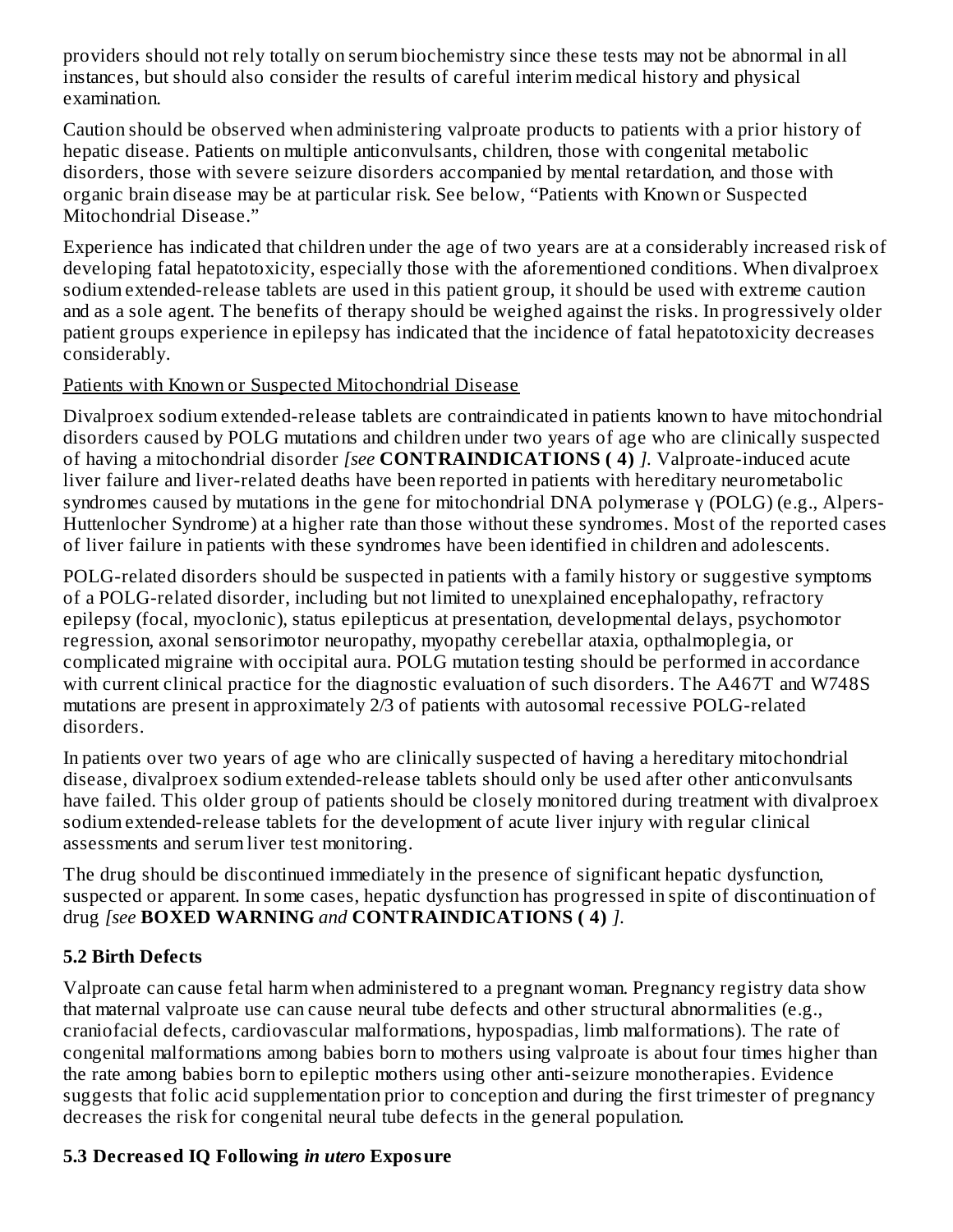Valproate can cause decreased IQ scores following *in utero* exposure. Published epidemiological studies have indicated that children exposed to valproate *in utero* have lower cognitive test scores than children exposed *in utero* to either another antiepileptic drug or to no antiepileptic drugs. The largest of these studies  $1$  is a prospective cohort study conducted in the United States and United Kingdom that found that children with prenatal exposure to valproate (n=62) had lower IQ scores at age 6 (97 [95% C.I. 94 to 101]) than children with prenatal exposure to the other antiepileptic drug monotherapy treatments evaluated: lamotrigine (108 [95% C.I. 105 to 110]), carbamazepine (105 [95% C.I. 102 to 108]), and phenytoin (108 [95% C.I. 104 to 112]). It is not known when during pregnancy cognitive effects in valproate-exposed children occur. Because the women in this study were exposed to antiepileptic drugs throughout pregnancy, whether the risk for decreased IQ was related to a particular time period during pregnancy could not be assessed.

Although all of the available studies have methodological limitations, the weight of the evidence supports the conclusion that valproate exposure *in utero* can cause decreased IQ in children.

In animal studies, offspring with prenatal exposure to valproate had malformations similar to those seen in humans and demonstrated neurobehavioral deficits *[see* **Us e in Specific Populations ( 8.1)** *].*

Valproate use is contraindicated during pregnancy in women being treated for prophylaxis of migraine headaches. Women with epilepsy or bipolar disorder who are pregnant or who plan to become pregnant should not be treated with valproate unless other treatments have failed to provide adequate symptom control or are otherwise unacceptable. In such women, the benefits of treatment with valproate during pregnancy may still outweigh the risks.

### **5.4 Us e in Women of Childbearing Potential**

Because of the risk to the fetus of decreased IQ and major congenital malformations (including neural tube defects), which may occur very early in pregnancy, valproate should not be administered to a woman of childbearing potential unless the drug is essential to the management of her medical condition. This is especially important when valproate use is considered for a condition not usually associated with permanent injury or death (e.g., migraine). Women should use effective contraception while using valproate. Women who are planning a pregnancy should be counseled regarding the relative risks and benefits of valproate use during pregnancy, and alternative therapeutic options should be considered for these patients *[see* **BOXED WARNING and Us e in Specific Populations ( 8.1)** *].*

To prevent major seizures, valproate should not be discontinued abruptly, as this can precipitate status epilepticus with resulting maternal and fetal hypoxia and threat to life.

Evidence suggests that folic acid supplementation prior to conception and during the first trimester of pregnancy decreases the risk for congenital neural tube defects in the general population. It is not known whether the risk of neural tube defects or decreased IQ in the offspring of women receiving valproate is reduced by folic acid supplementation. Dietary folic acid supplementation both prior to conception and during pregnancy should be routinely recommended for patients using valproate.

### **5.5 Pancreatitis**

Cases of life-threatening pancreatitis have been reported in both children and adults receiving valproate. Some of the cases have been described as hemorrhagic with rapid progression from initial symptoms to death. Some cases have occurred shortly after initial use as well as after several years of use. The rate based upon the reported cases exceeds that expected in the general population and there have been cases in which pancreatitis recurred after rechallenge with valproate. In clinical trials, there were 2 cases of pancreatitis without alternative etiology in 2,416 patients, representing 1,044 patientyears experience. Patients and guardians should be warned that abdominal pain, nausea, vomiting, and/or anorexia can be symptoms of pancreatitis that require prompt medical evaluation. If pancreatitis is diagnosed, divalproex sodium extended-release tablets should ordinarily be discontinued. Alternative treatment for the underlying medical condition should be initiated as clinically indicated *[see* **BOXED WARNING***].*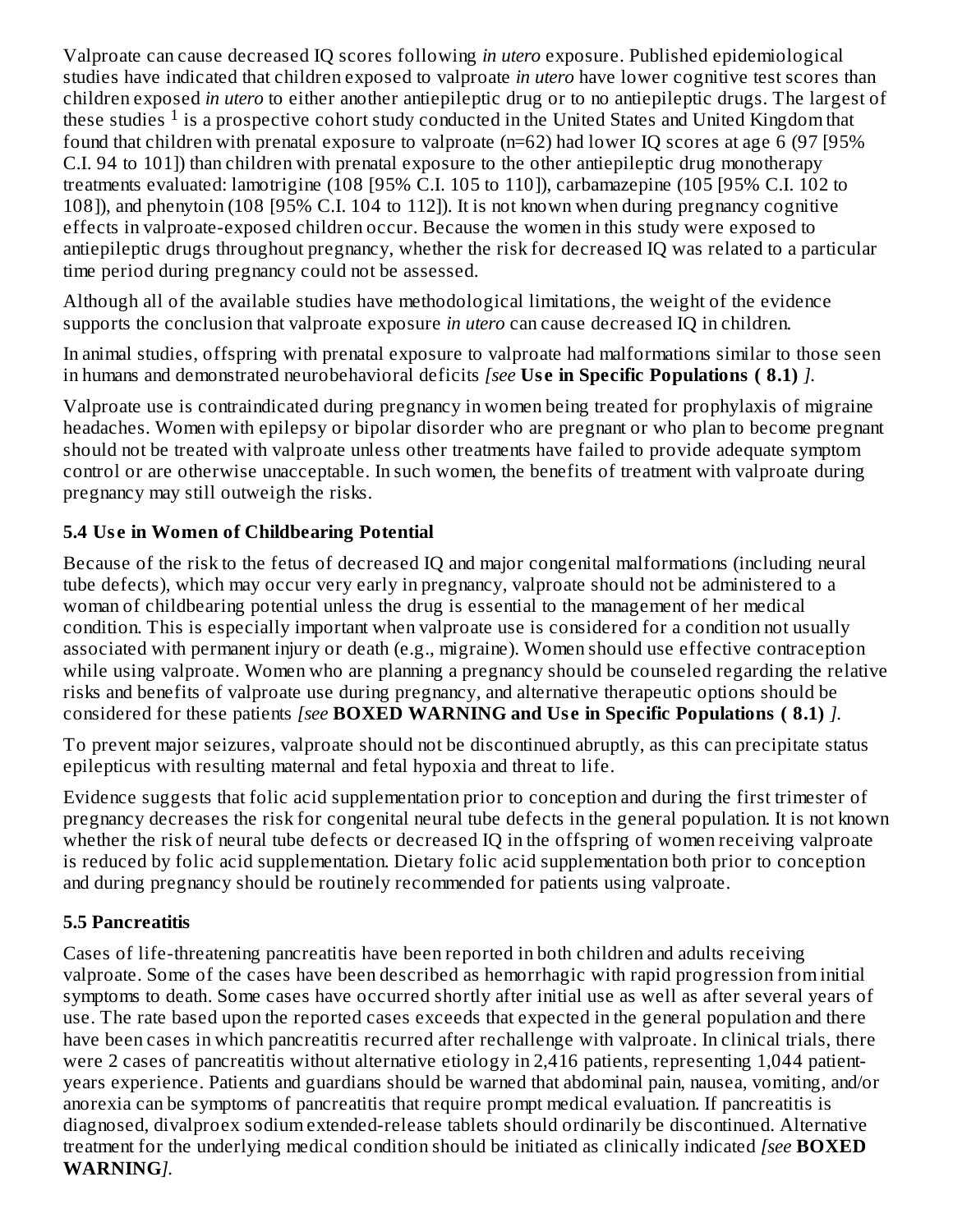#### **5.6 Urea Cycle Disorders**

Divalproex sodium extended-release tablets are contraindicated in patients with known urea cycle disorders (UCD). Hyperammonemic encephalopathy, sometimes fatal, has been reported following initiation of valproate therapy in patients with urea cycle disorders, a group of uncommon genetic abnormalities, particularly ornithine transcarbamylase deficiency. Prior to the initiation of divalproex sodium extended-release tablets therapy, evaluation for UCD should be considered in the following patients: 1) those with a history of unexplained encephalopathy or coma, encephalopathy associated with a protein load, pregnancy-related or postpartum encephalopathy, unexplained mental retardation, or history of elevated plasma ammonia or glutamine; 2) those with cyclical vomiting and lethargy, episodic extreme irritability, ataxia, low BUN, or protein avoidance; 3) those with a family history of UCD or a family history of unexplained infant deaths (particularly males); 4) those with other signs or symptoms of UCD. Patients who develop symptoms of unexplained hyperammonemic encephalopathy while receiving valproate therapy should receive prompt treatment (including discontinuation of valproate therapy) and be evaluated for underlying urea cycle disorders *[see* **CONTRAINDICATIONS ( 4)** *and* **Warnings and Precautions ( 5.10)** *].*

### **5.7 Suicidal Behavior and Ideation**

Antiepileptic drugs (AEDs), including divalproex sodium extended-release tablets, increase the risk of suicidal thoughts or behavior in patients taking these drugs for any indication. Patients treated with any AED for any indication should be monitored for the emergence or worsening of depression, suicidal thoughts or behavior, and/or any unusual changes in mood or behavior.

Pooled analyses of 199 placebo-controlled clinical trials (mono- and adjunctive therapy) of 11 different AEDs showed that patients randomized to one of the AEDs had approximately twice the risk (adjusted Relative Risk 1.8, 95% CI:1.2, 2.7) of suicidal thinking or behavior compared to patients randomized to placebo. In these trials, which had a median treatment duration of 12 weeks, the estimated incidence rate of suicidal behavior or ideation among 27,863 AED-treated patients was 0.43%, compared to 0.24% among 16,029 placebo-treated patients, representing an increase of approximately one case of suicidal thinking or behavior for every 530 patients treated. There were four suicides in drug-treated patients in the trials and none in placebo-treated patients, but the number is too small to allow any conclusion about drug effect on suicide.

The increased risk of suicidal thoughts or behavior with AEDs was observed as early as one week after starting drug treatment with AEDs and persisted for the duration of treatment assessed. Because most trials included in the analysis did not extend beyond 24 weeks, the risk of suicidal thoughts or behavior beyond 24 weeks could not be assessed.

The risk of suicidal thoughts or behavior was generally consistent among drugs in the data analyzed. The finding of increased risk with AEDs of varying mechanisms of action and across a range of indications suggests that the risk applies to all AEDs used for any indication. The risk did not vary substantially by age (5 to 100 years) in the clinical trials analyzed.

**Table 2** shows absolute and relative risk by indication for all evaluated AEDs.

| <b>Indication</b> | with Events Per<br>1,000 Patients | <b>Events Per 1,000</b><br><b>Patients</b> | <b>Relative Risk:</b><br>Placebo Patients   Drug Patients with   Incidence of Events in<br>Drug<br><b>Patients/Incidence in</b><br><b>Placebo Patients</b> | <b>Risk Difference:</b><br><b>Additional Drug</b><br><b>Patients with Events</b><br>Per 1,000 Patients |
|-------------------|-----------------------------------|--------------------------------------------|------------------------------------------------------------------------------------------------------------------------------------------------------------|--------------------------------------------------------------------------------------------------------|
| Epilepsy          | $1.0\,$                           | 3.4                                        | 3.5                                                                                                                                                        | 2.4                                                                                                    |
| Psychiatric       | 5.7                               | 8.5                                        | 1.5                                                                                                                                                        | 2.9                                                                                                    |
| Other             | 1.0                               | 1.8                                        | 1.9                                                                                                                                                        | 0.9                                                                                                    |

**Table 2. Risk by indication for antiepileptic drugs in the pooled analysis**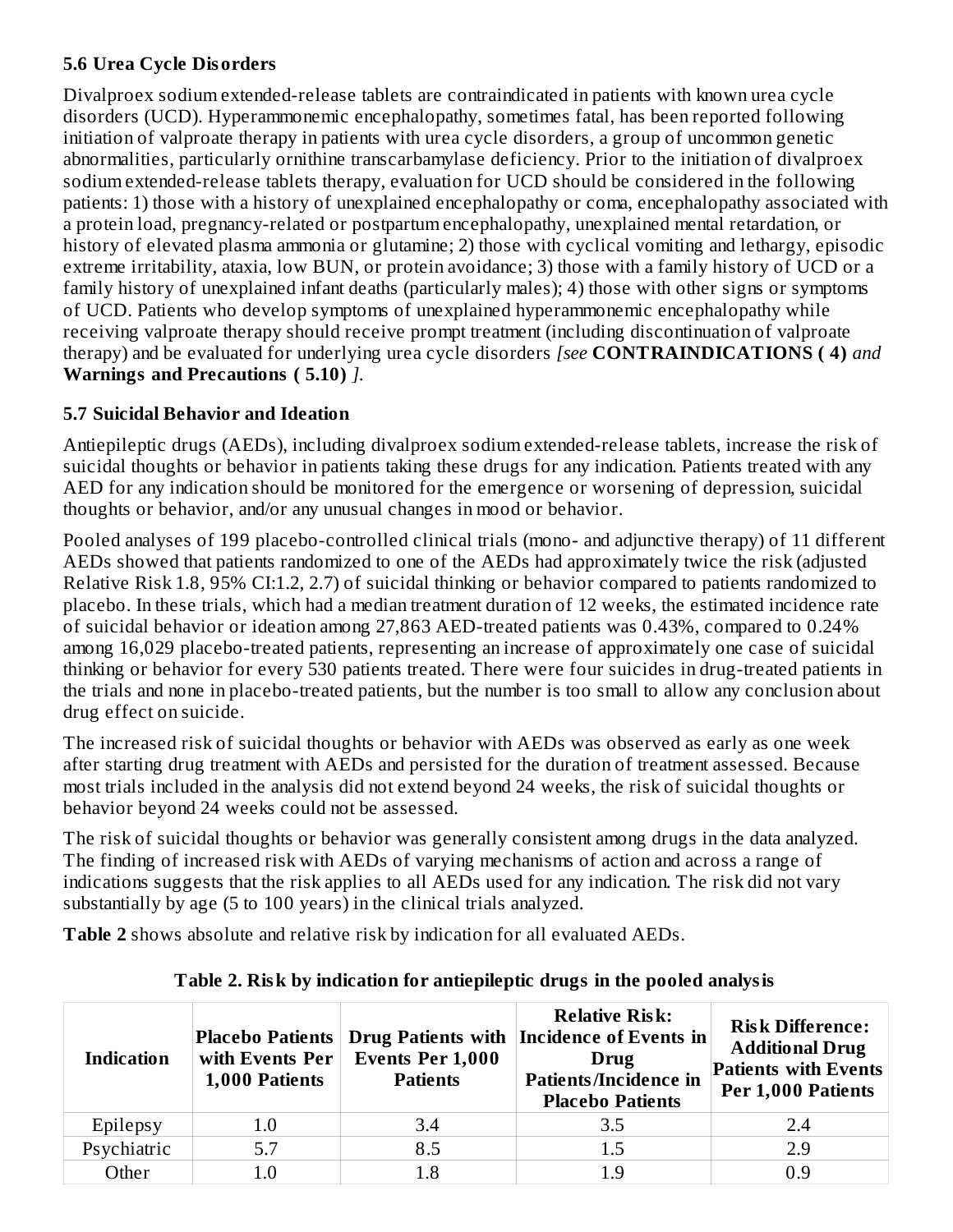| $\blacksquare$<br>$\rightarrow$<br>I Oldi<br>$\bullet$<br>.<br>---<br>$-$ |  |
|---------------------------------------------------------------------------|--|
|---------------------------------------------------------------------------|--|

The relative risk for suicidal thoughts or behavior was higher in clinical trials for epilepsy than in clinical trials for psychiatric or other conditions, but the absolute risk differences were similar for the epilepsy and psychiatric indications.

Anyone considering prescribing divalproex sodium extended-release tablets or any other AED must balance the risk of suicidal thoughts or behavior with the risk of untreated illness. Epilepsy and many other illnesses for which AEDs are prescribed are themselves associated with morbidity and mortality and an increased risk of suicidal thoughts and behavior. Should suicidal thoughts and behavior emerge during treatment, the prescriber needs to consider whether the emergence of these symptoms in any given patient may be related to the illness being treated.

Patients, their caregivers, and families should be informed that AEDs increase the risk of suicidal thoughts and behavior and should be advised of the need to be alert for the emergence or worsening of the signs and symptoms of depression, any unusual changes in mood or behavior, or the emergence of suicidal thoughts, behavior, or thoughts about self-harm. Behaviors of concern should be reported immediately to healthcare providers.

#### **5.8 Bleeding and Other Hematopoietic Disorders**

Valproate is associated with dose-related thrombocytopenia. In a clinical trial of valproate as monotherapy in patients with epilepsy, 34/126 patients (27%) receiving approximately 50 mg/kg/day on average, had at least one value of platelets  $\leq$  75 x 10  $^9$ /L. Approximately half of these patients had treatment discontinued, with return of platelet counts to normal. In the remaining patients, platelet counts normalized with continued treatment. In this study, the probability of thrombocytopenia appeared to increase significantly at total valproate concentrations of  $≥ 110$  mcg/mL (females) or  $≥ 135$  mcg/mL (males). The therapeutic benefit which may accompany the higher doses should therefore be weighed against the possibility of a greater incidence of adverse effects. Valproate use has also been associated with decreases in other cell lines and myelodysplasia.

Because of reports of cytopenias, inhibition of the secondary phase of platelet aggregation, and abnormal coagulation parameters, (e.g., low fibrinogen, coagulation factor deficiencies, acquired von Willebrand's disease), measurements of complete blood counts and coagulation tests are recommended before initiating therapy and at periodic intervals. It is recommended that patients receiving divalproex sodium extended-release tablets be monitored for blood counts and coagulation parameters prior to planned surgery and during pregnancy *[see* **Us e in Specific Populations ( 8.1)** *]*. Evidence of hemorrhage, bruising, or a disorder of hemostasis/coagulation is an indication for reduction of the dosage or withdrawal of therapy.

#### **5.9 Hyperammonemia**

Hyperammonemia has been reported in association with valproate therapy and may be present despite normal liver function tests. In patients who develop unexplained lethargy and vomiting or changes in mental status, hyperammonemic encephalopathy should be considered and an ammonia level should be measured. Hyperammonemia should also be considered in patients who present with hypothermia *[see* **Warnings and Precautions ( 5.11)** *]*. If ammonia is increased, valproate therapy should be discontinued. Appropriate interventions for treatment of hyperammonemia should be initiated, and such patients should undergo investigation for underlying urea cycle disorders *[see* **CONTRAINDICATIONS ( 4)** *and* **Warnings and Precautions ( 5.6, 5.10)***].*

During the placebo controlled pediatric mania trial, one (1) in twenty (20) adolescents (5%) treated with valproate developed increased plasma ammonia levels compared to no (0) patients treated with placebo.

Asymptomatic elevations of ammonia are more common and when present, require close monitoring of plasma ammonia levels. If the elevation persists, discontinuation of valproate therapy should be considered.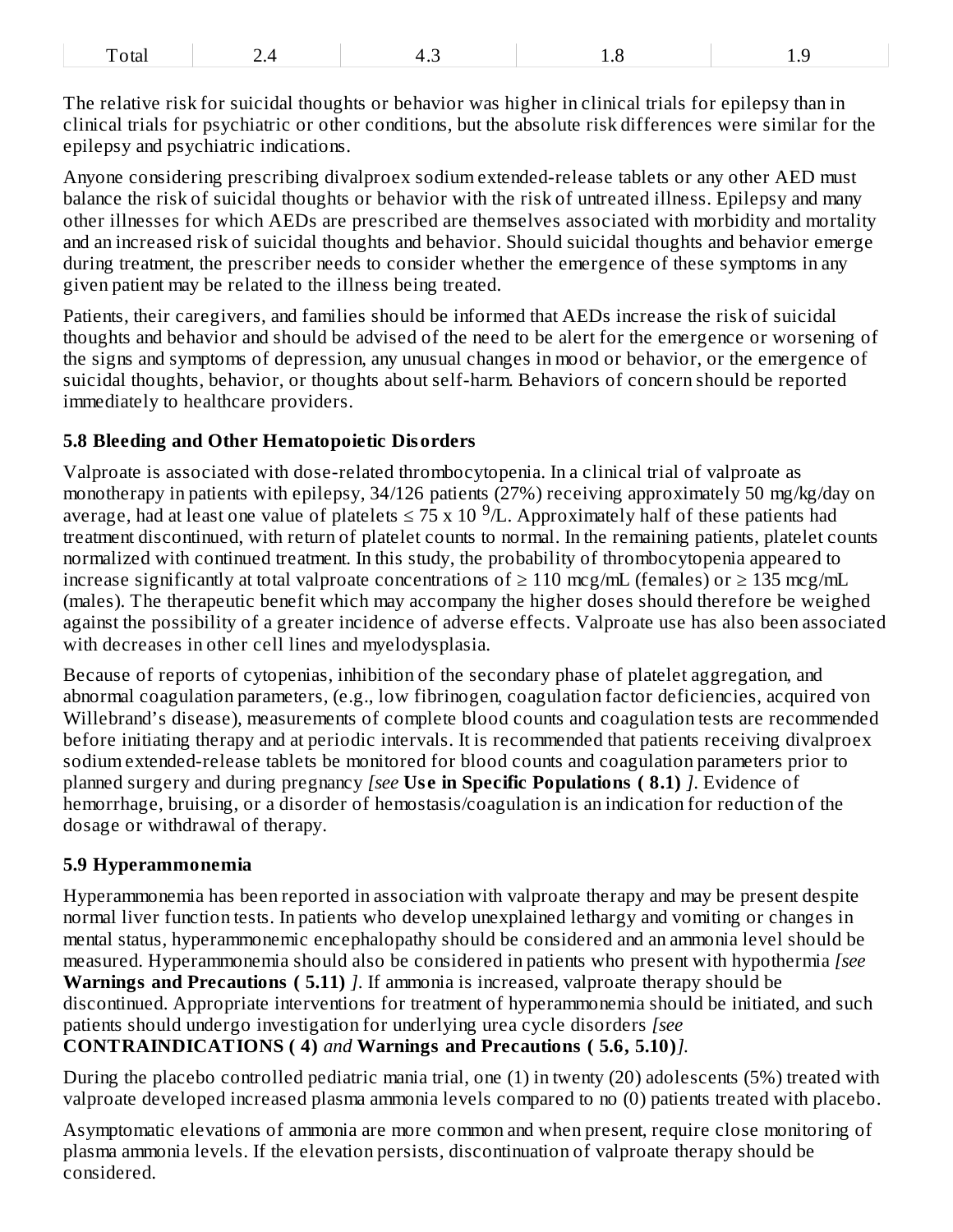#### **5.10 Hyperammonemia and Encephalopathy associated with Concomitant Topiramate Us e**

Concomitant administration of topiramate and valproate has been associated with hyperammonemia with or without encephalopathy in patients who have tolerated either drug alone. Clinical symptoms of hyperammonemic encephalopathy often include acute alterations in level of consciousness and/or cognitive function with lethargy or vomiting. Hypothermia can also be a manifestation of hyperammonemia *[see* **Warnings and Precautions ( 5.11)** *].* In most cases, symptoms and signs abated with discontinuation of either drug. This adverse event is not due to a pharmacokinetic interaction. It is not known if topiramate monotherapy is associated with hyperammonemia. Patients with inborn errors of metabolism or reduced hepatic mitochondrial activity may be at an increased risk for hyperammonemia with or without encephalopathy. Although not studied, an interaction of topiramate and valproate may exacerbate existing defects or unmask deficiencies in susceptible persons. In patients who develop unexplained lethargy, vomiting, or changes in mental status, hyperammonemic encephalopathy should be considered and an ammonia level should be measured *[see* **CONTRAINDICATIONS ( 4)** *and* **Warnings and Precautions ( 5.6, 5.9)** *].*

### **5.11 Hypothermia**

Hypothermia, defined as an unintentional drop in body core temperature to  $\leq 35^{\circ}$ C (95°F), has been reported in association with valproate therapy both in conjunction with and in the absence of hyperammonemia. This adverse reaction can also occur in patients using concomitant topiramate with valproate after starting topiramate treatment or after increasing the daily dose of topiramate *[see* **Drug Interactions ( 7.3)** *].* Consideration should be given to stopping valproate in patients who develop hypothermia, which may be manifested by a variety of clinical abnormalities including lethargy, confusion, coma, and significant alterations in other major organ systems such as the cardiovascular and respiratory systems. Clinical management and assessment should include examination of blood ammonia levels.

#### **5.12 Drug Reaction with Eosinophilia and Systemic Symptoms (DRESS)/Multi-Organ Hypers ensitivity Reactions**

Drug Reaction with Eosinophilia and Systemic Symptoms (DRESS), also known as Multi-Organ Hypersensitivity, has been reported in patients taking valproate. DRESS may be fatal or life-threatening. DRESS typically, although not exclusively, presents with fever, rash, and/or lymphadenopathy, in association with other organ system involvement, such as hepatitis, nephritis, hematological abnormalities, myocarditis, or myositis sometimes resembling an acute viral infection. Eosinophilia is often present. Because this disorder is variable in its expression, other organ systems not noted here may be involved. It is important to note that early manifestations of hypersensitivity, such as fever or lymphadenopathy, may be present even though rash is not evident. If such signs or symptoms are present, the patient should be evaluated immediately. Valproate should be discontinued and not be resumed if an alternative etiology for the signs or symptoms cannot be established.

### **5.13 Interaction with Carbapenem Antibiotics**

Carbapenem antibiotics (for example, ertapenem, imipenem, meropenem; this is not a complete list) may reduce serum valproate concentrations to subtherapeutic levels, resulting in loss of seizure control. Serum valproate concentrations should be monitored frequently after initiating carbapenem therapy. Alternative antibacterial or anticonvulsant therapy should be considered if serum valproate concentrations drop significantly or seizure control deteriorates *[see* **Drug Interactions ( 7.1)** *].*

### **5.14 Somnolence in the Elderly**

In a double-blind, multicenter trial of valproate in elderly patients with dementia (mean age  $= 83$  years), doses were increased by 125 mg/day to a target dose of 20 mg/kg/day. A significantly higher proportion of valproate patients had somnolence compared to placebo, and although not statistically significant, there was a higher proportion of patients with dehydration. Discontinuations for somnolence were also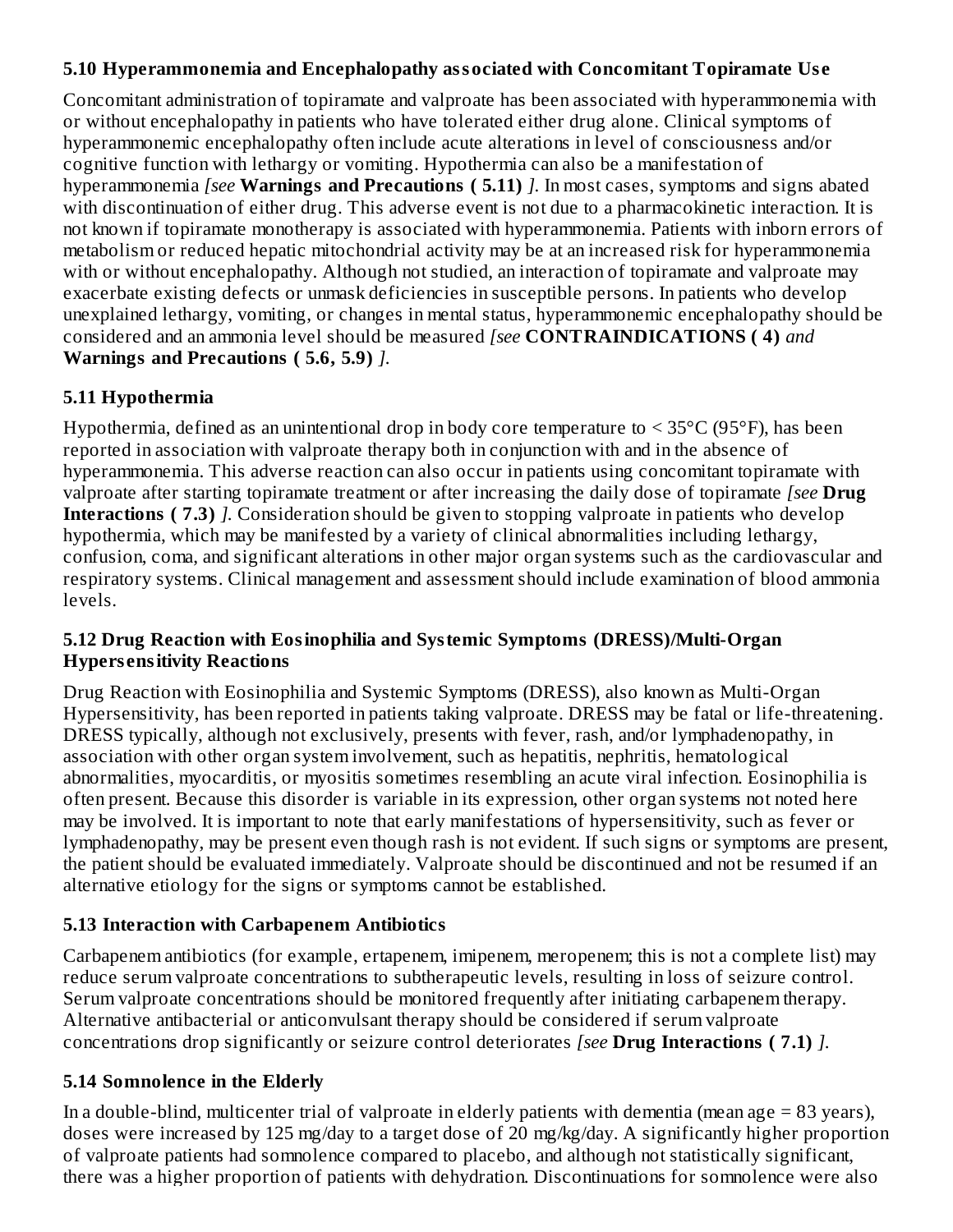significantly higher than with placebo. In some patients with somnolence (approximately one-half), there was associated reduced nutritional intake and weight loss. There was a trend for the patients who experienced these events to have a lower baseline albumin concentration, lower valproate clearance, and a higher BUN. In elderly patients, dosage should be increased more slowly and with regular monitoring for fluid and nutritional intake, dehydration, somnolence, and other adverse reactions. Dose reductions or discontinuation of valproate should be considered in patients with decreased food or fluid intake and in patients with excessive somnolence *[see* **Dosage and Administration ( 2.4)** *].*

### **5.15 Monitoring: Drug Plasma Concentration**

Since valproate may interact with concurrently administered drugs which are capable of enzyme induction, periodic plasma concentration determinations of valproate and concomitant drugs are recommended during the early course of therapy *[see* **DRUG INTERACTIONS ( 7)** *].*

### **5.16 Effect on Ketone and Thyroid Function Tests**

Valproate is partially eliminated in the urine as a keto-metabolite which may lead to a false interpretation of the urine ketone test.

There have been reports of altered thyroid function tests associated with valproate. The clinical significance of these is unknown.

### **5.17 Effect on HIV and CMV Virus es Replication**

There are *in vitro* studies that suggest valproate stimulates the replication of the HIV and CMV viruses under certain experimental conditions. The clinical consequence, if any, is not known. Additionally, the relevance of these *in vitro* findings is uncertain for patients receiving maximally suppressive antiretroviral therapy. Nevertheless, these data should be borne in mind when interpreting the results from regular monitoring of the viral load in HIV infected patients receiving valproate or when following CMV infected patients clinically.

### **5.18 Medication Residue in the Stool**

There have been rare reports of medication residue in the stool. Some patients have had anatomic (including ileostomy or colostomy) or functional gastrointestinal disorders with shortened GI transit times. In some reports, medication residues have occurred in the context of diarrhea. It is recommended that plasma valproate levels be checked in patients who experience medication residue in the stool, and patients' clinical condition should be monitored. If clinically indicated, alternative treatment may be considered.

### **6 ADVERSE REACTIONS**

The following serious adverse reactions are described below and elsewhere in the labeling:

- Hepatic failure *[see* **Warnings and Precautions ( 5.1)** *]*
- Birth defects *[see* **Warnings and Precautions ( 5.2)** *]*
- Decreased IQ following *in utero* exposure *[see* **Warnings and Precautions ( 5.3)** *]*
- Pancreatitis *[see* **Warnings and Precautions ( 5.5)** *]*
- Hyperammonemic encephalopathy *[see* **Warnings and Precautions ( 5.6, 5.9, 5.10)** *]*
- Suicidal behavior and ideation *[see* **Warnings and Precautions ( 5.7)** *]*
- Bleeding and other hematopoietic disorders *[see* **Warnings and Precautions ( 5.8)** *]*
- Hypothermia *[see* **Warnings and Precautions ( 5.11)** *]*
- Drug Reaction with Eosinophilia and Systemic Symptoms (DRESS)/Multi-Organ hypersensitivity reactions *[see* **Warnings and Precautions ( 5.12)** *]*
- Somnolence in the elderly *[see* **Warnings and Precautions ( 5.14)** *]*

Because clinical studies are conducted under widely varying conditions, adverse reaction rates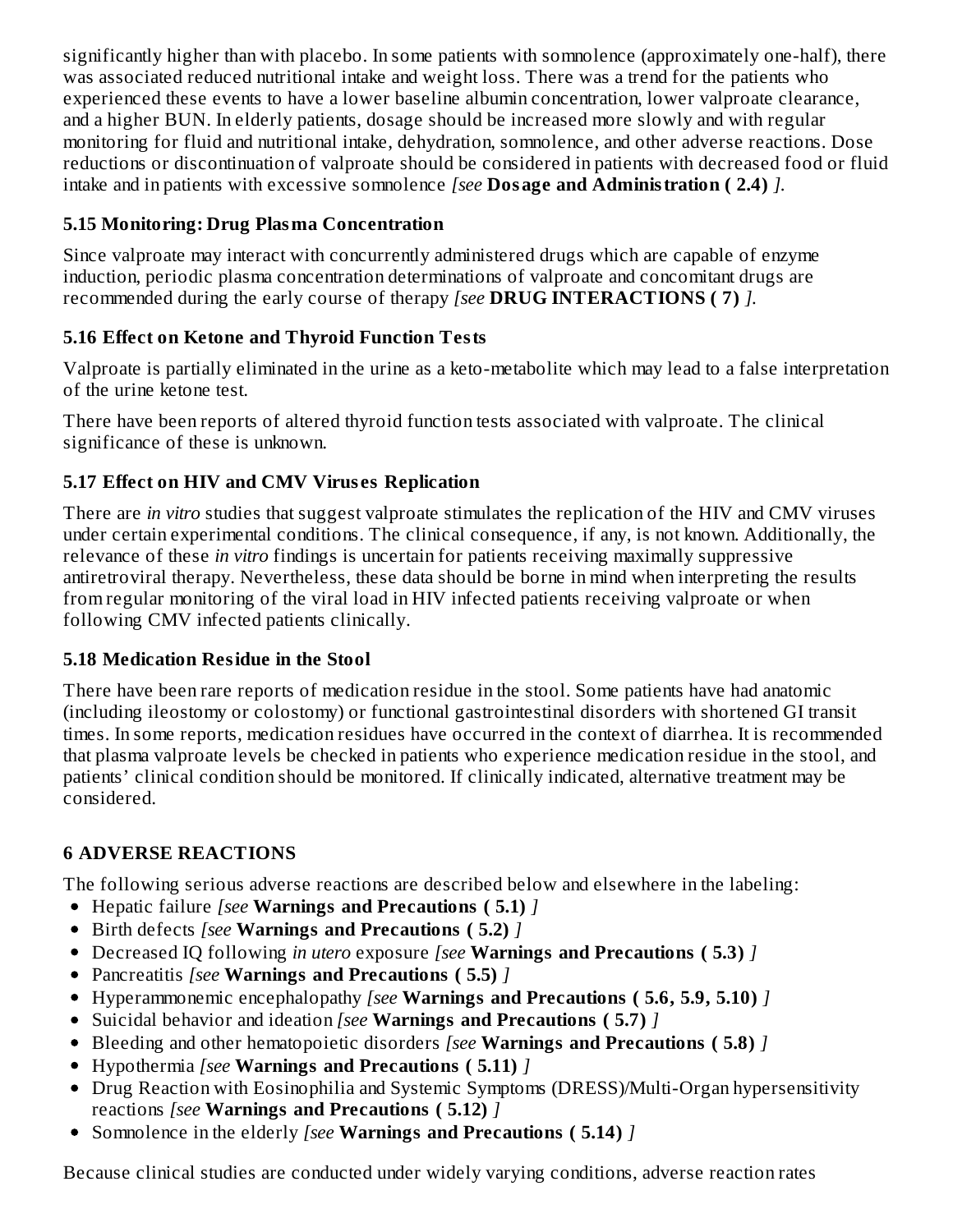observed in the clinical studies of a drug cannot be directly compared to rates in the clinical studies of another drug and may not reflect the rates observed in practice.

Information on pediatric adverse reactions is presented in section 8.

#### **6.1 Mania**

The incidence of treatment-emergent events has been ascertained based on combined data from two three week placebo-controlled clinical trials of divalproex sodium extended-release tablets in the treatment of manic episodes associated with bipolar disorder.

**Table 3** summarizes those adverse reactions reported for patients in these trials where the incidence rate in the divalproex sodium extended-release tablet-treated group was greater than 5% and greater than the placebo incidence.

#### **Table 3. Advers e Reactions Reported by > 5% of Divalproex Sodium Extended-Releas e Tablet-Treated Patients During Placebo-Controlled Trials of Acute Mania 1**

| <b>Adverse Event</b> | <b>Divalproex Sodium</b><br><b>Extended-Release</b><br><b>Tablets</b><br>$(n=338)$ | <b>Placebo</b><br>$(n=263)$ |
|----------------------|------------------------------------------------------------------------------------|-----------------------------|
| Somnolence           | 26 %                                                                               | 14 %                        |
| Dyspepsia            | 23 %                                                                               | 11 %                        |
| Nausea               | 19 %                                                                               | 13 %                        |
| Vomiting             | 13 %                                                                               | 5 %                         |
| Diarrhea             | 12 %                                                                               | 8 %                         |
| <b>Dizziness</b>     | 12 %                                                                               | 7%                          |
| Pain                 | 11 %                                                                               | 10 %                        |
| Abdominal<br>pain    | 10 %                                                                               | 5 %                         |
| Accidental<br>injury | 6 %                                                                                | 5 %                         |
| Asthenia             | 6 %                                                                                | 5 %                         |
| Pharyngitis          | 6 %                                                                                | 5 %                         |

 $1$  The following adverse reactions/event occurred at an equal or greater incidence for placebo than for divalproex sodium extended-release tablets: headache

The following additional adverse reactions were reported by greater than 1% of the divalproex sodium extended-release tablet-treated patients in controlled clinical trials: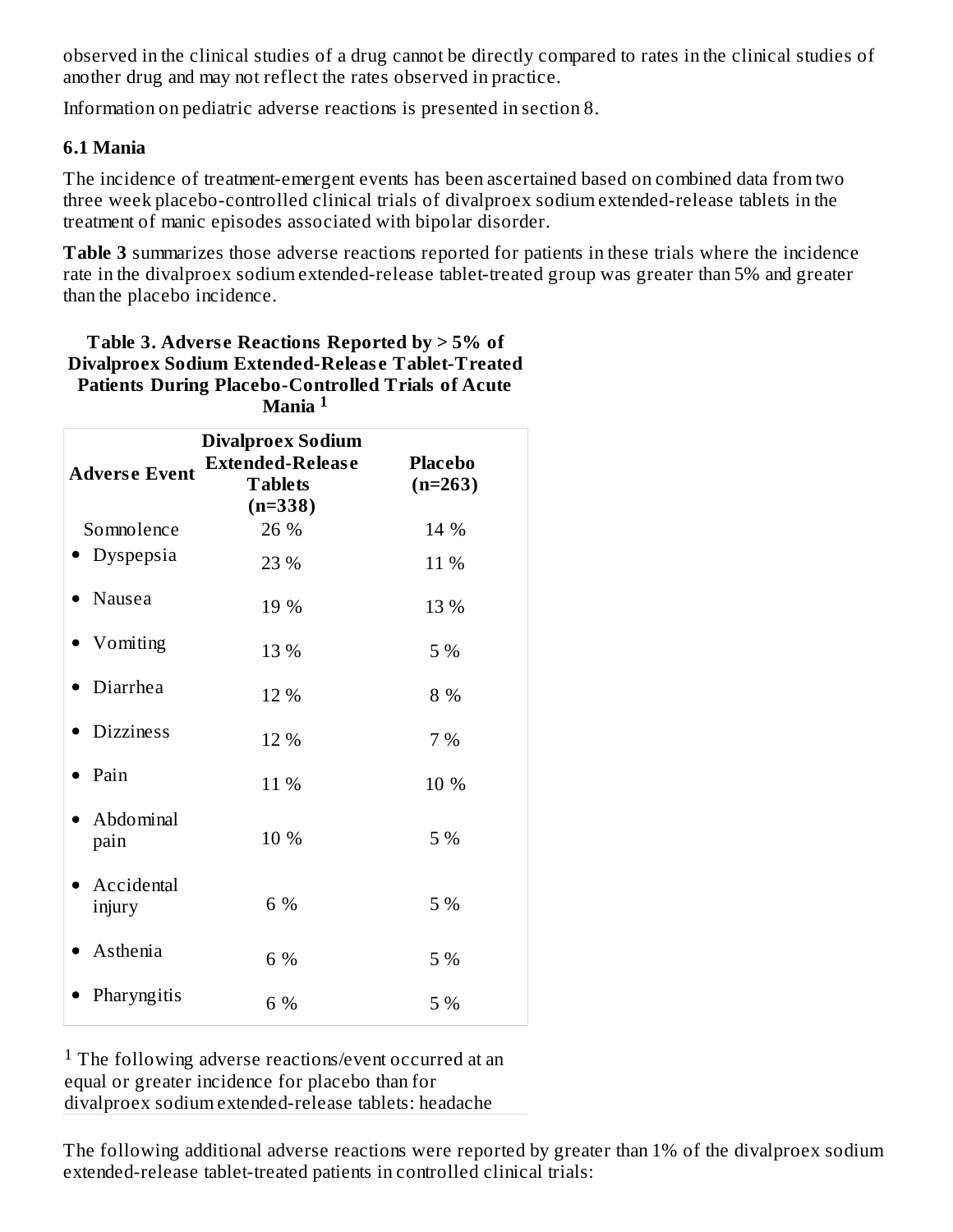Body as a Whole: Back Pain, Chills, Chills and Fever, Drug Level Increased, Flu Syndrome, Infection, Infection Fungal, Neck Rigidity.

Cardiovascular System: Arrhythmia, Hypertension, Hypotension, Postural Hypotension.

Digestive System: Constipation, Dry Mouth, Dysphagia, Fecal Incontinence, Flatulence, Gastroenteritis, Glossitis, Gum Hemorrhage, Mouth Ulceration.

Hemic and Lymphatic System: Anemia, Bleeding Time Increased, Ecchymosis, Leucopenia.

Metabolic and Nutritional Disorders: Hypoproteinemia, Peripheral Edema.

Musculoskeletal System: Arthrosis, Myalgia.

Nervous System: Abnormal Gait, Agitation, Catatonic Reaction, Dysarthria, Hallucinations, Hypertonia, Hypokinesia, Psychosis, Reflexes Increased, Sleep Disorder, Tardive Dyskinesia, Tremor.

Respiratory System: Hiccup, Rhinitis.

Skin and Appendages: Discoid Lupus Erythematosus, Erythema Nodosum, Furunculosis, Maculopapular Rash, Pruritus, Rash, Seborrhea, Sweating, Vesiculobullous Rash.

Special Senses: Conjunctivitis, Dry Eyes, Eye Disorder, Eye Pain, Photophobia, Taste Perversion.

Urogenital System: Cystitis, Urinary Tract Infection, Menstrual Disorder, Vaginitis.

## **6.2 Epilepsy**

Based on a placebo-controlled trial of adjunctive therapy for treatment of complex partial seizures, divalproex sodium delayed-release tablets were generally well tolerated with most adverse reactions rated as mild to moderate in severity. Intolerance was the primary reason for discontinuation in the divalproex sodium delayed-release tablet-treated patients (6%), compared to 1% of placebo-treated patients.

**Table 4** lists treatment-emergent adverse reactions which were reported by ≥ 5% of divalproex sodium delayed-release tablet-treated patients and for which the incidence was greater than in the placebo group, in the placebo-controlled trial of adjunctive therapy for treatment of complex partial seizures. Since patients were also treated with other antiepilepsy drugs, it is not possible, in most cases, to determine whether the following adverse reactions can be ascribed to divalproex sodium delayedrelease tablets alone, or the combination of divalproex sodium delayed-release tablets and other antiepilepsy drugs.

| Aqjuncuve 1 nerapy for Complex Partial Seizures |                                                                                           |                         |
|-------------------------------------------------|-------------------------------------------------------------------------------------------|-------------------------|
| <b>Body System/Event</b>                        | <b>Divalproex</b><br><b>Sodium Delayed-</b><br><b>Release Tablets</b><br>(% )<br>$(n=77)$ | Placebo (%)<br>$(n=70)$ |
| <b>Body as a Whole</b>                          |                                                                                           |                         |
| $\bullet$ Headache                              | 31                                                                                        | 21                      |
| $\bullet$ Asthenia                              | 27                                                                                        | 7                       |
| Fever                                           | 6                                                                                         |                         |

#### **Table 4.** Adverse Reactions Reported by  $\geq 5\%$  of Patients **Treated with Valproate During Placebo-Controlled Trial of Adjunctive Therapy for Complex Partial Seizures**

#### **Gastrointestinal System**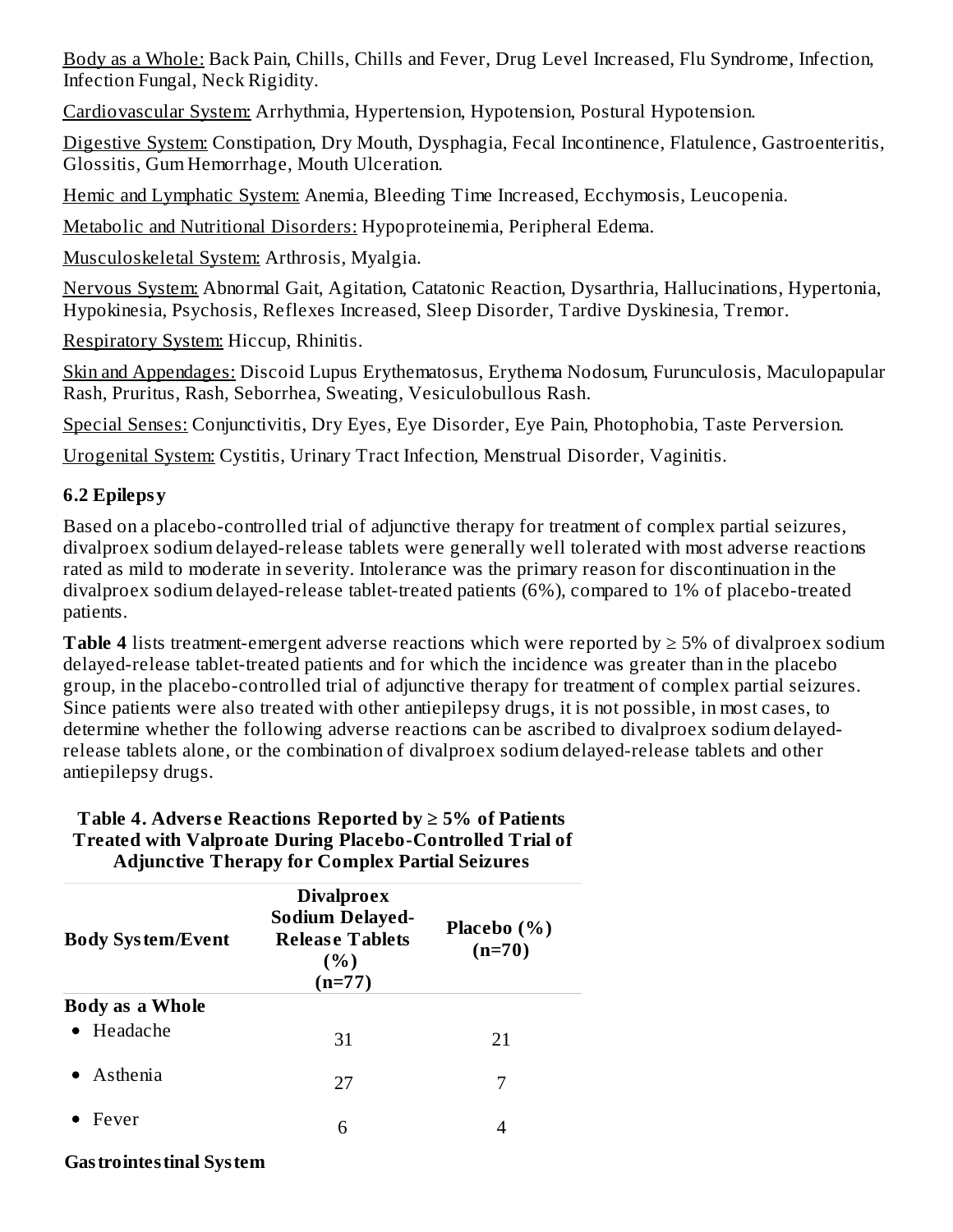| Nausea                                   | 48 | 14               |
|------------------------------------------|----|------------------|
| Vomiting                                 | 27 | 7                |
| Abdominal Pain                           | 23 | 6                |
| Diarrhea                                 | 13 | 6                |
| Anorexia                                 | 12 | $\boldsymbol{0}$ |
| Dyspepsia                                | 8  | $\overline{4}$   |
| Constipation                             | 5  | $\mathbf{1}$     |
| Nervous System                           |    |                  |
| Somnolence                               | 27 | 11               |
| Tremor                                   | 25 | 6                |
| <b>Dizziness</b>                         | 25 | 13               |
| Diplopia<br>$\bullet$                    | 16 | 9                |
| Amblyopia/Blurred<br>$\bullet$<br>Vision | 12 | 9                |
| Ataxia<br>٠                              | 8  | $\mathbf{1}$     |
| Nystagmus                                | 8  | $\mathbf{1}$     |
| <b>Emotional Lability</b>                | 6  | 4                |
| Thinking Abnormal                        | 6  | 0                |
| Amnesia                                  | 5  | $\mathbf{1}$     |
| <b>Respiratory System</b>                |    |                  |
| Flu Syndrome                             | 12 | 9                |
| Infection                                | 12 | 6                |
| <b>Bronchitis</b>                        | 5  | $\mathbf{1}$     |
| Rhinitis                                 | 5  | $\overline{4}$   |
| Other                                    |    |                  |
| Alopecia                                 | 6  | $\mathbf{1}$     |
| Weight Loss                              | 6  | 0                |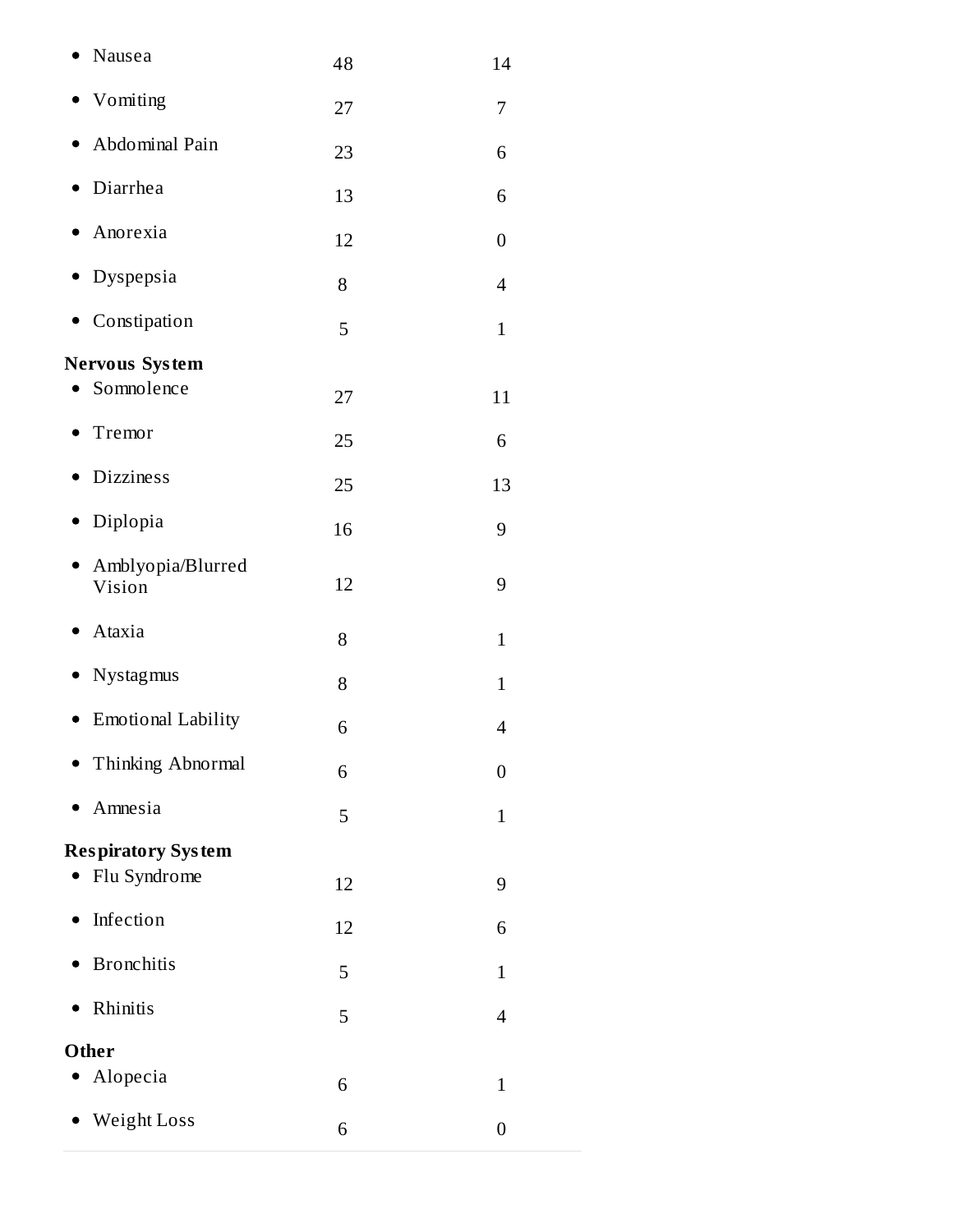**Table 5** lists treatment-emergent adverse reactions which were reported by  $\geq$  5% of patients in the high dose valproate group, and for which the incidence was greater than in the low dose group, in a controlled trial of divalproex sodium delayed-release tablets monotherapy treatment of complex partial seizures. Since patients were being titrated off another antiepilepsy drug during the first portion of the trial, it is not possible, in many cases, to determine whether the following adverse reactions can be ascribed to divalproex sodium delayed-release tablets alone, or the combination of valproate and other antiepilepsy drugs.

| <b>Body System/Event</b>      | High Dose (%)<br>$(n=131)$ | Low Dose $(\%)$<br>$(n=134)$ |
|-------------------------------|----------------------------|------------------------------|
| <b>Body as a Whole</b>        |                            |                              |
| Asthenia                      | 21                         | 10                           |
| <b>Digestive System</b>       |                            |                              |
| Nausea                        | 34                         | 26                           |
| Diarrhea                      | 23                         | 19                           |
| Vomiting                      | 23                         | 15                           |
| Abdominal Pain                | 12                         | 9                            |
| Anorexia                      | 11                         | 4                            |
| Dyspepsia                     | 11                         | 10                           |
| <b>Hemic/Lymphatic System</b> |                            |                              |
| Thrombocytopenia              | 24                         | $\mathbf{1}$                 |
| Ecchymosis<br>$\bullet$       | 5                          | 4                            |
| Metabolic/Nutritional         |                            |                              |
| • Weight Gain                 | 9                          | 4                            |
| Peripheral Edema<br>$\bullet$ | 8                          | 3                            |
| <b>Nervous System</b>         |                            |                              |
| Tremor                        | 57                         | 19                           |
| Somnolence                    | 30                         | 18                           |
| <b>Dizziness</b>              | 18                         | 13                           |
| Insomnia                      | 15                         | 9                            |
| Nervousness                   | 11                         | 7                            |

#### **Table 5. Advers e Reactions Reported by ≥ 5% of Patients in the High Dos e Group in the Controlled Trial of Valproate Monotherapy for Complex Partial Seizures 1**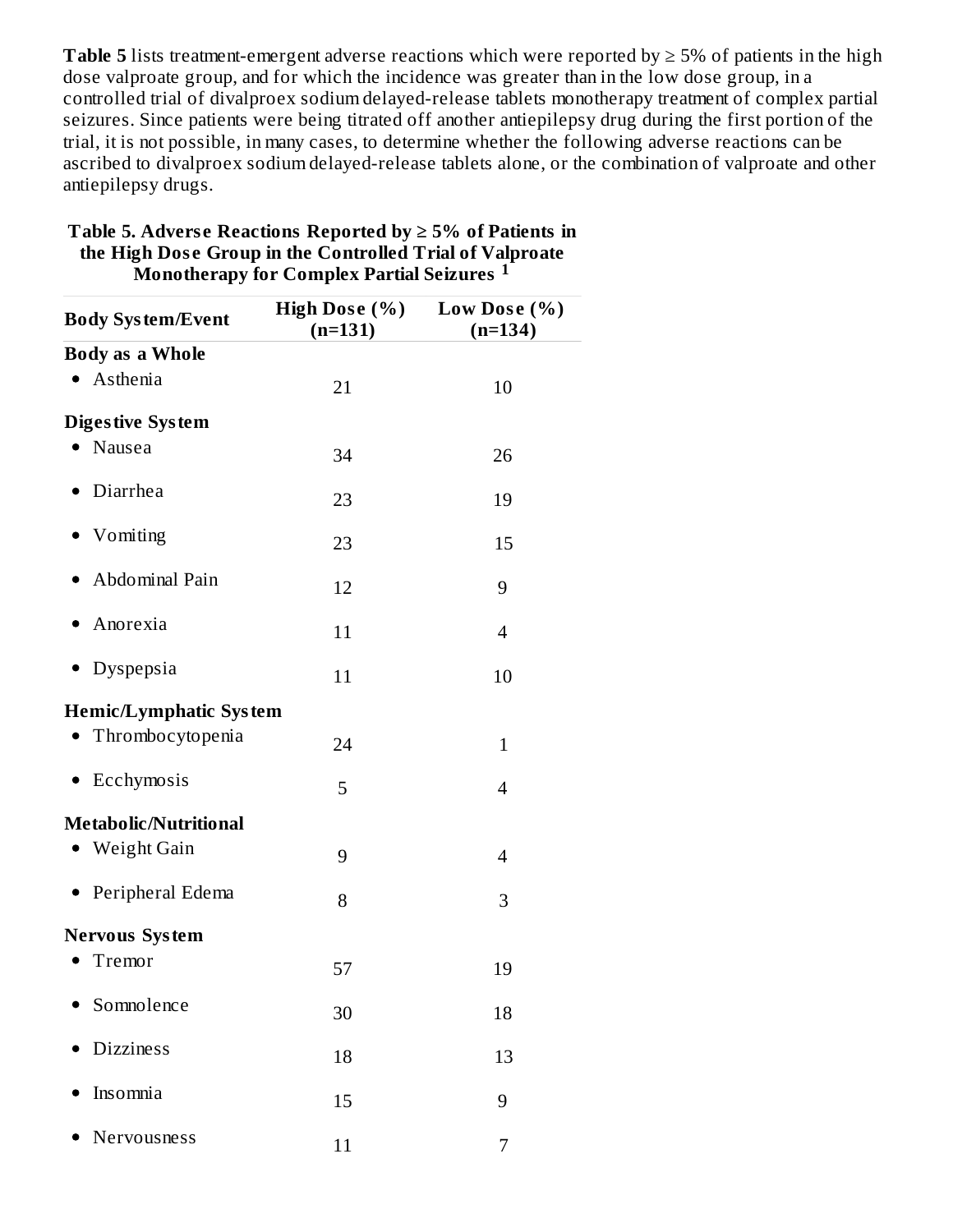| Amnesia                                                                  | 7  | 4              |
|--------------------------------------------------------------------------|----|----------------|
| Nystagmus                                                                | 7  | 1              |
| Depression                                                               | 5  | 4              |
| <b>Respiratory System</b>                                                |    |                |
| Infection                                                                | 20 | 13             |
| • Pharyngitis                                                            | 8  | $\overline{2}$ |
| Dyspnea                                                                  | 5  | $\mathbf{1}$   |
| <b>Skin and Appendages</b><br>Alopecia                                   | 24 | 13             |
| <b>Special Senses</b>                                                    |    |                |
| Amblyopia/Blurred<br>Vision                                              | 8  | 4              |
| Tinnitus                                                                 | 7  | $\mathbf{1}$   |
| <sup>1</sup> Headache was the only adverse event that occurred in $>$ 5% |    |                |

 $h$ ache was the only adverse event that occurred in  $\geq 5\%$  of patients in the high dose group and at an equal or greater incidence in the low dose group.

The following additional adverse reactions were reported by greater than 1% but less than 5% of the 358 patients treated with valproate in the controlled trials of complex partial seizures:

Body as a Whole: Back pain, chest pain, malaise.

Cardiovascular System: Tachycardia, hypertension, palpitation.

Digestive System: Increased appetite, flatulence, hematemesis, eructation, pancreatitis, periodontal abscess.

Hemic and Lymphatic System: Petechia.

Metabolic and Nutritional Disorders: SGOT increased, SGPT increased.

Musculoskeletal System: Myalgia, twitching, arthralgia, leg cramps, myasthenia.

Nervous System: Anxiety, confusion, abnormal gait, paresthesia, hypertonia, incoordination, abnormal dreams, personality disorder.

Respiratory System: Sinusitis, cough increased, pneumonia, epistaxis.

Skin and Appendages: Rash, pruritus, dry skin.

Special Senses: Taste perversion, abnormal vision, deafness, otitis media.

Urogenital System: Urinary incontinence, vaginitis, dysmenorrhea, amenorrhea, urinary frequency.

### **6.3 Migraine**

Based on two placebo-controlled clinical trials and their long term extension, valproate was generally well tolerated with most adverse reactions rated as mild to moderate in severity. Of the 202 patients exposed to valproate in the placebo-controlled trials, 17% discontinued for intolerance. This is compared to a rate of 5% for the 81 placebo patients. Including the long term extension study, the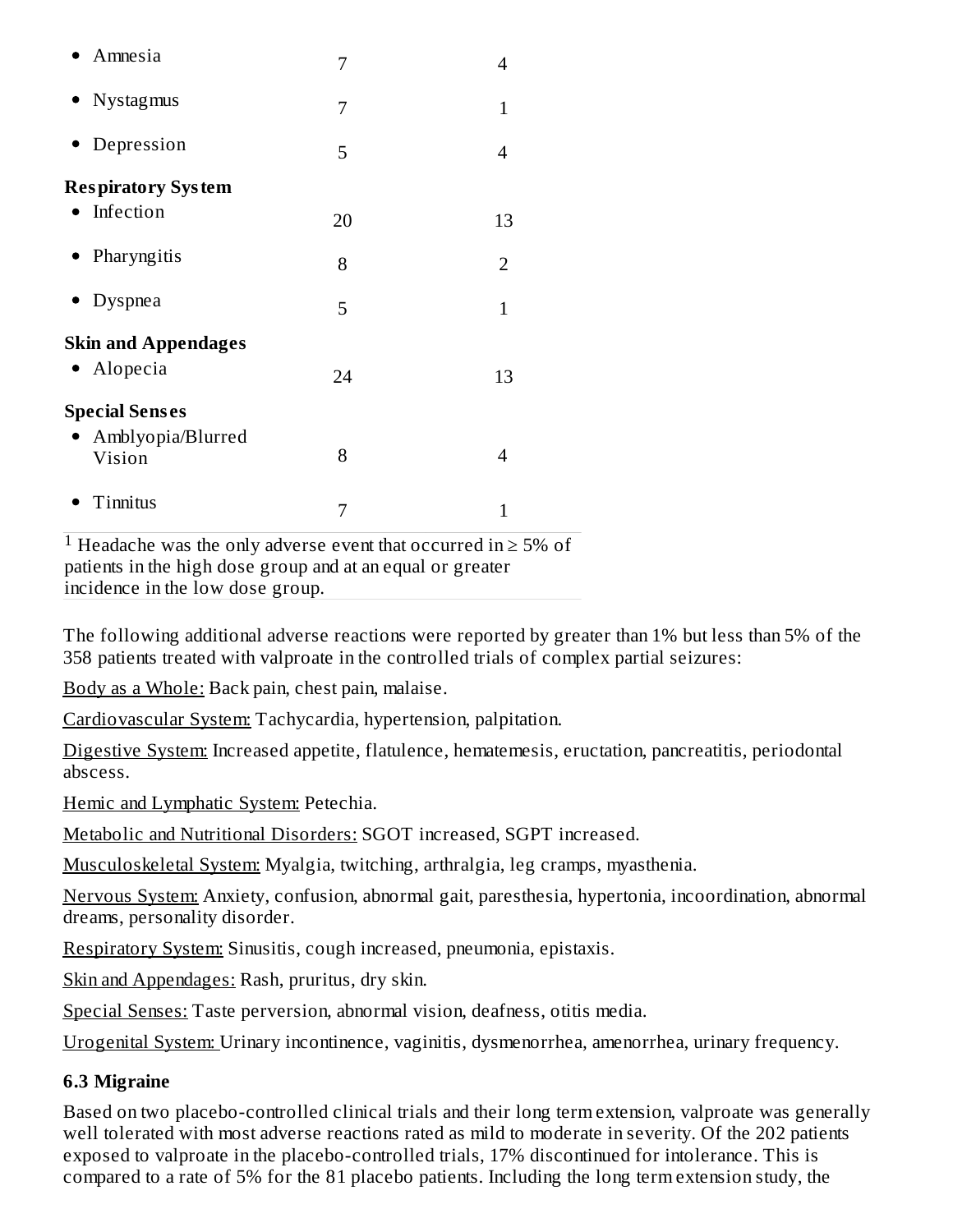adverse reactions reported as the primary reason for discontinuation by  $\geq 1\%$  of 248 valproate-treated patients were alopecia (6%), nausea and/or vomiting (5%), weight gain (2%), tremor (2%), somnolence (1%), elevated SGOT and/or SGPT (1%), and depression (1%).

**Table 6** includes those adverse reactions reported for patients in the placebo-controlled trial where the incidence rate in the divalproex sodium extended-release tablet-treated group was greater than 5% and was greater than that for placebo patients.

| the Migraine Placebo-Controlled Trial with a Greater<br><b>Incidence than Patients Taking Placebo</b> 1 |                                                                                    |                             |  |
|---------------------------------------------------------------------------------------------------------|------------------------------------------------------------------------------------|-----------------------------|--|
| <b>Body System</b><br>Event                                                                             | <b>Divalproex Sodium</b><br><b>Extended-Release</b><br><b>Tablets</b><br>$(n=122)$ | <b>Placebo</b><br>$(n=115)$ |  |
| <b>Gas trointes tinal System</b>                                                                        |                                                                                    |                             |  |
| Nausea                                                                                                  | 15 %                                                                               | 9%                          |  |
| Dyspepsia                                                                                               | 7 %                                                                                | 4 %                         |  |
| Diarrhea                                                                                                | 7%                                                                                 | 3 %                         |  |
| Vomiting                                                                                                | 7 %                                                                                | 2%                          |  |
| Abdominal Pain                                                                                          | 7%                                                                                 | 5 %                         |  |
| <b>Nervous System</b>                                                                                   |                                                                                    |                             |  |
| Somnolence                                                                                              | 7 %                                                                                | 2%                          |  |
| Other                                                                                                   |                                                                                    |                             |  |
| Infection                                                                                               | 15 %                                                                               | 14 %                        |  |

**Table 6. Advers e Reactions Reported by > 5% of Divalproex Sodium Extended-Releas e Tablet-Treated Patients During the Migraine Placebo-Controlled Trial with a Greater**

<sup>1</sup> The following adverse reactions occurred in greater than  $5\%$ of divalproex sodium extended-release tablet-treated patients and at a greater incidence for placebo than for divalproex sodium extended-release tablets: asthenia and flu syndrome.

The following additional adverse reactions were reported by greater than 1% but not more than 5% of divalproex sodium extended-release tablet-treated patients and with a greater incidence than placebo in the placebo-controlled clinical trial for migraine prophylaxis:

Body as a Whole: Accidental injury, viral infection.

Digestive System: Increased appetite, tooth disorder.

Metabolic and Nutritional Disorders: Edema, weight gain.

Nervous System: Abnormal gait, dizziness, hypertonia, insomnia, nervousness, tremor, vertigo.

Respiratory System: Pharyngitis, rhinitis.

Skin and Appendages: Rash.

Special Senses: Tinnitus.

**Table 7** includes those adverse reactions reported for patients in the placebo-controlled trials where the incidence rate in the valproate-treated group was greater than 5% and was greater than that for placebo patients.

**Table 7. Advers e Reactions Reported by > 5% of Valproate-Treated Patients During Migraine Placebo-Controlled Trials**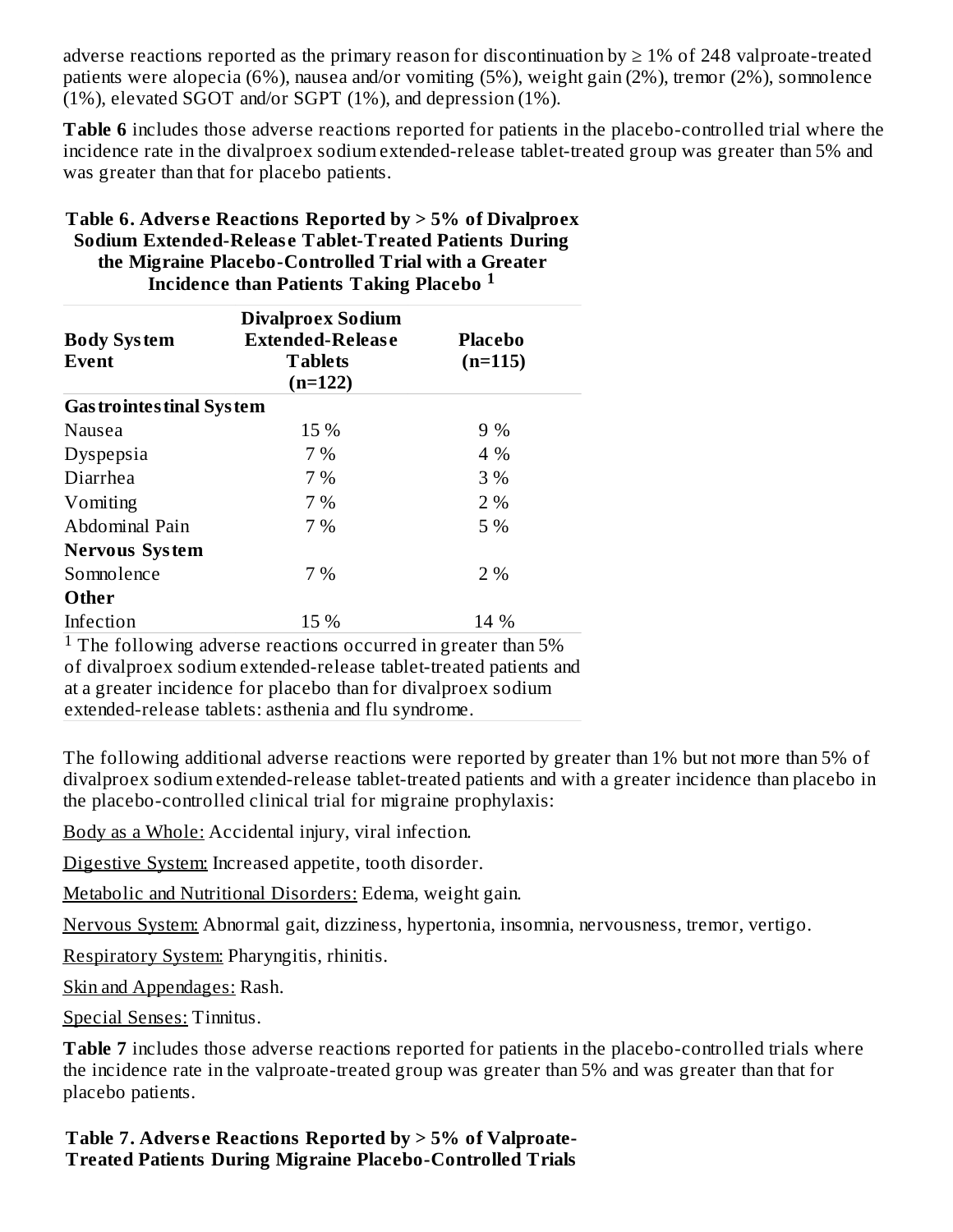| <b>Body System</b><br><b>Reaction</b> | <b>Divalproex Sodium</b><br>Delayed-Release<br><b>Tablets</b><br>$(n=202)$ | <b>Placebo</b><br>$(n=81)$ |  |
|---------------------------------------|----------------------------------------------------------------------------|----------------------------|--|
| <b>Gas trointes tinal System</b>      |                                                                            |                            |  |
| Nausea                                | 31%                                                                        | 10%                        |  |
| Dyspepsia                             | 13%                                                                        | 9%                         |  |
| Diarrhea                              | 12%                                                                        | 7%                         |  |
| Vomiting                              | 11%                                                                        | 1%                         |  |
| Abdominal Pain                        | 9%                                                                         | 4%                         |  |
| Increased<br>Appetite                 | 6%                                                                         | 4%                         |  |
| Nervous System                        |                                                                            |                            |  |
| Asthenia                              | 20%                                                                        | 9%                         |  |
| Somnolence                            | 17%                                                                        | 5%                         |  |
| <b>Dizziness</b>                      | 12%                                                                        | 6%                         |  |
| Tremor                                | 9%                                                                         | 0%                         |  |
| Other                                 |                                                                            |                            |  |
| Weight Gain                           | 8%                                                                         | 2%                         |  |
| <b>Back Pain</b>                      | 8%                                                                         | 6%                         |  |
| • Alopecia                            | 7%                                                                         | 1%                         |  |

**with a Greater Incidence than Patients Taking Placebo 1**

<sup>1</sup> The following adverse reactions occurred in greater than  $5\%$ of divalproex sodium delayed-release tablet-treated patients and at a greater incidence for placebo than for divalproex sodium delayed-release tablets: flu syndrome and pharyngitis.

The following additional adverse reactions were reported by greater than 1% but not more than 5% of the 202 valproate-treated patients in the controlled clinical trials:

Body as a Whole: Chest pain.

Cardiovascular System: Vasodilatation.

Digestive System: Constipation, dry mouth, flatulence, and stomatitis.

Hemic and Lymphatic System: Ecchymosis.

Metabolic and Nutritional Disorders: Peripheral edema.

Musculoskeletal System: Leg cramps.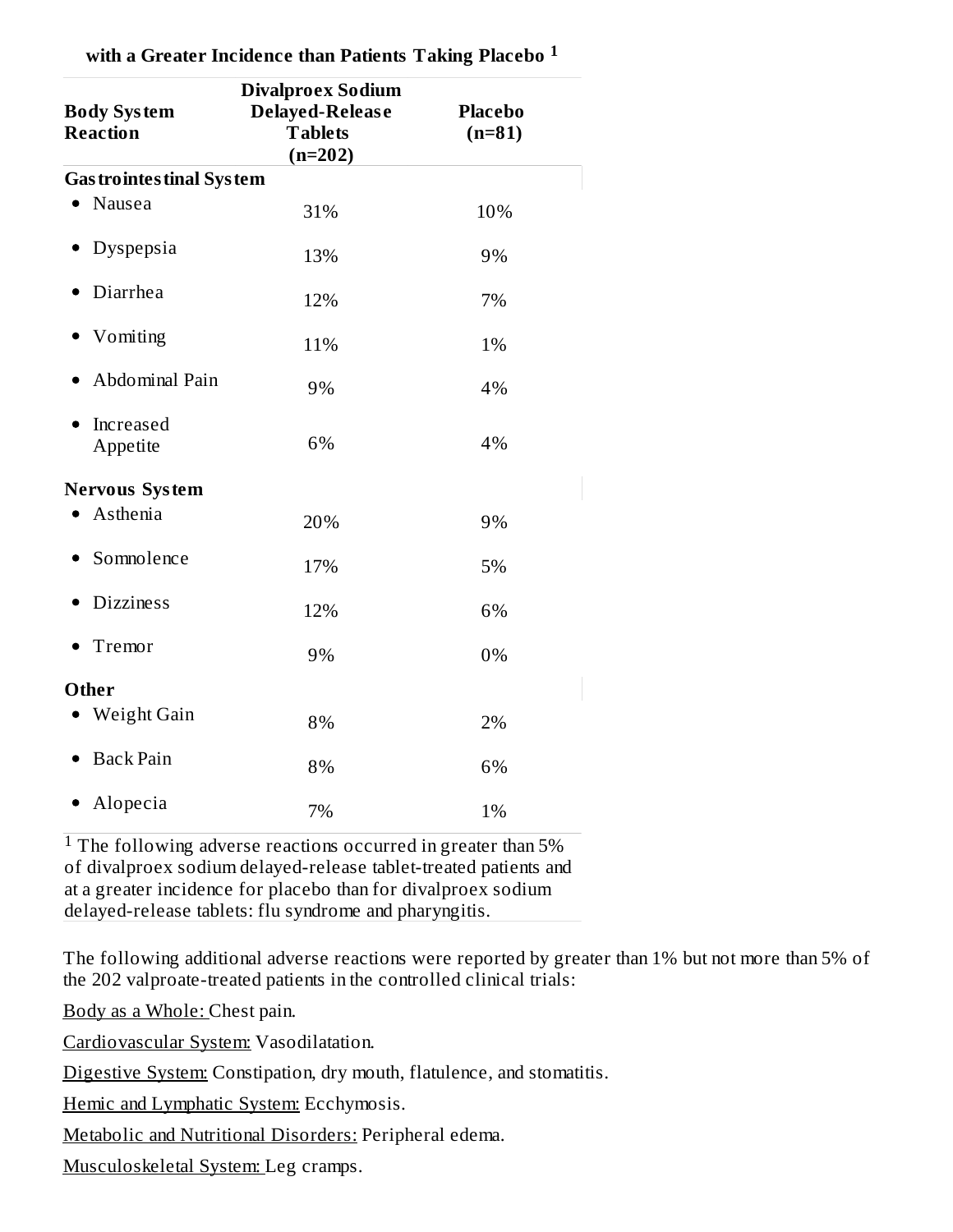Nervous System: Abnormal dreams, confusion, paresthesia, speech disorder, and thinking abnormalities.

Respiratory System: Dyspnea, and sinusitis.

Skin and Appendages: Pruritus.

Urogenital System: Metrorrhagia.

### **6.4 Post-Marketing Experience**

The following adverse reactions have been identified during post approval use of divalproex sodium delayed-release tablets. Because these reactions are reported voluntarily from a population of uncertain size, it is not always possible to reliably estimate their frequency or establish a causal relationship to drug exposure.

Dermatologic: Hair texture changes, hair color changes, photosensitivity, erythema multiforme, toxic epidermal necrolysis, and Stevens-Johnson syndrome *.*

Psychiatric: Emotional upset, psychosis, aggression, psychomotor hyperactivity, hostility, disturbance in attention, learning disorder, and behavioral deterioration.

Neurologic: There have been several reports of acute or subacute cognitive decline and behavioral changes (apathy or irritability) with cerebral pseudoatrophy on imaging associated with valproate therapy; both the cognitive/behavioral changes and cerebral pseudoatrophy reversed partially or fully after valproate discontinuation.

Musculoskeletal: Fractures, decreased bone mineral density, osteopenia, osteoporosis, and weakness.

Hematologic:Relative lymphocytosis, macrocytosis, leukopenia, anemia including macrocytic with or without folate deficiency, bone marrow suppression, pancytopenia, aplastic anemia, agranulocytosis, and acute intermittent porphyria.

Endocrine: Irregular menses, secondary amenorrhea, hyperandrogenism, hirsutism, elevated testosterone level, breast enlargement, galactorrhea, parotid gland swelling, polycystic ovary disease, decrease carnitine concentrations, hyponatremia, hyperglycinemia, and inappropriate ADH secretion.

There have been rare reports of Fanconi's Syndrome occurring chiefly in children.

Reproductive: Aspermia, azoospermia, decreased sperm count, decreased spermatozoa motility, male infertility, and abnormal spermatozoa morphology.

Genitourinary: Enuresis and urinary tract infection.

Special Senses: Hearing loss.

Other: Allergic reaction, anaphylaxis, developmental delay, bone pain, bradycardia, and cutaneous vasculitis.

## **7 DRUG INTERACTIONS**

## **7.1 Effects of Coadministered Drugs on Valproate Clearance**

Drugs that affect the level of expression of hepatic enzymes, particularly those that elevate levels of glucuronosyltransferases (such as ritonavir), may increase the clearance of valproate. For example, phenytoin, carbamazepine, and phenobarbital (or primidone) can double the clearance of valproate. Thus, patients on monotherapy will generally have longer half-lives and higher concentrations than patients receiving polytherapy with antiepilepsy drugs.

In contrast, drugs that are inhibitors of cytochrome P450 isozymes, e.g., antidepressants, may be expected to have little effect on valproate clearance because cytochrome P450 microsomal mediated oxidation is a relatively minor secondary metabolic pathway compared to glucuronidation and betaoxidation.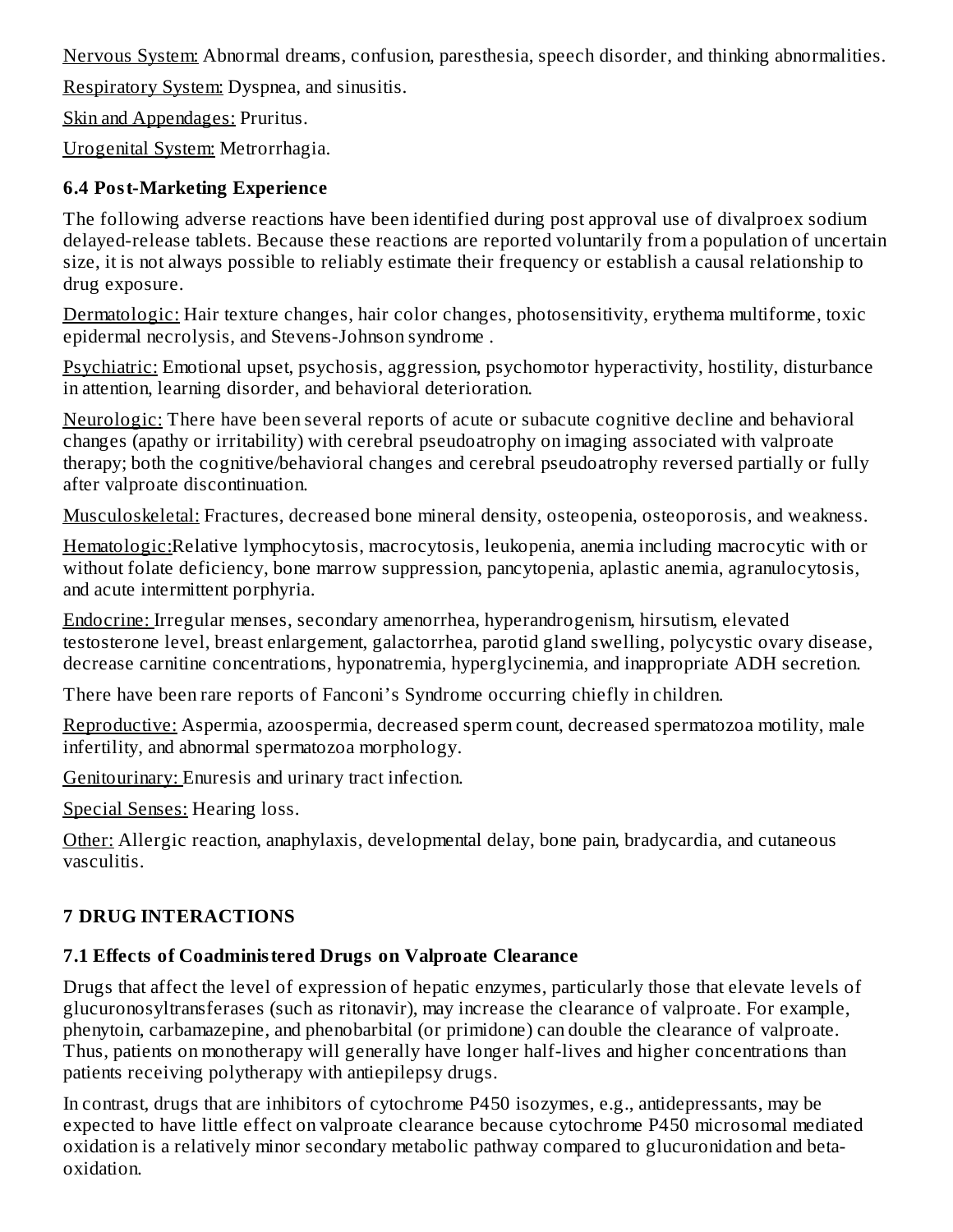Because of these changes in valproate clearance, monitoring of valproate and concomitant drug concentrations should be increased whenever enzyme inducing drugs are introduced or withdrawn.

The following list provides information about the potential for an influence of several commonly prescribed medications on valproate pharmacokinetics. The list is not exhaustive nor could it be, since new interactions are continuously being reported.

Drugs for which a potentially important interaction has been observed

#### *Aspirin*

A study involving the coadministration of aspirin at antipyretic doses (11 to 16 mg/kg) with valproate to pediatric patients (n=6) revealed a decrease in protein binding and an inhibition of metabolism of valproate. Valproate free fraction was increased 4-fold in the presence of aspirin compared to valproate alone. The β-oxidation pathway consisting of 2-E-valproic acid, 3-OH-valproic acid, and 3 keto valproic acid was decreased from 25% of total metabolites excreted on valproate alone to 8.3% in the presence of aspirin. Whether or not the interaction observed in this study applies to adults is unknown, but caution should be observed if valproate and aspirin are to be coadministered.

### *Carbapenem Antibiotics*

A clinically significant reduction in serum valproic acid concentration has been reported in patients receiving carbapenem antibiotics (for example, ertapenem, imipenem, meropenem; this is not a complete list) and may result in loss of seizure control. The mechanism of this interaction is not well understood. Serum valproic acid concentrations should be monitored frequently after initiating carbapenem therapy. Alternative antibacterial or anticonvulsant therapy should be considered if serum valproic acid concentrations drop significantly or seizure control deteriorates *[see* **Warnings and Precautions ( 5.13)** *].*

#### *Felbamate*

A study involving the coadministration of 1,200 mg/day of felbamate with valproate to patients with epilepsy (n=10) revealed an increase in mean valproate peak concentration by 35% (from 86 to 115 mcg/mL) compared to valproate alone. Increasing the felbamate dose to 2,400 mg/day increased the mean valproate peak concentration to 133 mcg/mL (another 16% increase). A decrease in valproate dosage may be necessary when felbamate therapy is initiated.

### *Rifampin*

A study involving the administration of a single dose of valproate (7 mg/kg) 36 hours after 5 nights of daily dosing with rifampin (600 mg) revealed a 40% increase in the oral clearance of valproate. Valproate dosage adjustment may be necessary when it is coadministered with rifampin.

#### Drugs for which either no interaction or a likely clinically unimportant interaction has been observed

#### *Antacids*

A study involving the coadministration of valproate 500 mg with commonly administered antacids (Maalox, Trisogel, and Titralac - 160 mEq doses) did not reveal any effect on the extent of absorption of valproate.

### *Chlorpromazine*

A study involving the administration of 100 to 300 mg/day of chlorpromazine to schizophrenic patients already receiving valproate (200 mg BID) revealed a 15% increase in trough plasma levels of valproate.

#### *Haloperidol*

A study involving the administration of 6 to 10 mg/day of haloperidol to schizophrenic patients already receiving valproate (200 mg BID) revealed no significant changes in valproate trough plasma levels.

#### *Cimetidine and Ranitidine*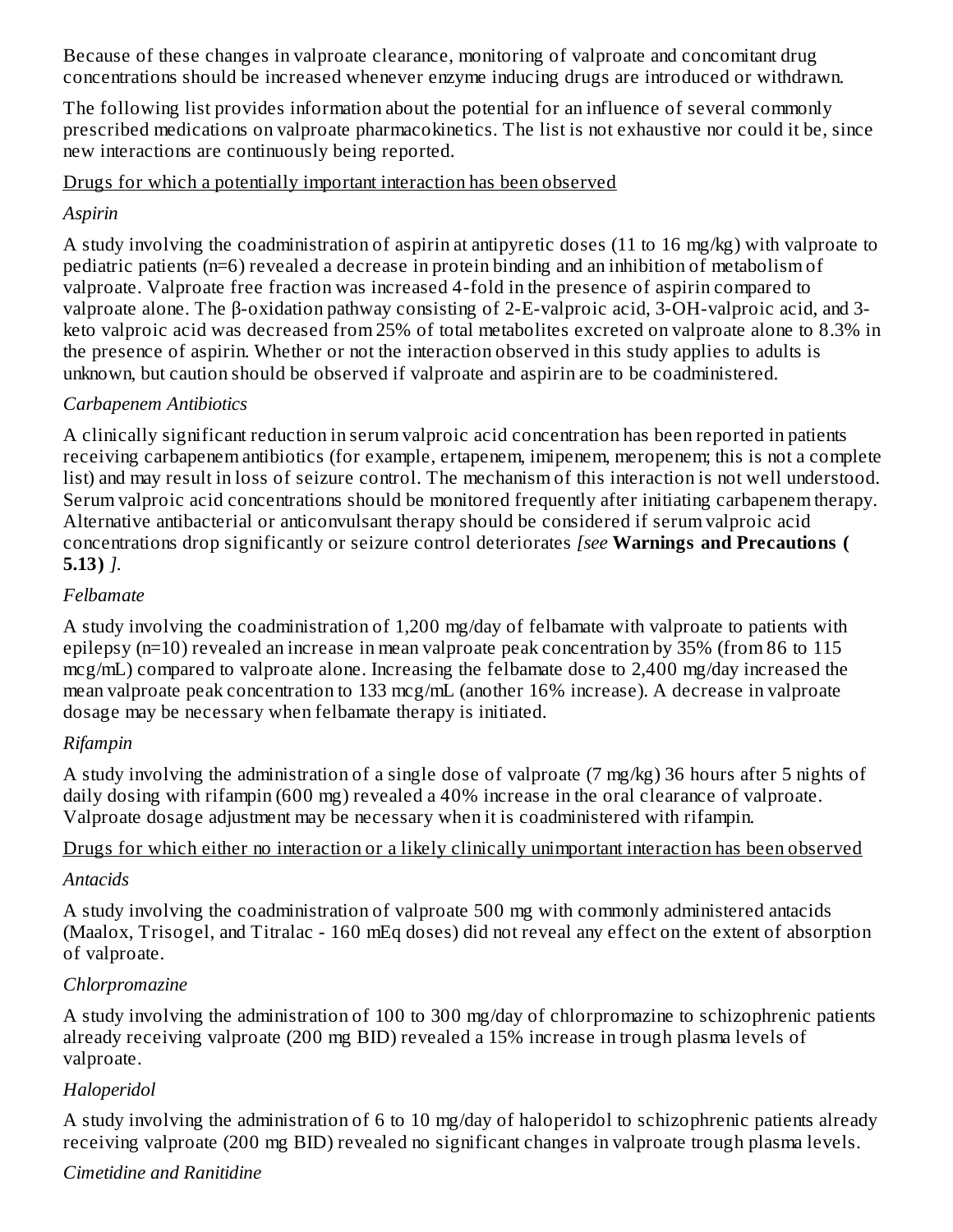Cimetidine and ranitidine do not affect the clearance of valproate.

### **7.2 Effects of Valproate on Other Drugs**

Valproate has been found to be a weak inhibitor of some P450 isozymes, epoxide hydrase, and glucuronosyltransferases.

The following list provides information about the potential for an influence of valproate coadministration on the pharmacokinetics or pharmacodynamics of several commonly prescribed medications. The list is not exhaustive, since new interactions are continuously being reported.

#### Drugs for which a potentially important valproate interaction has been observed

## *Amitriptyline/Nortriptyline*

Administration of a single oral 50 mg dose of amitriptyline to 15 normal volunteers (10 males and 5 females) who received valproate (500 mg BID) resulted in a 21% decrease in plasma clearance of amitriptyline and a 34% decrease in the net clearance of nortriptyline. Rare postmarketing reports of concurrent use of valproate and amitriptyline resulting in an increased amitriptyline level have been received. Concurrent use of valproate and amitriptyline has rarely been associated with toxicity. Monitoring of amitriptyline levels should be considered for patients taking valproate concomitantly with amitriptyline. Consideration should be given to lowering the dose of amitriptyline/nortriptyline in the presence of valproate.

### *Carbamazepine/carbamazepine-10,11-Epoxide*

Serum levels of carbamazepine (CBZ) decreased 17% while that of carbamazepine-10,11-epoxide (CBZ-E) increased by 45% upon coadministration of valproate and CBZ to epileptic patients.

### *Clonazepam*

The concomitant use of valproate and clonazepam may induce absence status in patients with a history of absence type seizures.

### *Diazepam*

Valproate displaces diazepam from its plasma albumin binding sites and inhibits its metabolism. Coadministration of valproate (1,500 mg daily) increased the free fraction of diazepam (10 mg) by 90% in healthy volunteers (n=6). Plasma clearance and volume of distribution for free diazepam were reduced by 25% and 20%, respectively, in the presence of valproate. The elimination half-life of diazepam remained unchanged upon addition of valproate.

## *Ethosuximide*

Valproate inhibits the metabolism of ethosuximide. Administration of a single ethosuximide dose of 500 mg with valproate (800 to 1,600 mg/day) to healthy volunteers (n=6) was accompanied by a 25% increase in elimination half-life of ethosuximide and a 15% decrease in its total clearance as compared to ethosuximide alone. Patients receiving valproate and ethosuximide, especially along with other anticonvulsants, should be monitored for alterations in serum concentrations of both drugs.

### *Lamotrigine*

In a steady-state study involving 10 healthy volunteers, the elimination half-life of lamotrigine increased from 26 to 70 hours with valproate coadministration (a 165% increase). The dose of lamotrigine should be reduced when coadministered with valproate. Serious skin reactions (such as Stevens-Johnson Syndrome and toxic epidermal necrolysis) have been reported with concomitant lamotrigine and valproate administration. See lamotrigine package insert for details on lamotrigine dosing with concomitant valproate administration.

### *Phenobarbital*

Valproate was found to inhibit the metabolism of phenobarbital. Coadministration of valproate (250 mg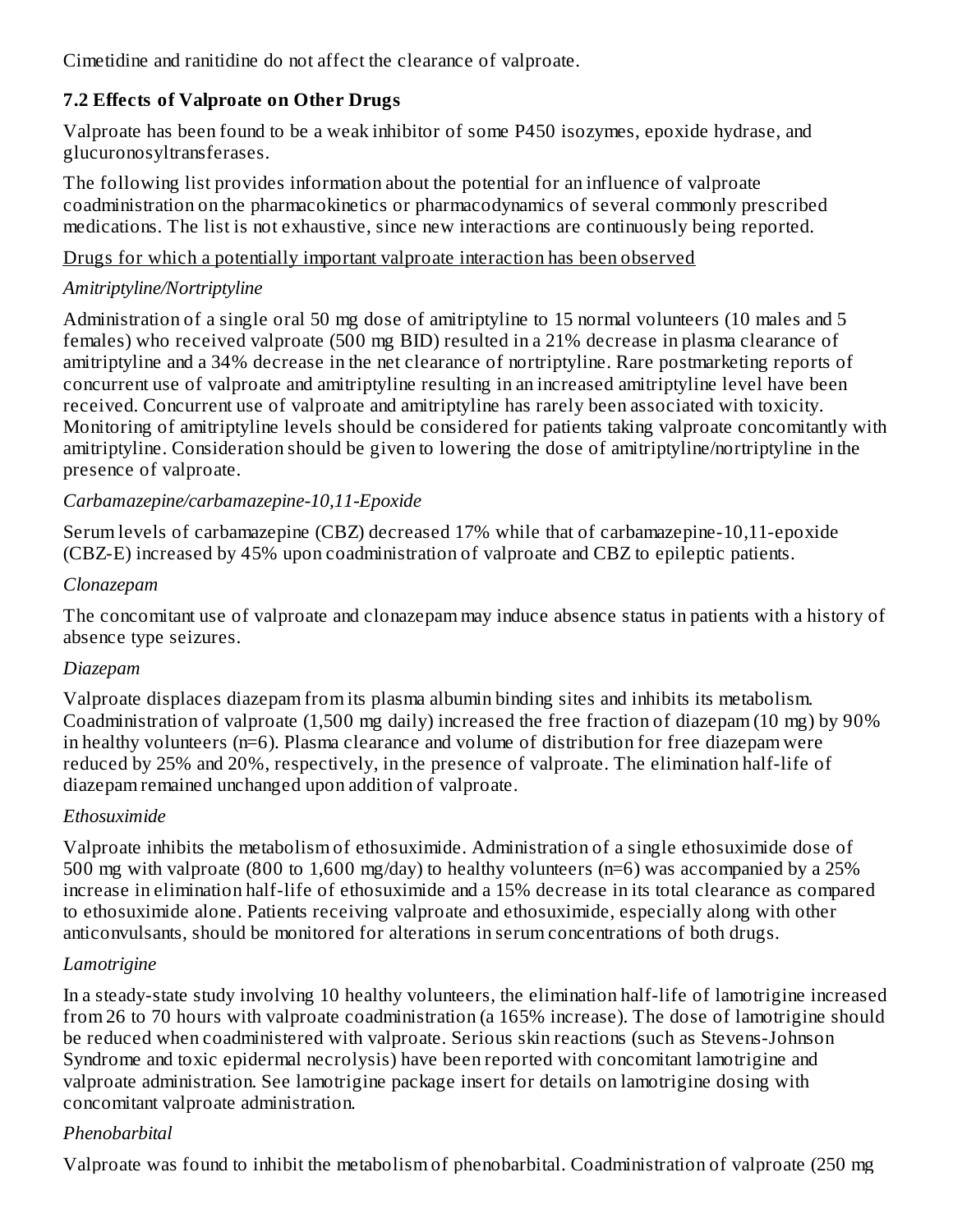BID for 14 days) with phenobarbital to normal subjects (n=6) resulted in a 50% increase in half-life and a 30% decrease in plasma clearance of phenobarbital (60 mg single-dose). The fraction of phenobarbital dose excreted unchanged increased by 50% in presence of valproate.

There is evidence for severe CNS depression, with or without significant elevations of barbiturate or valproate serum concentrations. All patients receiving concomitant barbiturate therapy should be closely monitored for neurological toxicity. Serum barbiturate concentrations should be obtained, if possible, and the barbiturate dosage decreased, if appropriate.

Primidone, which is metabolized to a barbiturate, may be involved in a similar interaction with valproate.

### *Phenytoin*

Valproate displaces phenytoin from its plasma albumin binding sites and inhibits its hepatic metabolism. Coadministration of valproate (400 mg TID) with phenytoin (250 mg) in normal volunteers (n=7) was associated with a 60% increase in the free fraction of phenytoin. Total plasma clearance and apparent volume of distribution of phenytoin increased 30% in the presence of valproate. Both the clearance and apparent volume of distribution of free phenytoin were reduced by 25%.

In patients with epilepsy, there have been reports of breakthrough seizures occurring with the combination of valproate and phenytoin. The dosage of phenytoin should be adjusted as required by the clinical situation.

### *Tolbutamide*

From *in vitro* experiments, the unbound fraction of tolbutamide was increased from 20% to 50% when added to plasma samples taken from patients treated with valproate. The clinical relevance of this displacement is unknown.

### *Warfarin*

In an *in vitro* study, valproate increased the unbound fraction of warfarin by up to 32.6%. The therapeutic relevance of this is unknown; however, coagulation tests should be monitored if valproate therapy is instituted in patients taking anticoagulants.

## *Zidovudine*

In six patients who were seropositive for HIV, the clearance of zidovudine (100 mg q8h) was decreased by 38% after administration of valproate (250 or 500 mg q8h); the half-life of zidovudine was unaffected.

### Drugs for which either no interaction or a likely clinically unimportant interaction has been observed

### *Acetaminophen*

Valproate had no effect on any of the pharmacokinetic parameters of acetaminophen when it was concurrently administered to three epileptic patients.

### *Clozapine*

In psychotic patients (n=11), no interaction was observed when valproate was coadministered with clozapine.

### *Lithium*

Coadministration of valproate (500 mg BID) and lithium carbonate (300 mg TID) to normal male volunteers (n=16) had no effect on the steady-state kinetics of lithium.

### *Lorazepam*

Concomitant administration of valproate (500 mg BID) and lorazepam (1 mg BID) in normal male volunteers (n=9) was accompanied by a 17% decrease in the plasma clearance of lorazepam.

## *Olanzapine*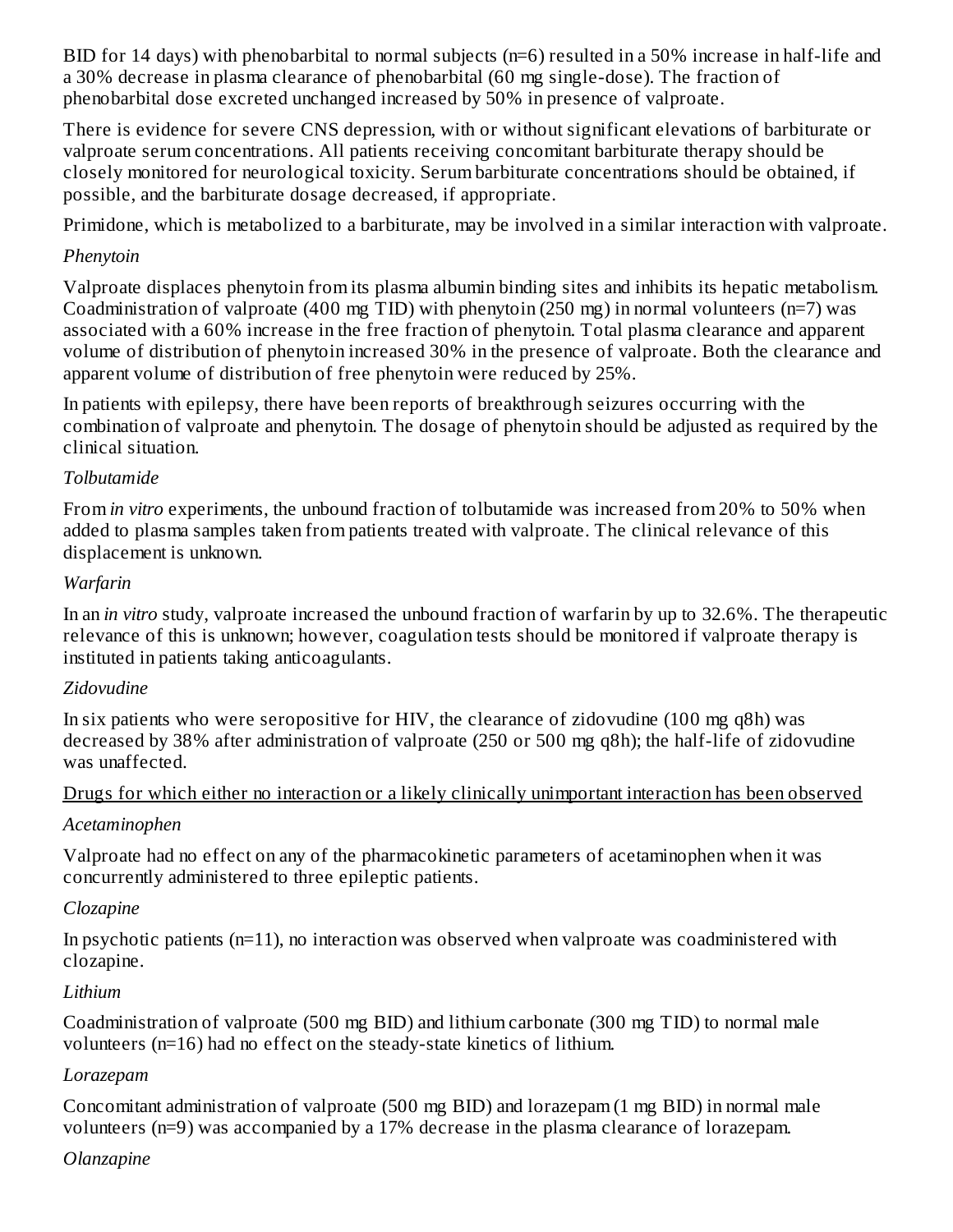No dose adjustment for olanzapine is necessary when olanzapine is administered concomitantly with valproate. Coadministration of valproate (500 mg BID) and olanzapine (5 mg) to healthy adults (n=10) caused 15% reduction in C  $_{\rm max}$  and 35% reduction in AUC of olanzapine.

#### *Oral Contraceptive Steroids*

Administration of a single-dose of ethinyloestradiol (50 mcg)/levonorgestrel (250 mcg) to 6 women on valproate (200 mg BID) therapy for 2 months did not reveal any pharmacokinetic interaction.

### **7.3 Topiramate**

#### **8 USE IN SPECIFIC POPULATIONS**

#### **8.1 Pregnancy**

**Pregnancy Category D** for epilepsy and for manic episodes associated with bipolar disorder *[see* **Warnings and Precautions ( 5.2, 5.3)** *].*

**Pregnancy Category X** for prophylaxis of migraine headaches *[see* **CONTRAINDICATIONS ( 4)** *]***.**

#### *Pregnancy Registry*

To collect information on the effects of *in utero* exposure to divalproex sodium delayed-release tablets, physicians should encourage pregnant patients taking divalproex sodium delayed-release tablets to enroll in the North American Antiepileptic Drug (NAAED) Pregnancy Registry. This can be done by calling toll free 1-888-233-2334, and must be done by the patients themselves. Information on the registry can be found at the website, http://www.aedpregnancyregistry.org/.

#### *Fetal Risk Summary*

All pregnancies have a background risk of birth defects (about 3%), pregnancy loss (about 15%), or other adverse outcomes regardless of drug exposure. Maternal valproate use during pregnancy for any indication increases the risk of congenital malformations, particularly neural tube defects, but also malformations involving other body systems (e.g., craniofacial defects, cardiovascular malformations, hypospadias, limb malformations). The risk of major structural abnormalities is greatest during the first trimester; however, other serious developmental effects can occur with valproate use throughout pregnancy. The rate of congenital malformations among babies born to epileptic mothers who used valproate during pregnancy has been shown to be about four times higher than the rate among babies born to epileptic mothers who used other anti-seizure monotherapies *[see* **Warnings and Precautions ( 5.3)** *].*

Several published epidemiological studies have indicated that children exposed to valproate *in utero* have lower IQ scores than children exposed to either another antiepileptic drug *in utero* or to no antiepileptic drugs *in utero [see* **Warnings and Precautions ( 5.3)** *].*

An observational study has suggested that exposure to valproate products during pregnancy may increase the risk of autism spectrum disorders. In this study, children born to mothers who had used valproate products during pregnancy had 2.9 times the risk (95% confidence interval [CI]: 1.7 to 4.9) of developing autism spectrum disorders compared to children born to mothers not exposed to valproate products during pregnancy. The absolute risks for autism spectrum disorders were 4.4% (95% CI: 2.6% to 7.5%) in valproate-exposed children and 1.5% (95% CI: 1.5% to 1.6%) in children not exposed to valproate products. Because the study was observational in nature, conclusions regarding a causal association between *in utero* valproate exposure and an increased risk of autism spectrum disorder cannot be considered definitive.

In animal studies, offspring with prenatal exposure to valproate had structural malformations similar to those seen in humans and demonstrated neurobehavioral deficits.

*Clinical Considerations*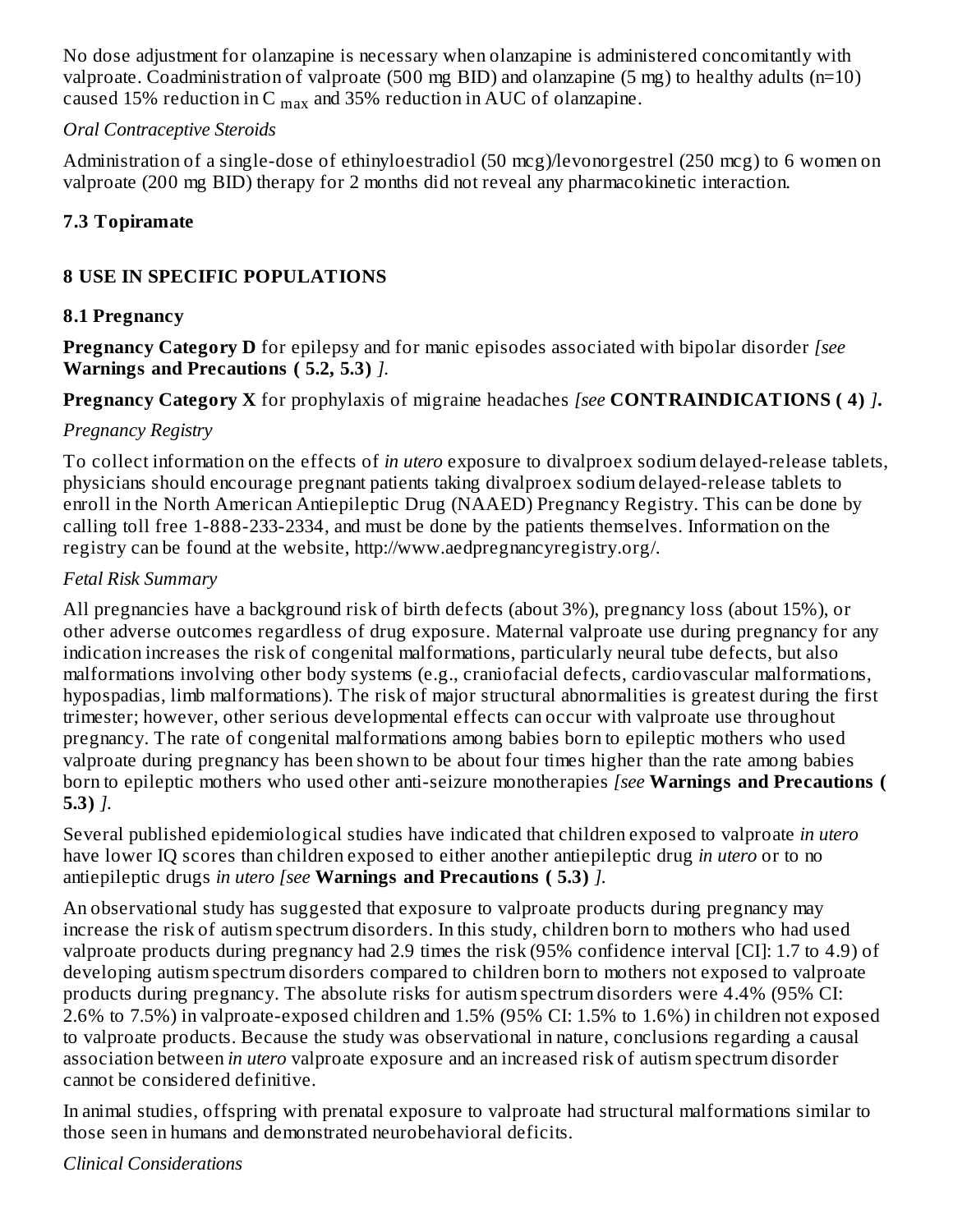- Neural tube defects are the congenital malformation most strongly associated with maternal valproate use. The risk of spina bifida following *in utero* valproate exposure is generally estimated as 1 to 2%, compared to an estimated general population risk for spina bifida of about 0.06 to 0.07% (6 to 7 in 10,000 births).
- Valproate can cause decreased IQ scores in children whose mothers were treated with valproate during pregnancy.
- Because of the risks of decreased IQ, neural tube defects, and other fetal adverse events, which may occur very early in pregnancy:
- Valproate should not be administered to a woman of childbearing potential unless the drug is essential to the management of her medical condition. This is especially important when valproate use is considered for a condition not usually associated with permanent injury or death (e.g., migraine).
- Valproate is contraindicated during pregnancy in women being treated for prophylaxis of migraine headaches.
- Valproate should not be used to treat women with epilepsy or bipolar disorder who are pregnant or who plan to become pregnant unless other treatments have failed to provide adequate symptom control or are otherwise unacceptable. In such women, the benefits of treatment with valproate during pregnancy may still outweigh the risks. When treating a pregnant woman or a woman of childbearing potential, carefully consider both the potential risks and benefits of treatment and provide appropriate counseling.
- To prevent major seizures, women with epilepsy should not discontinue valproate abruptly, as this can precipitate status epilepticus with resulting maternal and fetal hypoxia and threat to life. Even minor seizures may pose some hazard to the developing embryo or fetus. However, discontinuation of the drug may be considered prior to and during pregnancy in individual cases if the seizure disorder severity and frequency do not pose a serious threat to the patient.
- Available prenatal diagnostic testing to detect neural tube and other defects should be offered to pregnant women using valproate.
- Evidence suggests that folic acid supplementation prior to conception and during the first trimester of pregnancy decreases the risk for congenital neural tube defects in the general population. It is not known whether the risk of neural tube defects or decreased IQ in the offspring of women receiving valproate is reduced by folic acid supplementation. Dietary folic acid supplementation both prior to conception and during pregnancy should be routinely recommended for patients using valproate.
- Pregnant women taking valproate may develop clotting abnormalities including thrombocytopenia, hypofibrinogenemia, and/or decrease in other coagulation factors, which may result in hemorrhagic complications in the neonate including death *[see* **Warnings and Precautions ( 5.8)** *].* If valproate is used in pregnancy, the clotting parameters should be monitored carefully in the mother. If abnormal in the mother, then these parameters should also be monitored in the neonate.
- Patients taking valproate may develop hepatic failure *[see* **BOXED WARNING** *and* **Warnings and Precautions ( 5.1)** *]*. Fatal cases of hepatic failure in infants exposed to valproate *in utero* have also been reported following maternal use of valproate during pregnancy.
- Hypoglycemia has been reported in neonates whose mothers have taken valproate during pregnancy.

#### *Data*

Human

There is an extensive body of evidence demonstrating that exposure to valproate *in utero* increases the risk of neural tube defects and other structural abnormalities. Based on published data from the CDC's National Birth Defects Prevention Network, the risk of spina bifida in the general population is about 0.06 to 0.07%. The risk of spina bifida following *in utero* valproate exposure has been estimated to be approximately 1 to 2%.

The NAAED Pregnancy Registry has reported a major malformation rate of 9 to 11% in the offspring of women exposed to an average of 1,000 mg/day of valproate monotherapy during pregnancy. These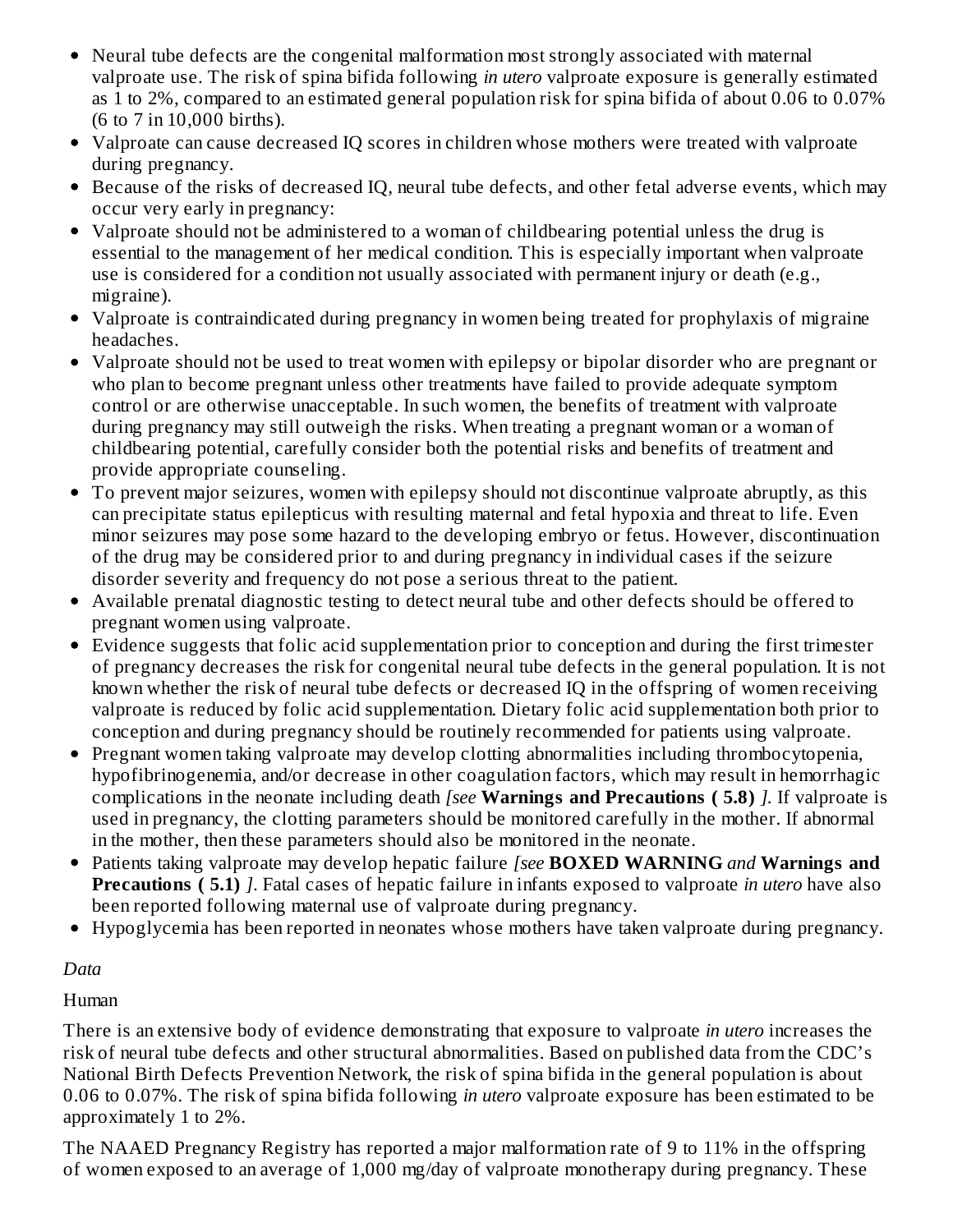data show up to a five-fold increased risk for any major malformation following valproate exposure *in utero* compared to the risk following exposure *in utero* to other antiepileptic drugs taken in monotherapy. The major congenital malformations included cases of neural tube defects, cardiovascular malformations, craniofacial defects (e.g., oral clefts, craniosynostosis), hypospadias, limb malformations (e.g., clubfoot, polydactyly), and malformations of varying severity involving other body systems.

Published epidemiological studies have indicated that children exposed to valproate *in utero* have lower IQ scores than children exposed to either another antiepileptic drug *in utero* or to no antiepileptic drugs *in utero*. The largest of these studies is a prospective cohort study conducted in the United States and United Kingdom that found that children with prenatal exposure to valproate (n=62) had lower IQ scores at age 6 (97 [95% C.I. 94 to 101]) than children with prenatal exposure to the other anti-epileptic drug monotherapy treatments evaluated: lamotrigine (108 [95% C.I. 105 to 110]), carbamazepine (105 [95% C.I. 102 to 108]) and phenytoin (108 [95% C.I. 104 to 112]). It is not known when during pregnancy cognitive effects in valproate-exposed children occur. Because the women in this study were exposed to antiepileptic drugs throughout pregnancy, whether the risk for decreased IQ was related to a particular time period during pregnancy could not be assessed.

Although all of the available studies have methodological limitations, the weight of the evidence supports a causal association between valproate exposure *in utero* and subsequent adverse effects on cognitive development.

There are published case reports of fatal hepatic failure in offspring of women who used valproate during pregnancy.

### Animal

In developmental toxicity studies conducted in mice, rats, rabbits, and monkeys, increased rates of fetal structural abnormalities, intrauterine growth retardation, and embryo-fetal death occurred following treatment of pregnant animals with valproate during organogenesis at clinically relevant doses (calculated on a body surface area basis). Valproate induced malformations of multiple organ systems, including skeletal, cardiac, and urogenital defects. In mice, in addition to other malformations, fetal neural tube defects have been reported following valproate administration during critical periods of organogenesis, and the teratogenic response correlated with peak maternal drug levels. Behavioral abnormalities (including cognitive, locomotor, and social interaction deficits) and brain histopathological changes have also been reported in mice and rat offspring exposed prenatally to clinically relevant doses of valproate.

### **8.3 Nursing Mothers**

Valproate is excreted in human milk. Caution should be exercised when valproate is administered to a nursing woman.

### **8.4 Pediatric Us e**

Experience has indicated that pediatric patients under the age of two years are at a considerably increased risk of developing fatal hepatotoxicity, especially those with the aforementioned conditions *[see* **BOXED WARNING** and **Warnings and Precautions ( 5.1)** *].* When valproate is used in this patient group, it should be used with extreme caution and as a sole agent. The benefits of therapy should be weighed against the risks. Above the age of 2 years, experience in epilepsy has indicated that the incidence of fatal hepatotoxicity decreases considerably in progressively older patient groups.

Younger children, especially those receiving enzyme inducing drugs, will require larger maintenance doses to attain targeted total and unbound valproate concentrations. Pediatric patients (i.e., between 3 months and 10 years) have 50% higher clearances expressed on weight (i.e., mL/min/kg) than do adults. Over the age of 10 years, children have pharmacokinetic parameters that approximate those of adults.

The variability in free fraction limits the clinical usefulness of monitoring total serum valproic acid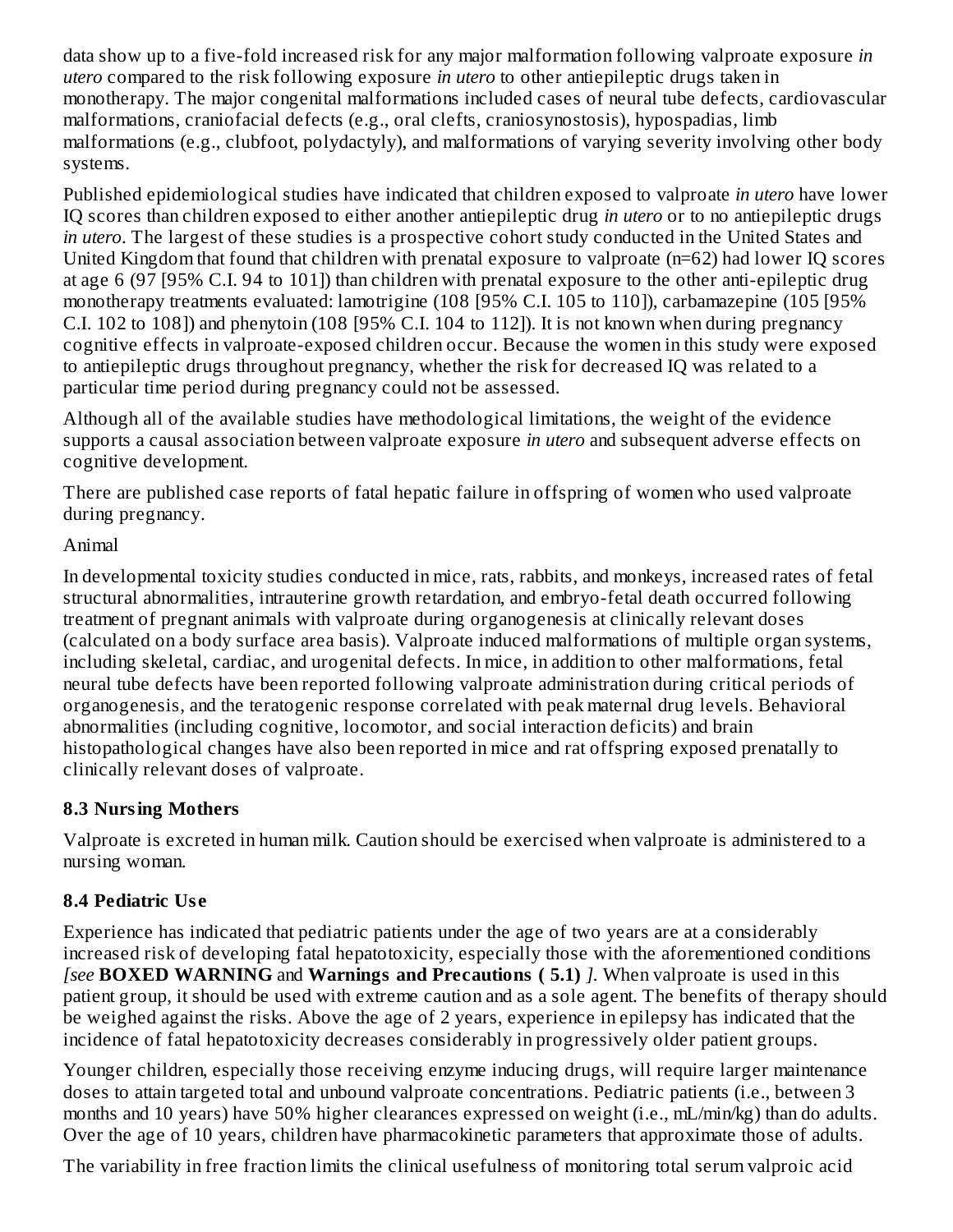concentration. Interpretation of valproic acid concentrations in children should include consideration of factors that affect hepatic metabolism and protein binding.

#### Pediatric Clinical Trials

Divalproex sodium delayed-release tablets were studied in seven pediatric clinical trials.

Two of the pediatric studies were double-blinded placebo-controlled trials to evaluate the efficacy of divalproex sodium extended-release tablets for the indications of mania (150 patients aged 10 to 17 years, 76 of whom were on divalproex sodium extended-release tablets) and migraine (304 patients aged 12 to 17 years, 231 of whom were on divalproex sodium extended-release tablets). Efficacy was not established for either the treatment of migraine or the treatment of mania. The most common drugrelated adverse reactions (reported >5% and twice the rate of placebo) reported in the controlled pediatric mania study were nausea, upper abdominal pain, somnolence, increased ammonia, gastritis and rash.

The remaining five trials were long term safety studies. Two six-month pediatric studies were conducted to evaluate the long-term safety of divalproex sodium extended-release tablets for the indication of mania (292 patients aged 10 to 17 years). Two twelve-month pediatric studies were conducted to evaluate the long-term safety of divalproex sodium extended-release tablets for the indication of migraine (353 patients aged 12 to 17 years). One twelve-month study was conducted to evaluate the safety of divalproex sodium delayed-release sprinkle capsules in the indication of partial seizures (169 patients aged 3 to 10 years).

In these seven clinical trials, the safety and tolerability of divalproex sodium delayed-release tablets in pediatric patients were shown to be comparable to those in adults *[see* **ADVERSE REACTIONS ( 6)** *].*

#### Juvenile Animal Toxicology

In studies of valproate in immature animals, toxic effects not observed in adult animals included retinal dysplasia in rats treated during the neonatal period (from postnatal day 4) and nephrotoxicity in rats treated during the neonatal and juvenile (from postnatal day 14) periods. The no-effect dose for these findings was less than the maximum recommended human dose on a mg/m2 basis.

### **8.5 Geriatric Us e**

No patients above the age of 65 years were enrolled in double-blind prospective clinical trials of mania associated with bipolar illness. In a case review study of 583 patients, 72 patients (12%) were greater than 65 years of age. A higher percentage of patients above 65 years of age reported accidental injury, infection, pain, somnolence, and tremor. Discontinuation of valproate was occasionally associated with the latter two events. It is not clear whether these events indicate additional risk or whether they result from preexisting medical illness and concomitant medication use among these patients.

A study of elderly patients with dementia revealed drug related somnolence and discontinuation for somnolence *[see* **Warnings and Precautions ( 5.14)** *].* The starting dose should be reduced in these patients, and dosage reductions or discontinuation should be considered in patients with excessive somnolence *[see* **Dosage and Administration ( 2.5)** *].*

There is insufficient information available to discern the safety and effectiveness of valproate for the prophylaxis of migraines in patients over 65.

The capacity of elderly patients (age range: 68 to 89 years) to eliminate valproate has been shown to be reduced compared to younger adults (age range: 22 to 26 years) *[see* **Clinical Pharmacology ( 12.3)** *].*

### **8.6 Effect of Dis eas e**

### Liver Disease

*[(see* **BOXED WARNING, CONTRAINDICATIONS (4), WARNINGS AND PRECAUTIONS ( 5)** *, and* **Clinical Pharmacology ( 12.3)** *].* Liver disease impairs the capacity to eliminate valproate.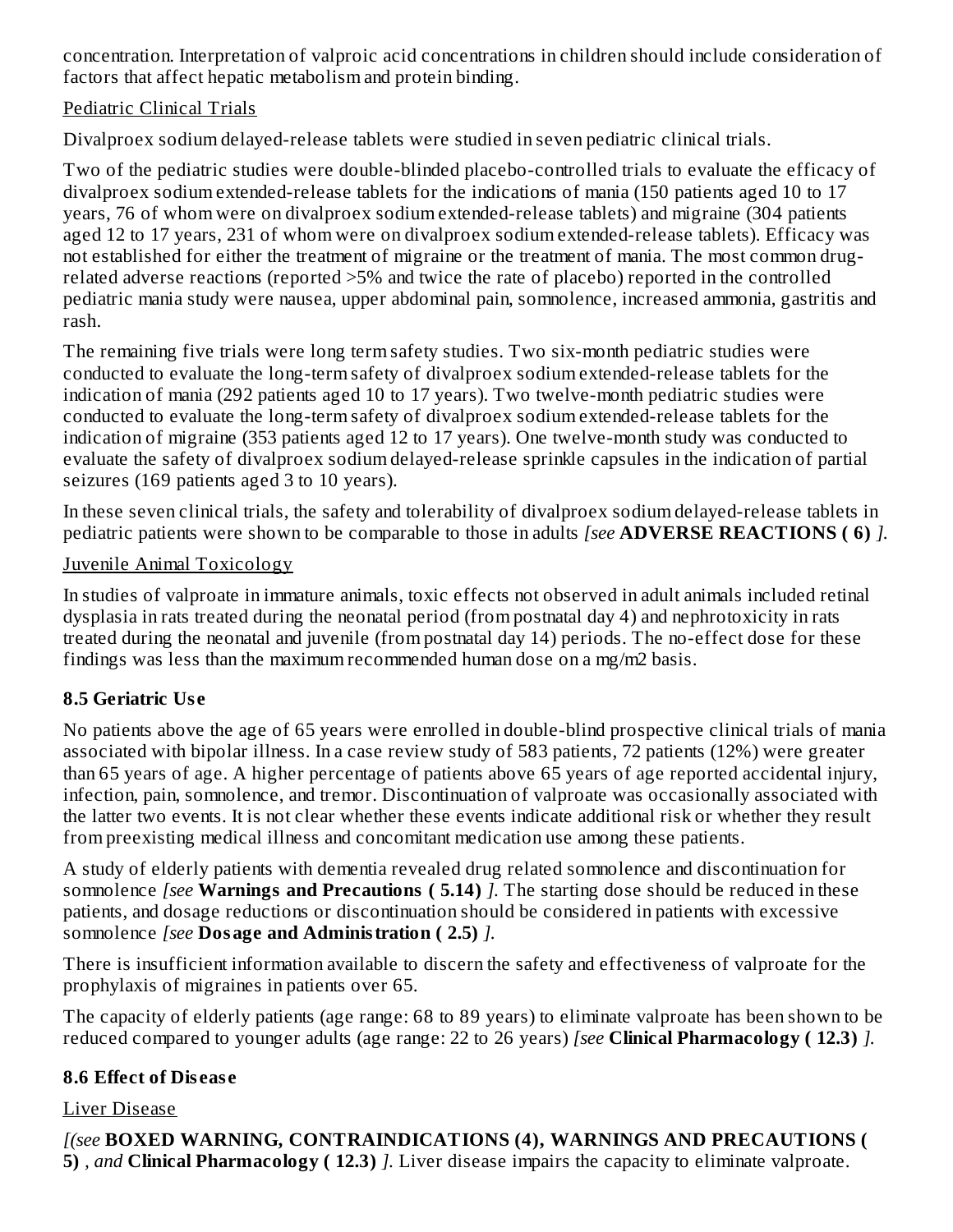#### **10 OVERDOSAGE**

Overdosage with valproate may result in somnolence, heart block, deep coma, and hypernatremia. Fatalities have been reported; however patients have recovered from valproate levels as high as 2,120 mcg/mL.

In overdose situations, the fraction of drug not bound to protein is high and hemodialysis or tandem hemodialysis plus hemoperfusion may result in significant removal of drug. The benefit of gastric lavage or emesis will vary with the time since ingestion. General supportive measures should be applied with particular attention to the maintenance of adequate urinary output. Naloxone has been reported to reverse the CNS depressant effects of valproate overdosage. Because naloxone could theoretically also reverse the antiepileptic effects of valproate, it should be used with caution in patients with epilepsy.

### **11 DESCRIPTION**

Divalproex sodium is a stable coordination compound comprised of sodium valproate and valproic acid in a 1:1 molar relationship and formed during the partial neutralization of valproic acid with 0.5 equivalent of sodium hydroxide. Chemically it is designated as sodium hydrogen bis(2 propylpentanoate). Divalproex sodium has the following structure:

$$
\begin{pmatrix}CH_3CH_2CH_2-CH-CH_2CH_2CH_3\\ \vdots\\ H0-C=O\\ 0\\ \vdots\\ CH_3CH_2CH_2-CH-CH_2CH_2CH_3\end{pmatrix}
$$

Divalproex sodium occurs as a white powder with a characteristic odor.

Divalproex Sodium Extended-Release Tablets, USP 250 and 500 mg are for oral administration. Divalproex sodium extended-release tablets, USP contain divalproex sodium in a once-a-day extendedrelease formulation equivalent to 250 and 500 mg of valproic acid.

Inactive Ingredients

Divalproex sodium extended-release tablets, USP 250 and 500 mg: ethylcellulose, hydroxyethyl cellulose, hypromellose, magnesium stearate,polyethylene glycol, povidone, silicon dioxide, talc, titanium dioxide, and iron oxide black.

Meets USP Dissolution Test 6.

## **12 CLINICAL PHARMACOLOGY**

### **12.1 Mechanism of Action**

Divalproex sodium dissociates to the valproate ion in the gastrointestinal tract. The mechanisms by which valproate exerts its therapeutic effects have not been established. It has been suggested that its activity in epilepsy is related to increased brain concentrations of gamma-aminobutyric acid (GABA).

### **12.2 Pharmacodynamics**

The relationship between plasma concentration and clinical response is not well documented. One contributing factor is the nonlinear, concentration dependent protein binding of valproate which affects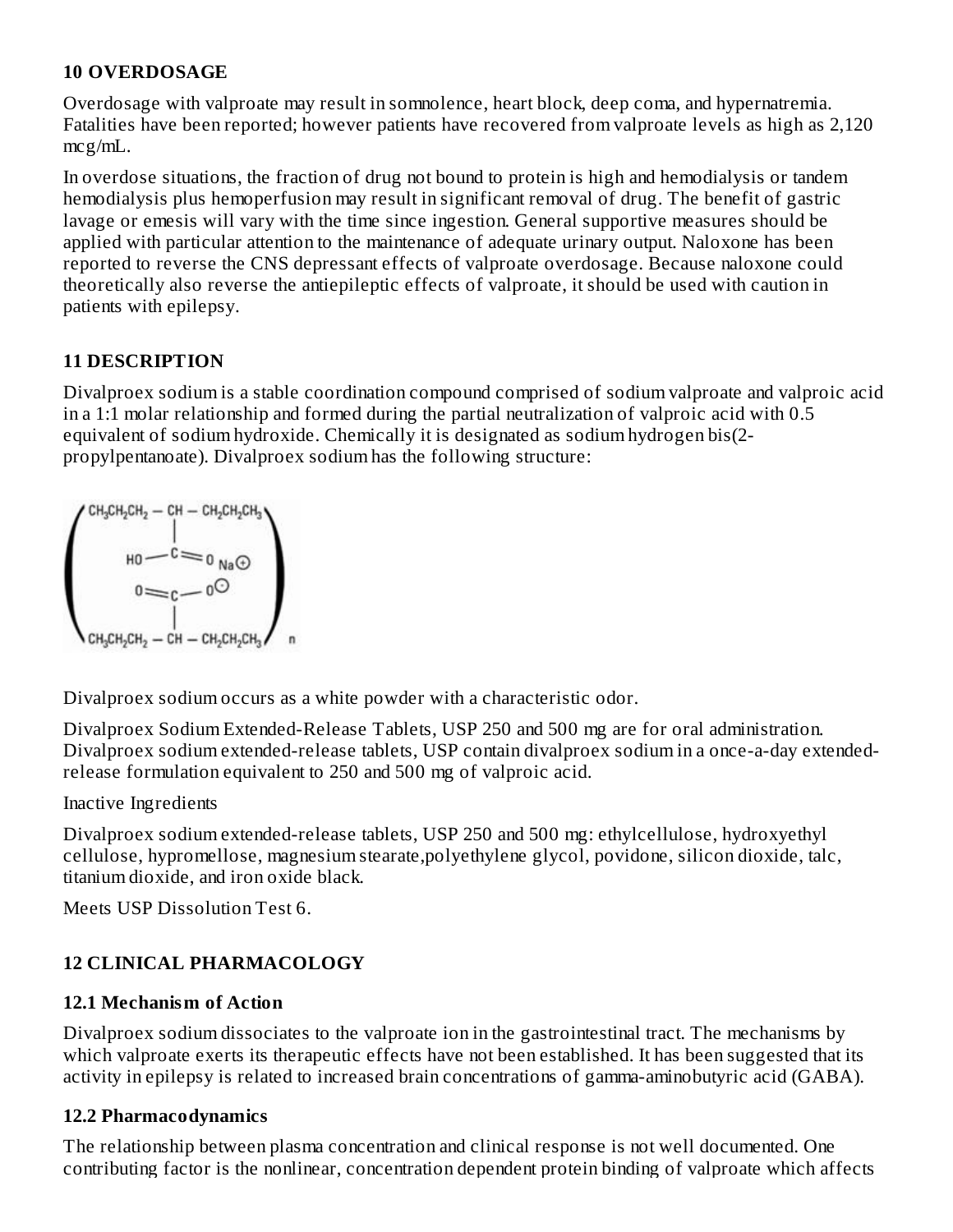the clearance of the drug. Thus, monitoring of total serum valproate may not provide a reliable index of the bioactive valproate species.

For example, because the plasma protein binding of valproate is concentration dependent, the free fraction increases from approximately 10% at 40 mcg/mL to 18.5% at 130 mcg/mL. Higher than expected free fractions occur in the elderly, in hyperlipidemic patients, and in patients with hepatic and renal diseases.

#### **Epilepsy**

The therapeutic range in epilepsy is commonly considered to be 50 to 100 mcg/mL of total valproate, although some patients may be controlled with lower or higher plasma concentrations.

#### Mania

In placebo-controlled clinical trials of acute mania, patients were dosed to clinical response with trough plasma concentrations between 85 and 125 mcg/mL *[see* **Dosage and Administration ( 2.1)** *].*

#### **12.3 Pharmacokinetics**

#### Absorption/Bioavailability

The absolute bioavailability of divalproex sodium extended-release tablets administered as a single dose after a meal was approximately 90% relative to intravenous infusion.

When given in equal total daily doses, the bioavailability of divalproex sodium extended-release tablets is less than that of divalproex sodium delayed-release tablets. In five multiple-dose studies in healthy subjects ( $N=82$ ) and in subjects with epilepsy ( $N=86$ ), when administered under fasting and nonfasting conditions, divalproex sodium extended-release tablets given once daily produced an average bioavailability of 89% relative to an equal total daily dose of divalproex sodium delayed-release tablets given BID, TID, or QID. The median time to maximum plasma valproate concentrations (C  $_{\rm max}$ ) after divalproex sodium extended-release tablets administration ranged from 4 to 17 hours. After multiple once-daily dosing of divalproex sodium extended-release tablets, the peak-to-trough fluctuation in plasma valproate concentrations was 10 to 20% lower than that of regular divalproex sodium delayed-release tablets given BID, TID, or QID.

#### **Conversion from Divalproex Sodium Delayed-Releas e Tablets to Divalproex Sodium Extended-Releas e Tablets**

When divalproex sodium extended-release tablets are given in doses 8 to 20% higher than the total daily dose of divalproex sodium delayed-release tablets, the two formulations are bioequivalent. In two randomized, crossover studies, multiple daily doses of divalproex sodium delayed-release tablets were compared to 8 to 20% higher once-daily doses of divalproex sodium extended-release tablets. In these two studies, divalproex sodium extended-release tablets and divalproex sodium delayed-release tablets regimens were equivalent with respect to area under the curve (AUC; a measure of the extent of bioavailability). Additionally, valproate C  $_{\rm max}$  was lower, and C  $_{\rm min}$  was either higher or not different, for divalproex sodium extended-release tablets relative to divalproex sodium delayed-release tablets regimens (see **Table 9**).

**Table 9. Bioavailability of Divalproex Sodium Extended-Releas e Tablets Relative to Divalproex Sodium Delayed-Releas e Tablets When Divalproex Sodium Extended-Releas e Tablets Dos e is 8 to 20% Higher**

|                         | Regimens<br>Divalproex Sodium Bioavailability | Relative |
|-------------------------|-----------------------------------------------|----------|
|                         | <b>Extended-Release</b>                       |          |
| <b>Study Population</b> | Tablets vs.                                   |          |
|                         | <b>Divalproex Sodium</b>                      |          |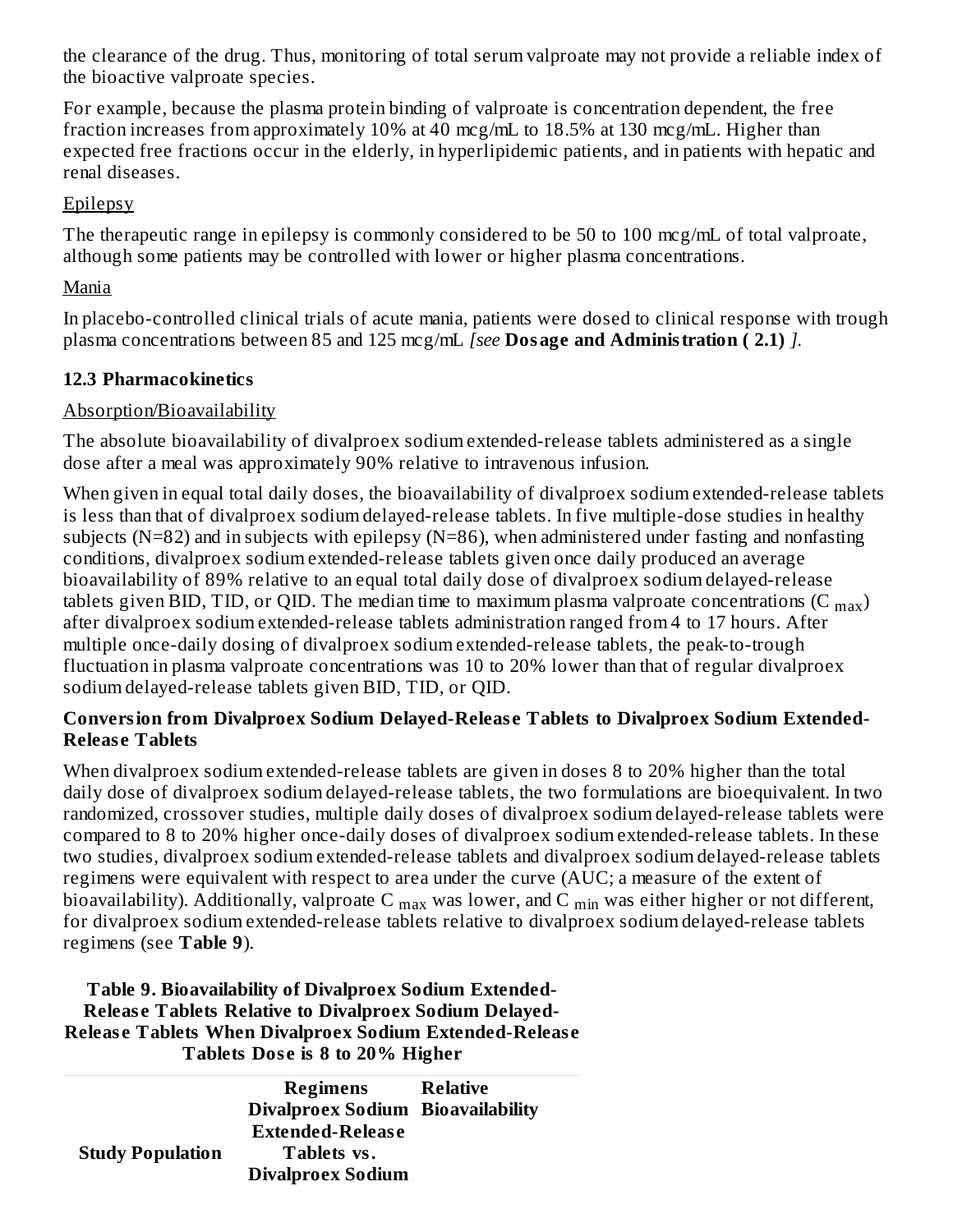|                                                                                               | Delayed-Release                                                                                                                                           | <b>AUC</b> |                                 |  |
|-----------------------------------------------------------------------------------------------|-----------------------------------------------------------------------------------------------------------------------------------------------------------|------------|---------------------------------|--|
|                                                                                               | <b>Tablets</b>                                                                                                                                            | 24         | $C_{\text{max}} C_{\text{min}}$ |  |
| <b>Healthy Volunteers</b><br>$(N=35)$                                                         | $1,000 \& 1,500 \text{ mg}$<br>divalproex sodium<br>extended-release<br>tablets vs. $875 \&$<br>1,250 mg divalproex<br>sodium delayed-<br>release tablets |            | 1.059 0.882 1.173               |  |
| Patients with epilepsy<br>on concomitant<br>enzyme-inducing<br>antiepilepsy drugs<br>$(N=64)$ | 1,000 to 5,000 mg<br>divalproex sodium<br>extended-release<br>tablets vs. 875 to<br>4,250 mg divalproex<br>sodium delayed-<br>release tablets             |            | 1.008 0.899 1.022               |  |

Concomitant antiepilepsy drugs (topiramate, phenobarbital, carbamazepine, phenytoin, and lamotrigine were evaluated) that induce the cytochrome P450 isozyme system did not significantly alter valproate bioavailability when converting between divalproex sodium delayed-release tablets and divalproex sodium extended-release tablets.

#### Distribution

#### *Protein Binding*

The plasma protein binding of valproate is concentration dependent and the free fraction increases from approximately 10% at 40 mcg/mL to 18.5% at 130 mcg/mL. Protein binding of valproate is reduced in the elderly, in patients with chronic hepatic diseases, in patients with renal impairment, and in the presence of other drugs (e.g., aspirin). Conversely, valproate may displace certain protein-bound drugs (e.g., phenytoin, carbamazepine, warfarin, and tolbutamide) *[see* **Drug Interactions ( 7.2)** for more detailed information on the pharmacokinetic interactions of valproate with other drugs *].*

#### *CNS Distribution*

Valproate concentrations in cerebrospinal fluid (CSF) approximate unbound concentrations in plasma (about 10% of total concentration).

#### Metabolism

Valproate is metabolized almost entirely by the liver. In adult patients on monotherapy, 30 to 50% of an administered dose appears in urine as a glucuronide conjugate. Mitochondrial β-oxidation is the other major metabolic pathway, typically accounting for over 40% of the dose. Usually, less than 15 to 20% of the dose is eliminated by other oxidative mechanisms. Less than 3% of an administered dose is excreted unchanged in urine.

The relationship between dose and total valproate concentration is nonlinear; concentration does not increase proportionally with the dose, but rather, increases to a lesser extent due to saturable plasma protein binding. The kinetics of unbound drug are linear.

#### Elimination

Mean plasma clearance and volume of distribution for total valproate are 0.56 L/hr/1.73 m  $^2$  and 11 L/1.73 m<sup>2</sup>, respectively. Mean plasma clearance and volume of distribution for free valproate are 4.6 L/hr/1.73 m<sup>2</sup> and 92 L/1.73 m<sup>2</sup>. Mean terminal half-life for valproate monotherapy ranged from 9 to 16 hours following oral dosing regimens of 250 to 1,000 mg.

The estimates cited apply primarily to patients who are not taking drugs that affect hepatic metabolizing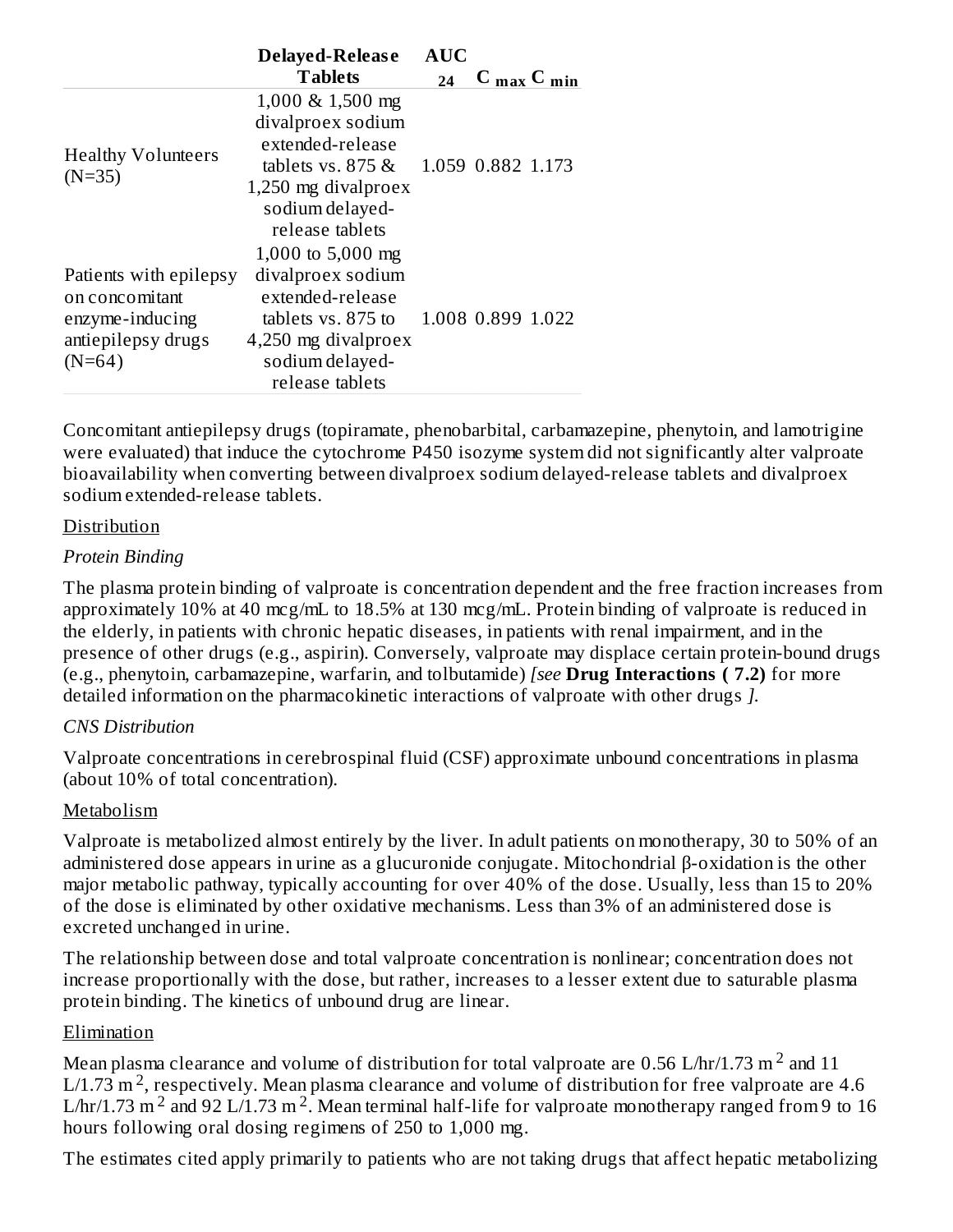enzyme systems. For example, patients taking enzyme-inducing antiepileptic drugs (carbamazepine, phenytoin, and phenobarbital) will clear valproate more rapidly. Because of these changes in valproate clearance, monitoring of antiepileptic concentrations should be intensified whenever concomitant antiepileptics are introduced or withdrawn.

#### Special Populations

*Effect of Age*

### Pediatric

The valproate pharmacokinetic profile following administration of divalproex sodium extended-release tablets was characterized in a multiple-dose, non-fasting, open label, multi-center study in children and adolescents. Divalproex sodium extended-release tablets once daily doses ranged from 250 to 1,750 mg. Once daily administration of divalproex sodium extended-release tablets in pediatric patients (10 to 17 years) produced plasma VPA concentration-time profiles similar to those that have been observed in adults.

### Elderly

The capacity of elderly patients (age range: 68 to 89 years) to eliminate valproate has been shown to be reduced compared to younger adults (age range: 22 to 26). Intrinsic clearance is reduced by 39%; the free fraction is increased by 44%. Accordingly, the initial dosage should be reduced in the elderly **[s ee Dosage and Administration ( 2.5)]** *.*

### *Effect of Sex*

There are no differences in the body surface area adjusted unbound clearance between males and females (4.8 $\pm$ 0.17 and 4.7 $\pm$ 0.07 L/hr per 1.73 m<sup>2</sup>, respectively).

### *Effect of Race*

The effects of race on the kinetics of valproate have not been studied.

### *Effect of Disease*

### Liver Disease

Liver disease impairs the capacity to eliminate valproate. In one study, the clearance of free valproate was decreased by 50% in 7 patients with cirrhosis and by 16% in 4 patients with acute hepatitis, compared with 6 healthy subjects. In that study, the half-life of valproate was increased from 12 to 18 hours. Liver disease is also associated with decreased albumin concentrations and larger unbound fractions (2 to 2.6 fold increase) of valproate. Accordingly, monitoring of total concentrations may be misleading since free concentrations may be substantially elevated in patients with hepatic disease whereas total concentrations may appear to be normal *[see* **BOXED WARNING, CONTRAINDICATIONS ( 4)** *, and* **Warnings and Precautions ( 5.1)** *].*

### Renal Disease

A slight reduction (27%) in the unbound clearance of valproate has been reported in patients with renal failure (creatinine clearance < 10 mL/minute); however, hemodialysis typically reduces valproate concentrations by about 20%. Therefore, no dosage adjustment appears to be necessary in patients with renal failure. Protein binding in these patients is substantially reduced; thus, monitoring total concentrations may be misleading.

## **13 NONCLINICAL TOXICOLOGY**

## **13.1 Carcinogenesis, Mutagenesis, and Impairment of Fertility**

### Carcinogenesis

Valproate was administered orally to rats and mice at doses of 80 and 170 mg/kg/day (less than the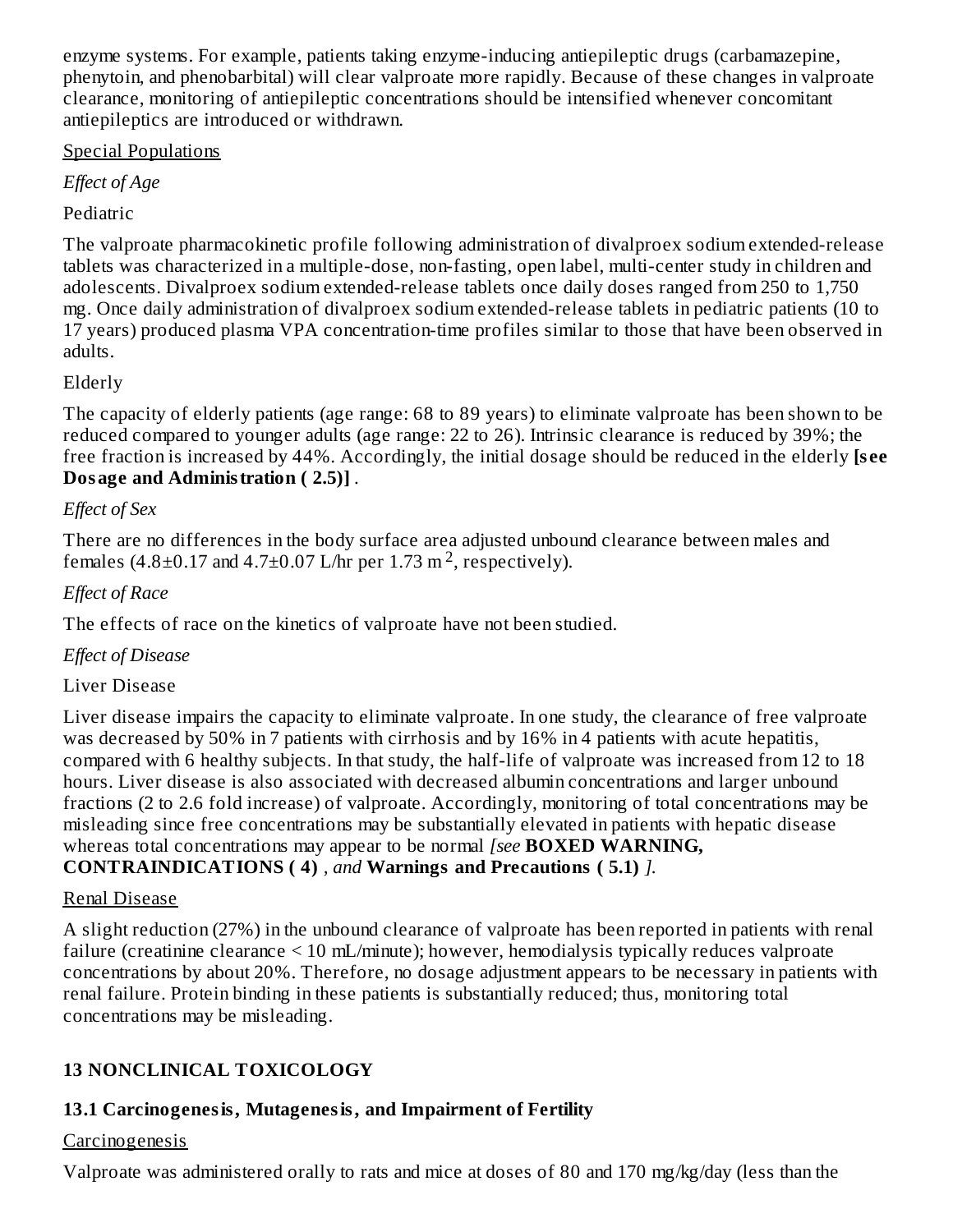maximum recommended human dose on a mg/m  $^2$  basis) for two years. The primary findings were an increase in the incidence of subcutaneous fibrosarcomas in high-dose male rats receiving valproate and a dose-related trend for benign pulmonary adenomas in male mice receiving valproate. The significance of these findings for humans is unknown.

#### Mutagenesis

Valproate was not mutagenic in an *in vitro* bacterial assay (Ames test), did not produce dominant lethal effects in mice, and did not increase chromosome aberration frequency in an *in vivo* cytogenetic study in rats. Increased frequencies of sister chromatid exchange (SCE) have been reported in a study of epileptic children taking valproate, but this association was not observed in another study conducted in adults. There is some evidence that increased SCE frequencies may be associated with epilepsy. The biological significance of an increase in SCE frequency is not known.

#### Impairment of Fertility

Chronic toxicity studies of valproate in juvenile and adult rats and dogs demonstrated reduced spermatogenesis and testicular atrophy at oral doses of 400 mg/kg/day or greater in rats (approximately equivalent to or greater than the maximum recommended human dose (MRHD) on a mg/m<sup>2</sup> basis) and 150 mg/kg/day or greater in dogs (approximately 1.4 times the MRHD or greater on a mg/m<sup>2</sup> basis). Fertility studies in rats have shown no effect on fertility at oral doses of valproate up to 350 mg/kg/day (approximately equal to the MRHD on a mg/m<sup>2</sup> basis) for 60 days. The effect of valproate on testicular development and on sperm parameters and fertility in humans is unknown.

## **14 CLINICAL STUDIES**

### **14.1 Mania**

The effectiveness of divalproex sodium extended-release tablets for the treatment of acute mania is based in part on studies establishing the effectiveness of divalproex sodium delayed-release tablets for this indication. Divalproex sodium extended-release tablet's effectiveness was confirmed in one randomized, double-blind, placebo-controlled, parallel group, 3-week, multicenter study. The study was designed to evaluate the safety and efficacy of divalproex sodium extended-release tablets in the treatment of bipolar I disorder, manic or mixed type, in adults. Adult male and female patients who had a current DSM-IV TR primary diagnosis of bipolar I disorder, manic or mixed type, and who were hospitalized for acute mania, were enrolled into this study. Divalproex sodium extended-release tablets were initiated at a dose of 25 mg/kg/day given once daily, increased by 500 mg/day on Day 3, then adjusted to achieve plasma valproate concentrations in the range of 85 to 125 mcg/mL. Mean daily divalproex sodium extended-release tablet doses for observed cases were 2,362 mg (range: 500 to 4,000), 2,874 mg (range: 1,500 to 4,500), 2,993 mg (range: 1,500 to 4,500), 3,181 mg (range: 1,500 to 5,000), and 3,353 mg (range: 1,500 to 5,500) at Days 1, 5, 10, 15, and 21, respectively. Mean valproate concentrations were 96.5 mcg/mL, 102.1 mcg/mL, 98.5 mcg/mL, 89.5 mcg/mL at Days 5, 10, 15 and 21, respectively. Patients were assessed on the Mania Rating Scale (MRS; score ranges from 0 to 52).

Divalproex sodium extended-release tablets were significantly more effective than placebo in reduction of the MRS total score.

### **14.2 Epilepsy**

The efficacy of valproate in reducing the incidence of complex partial seizures (CPS) that occur in isolation or in association with other seizure types was established in two controlled trials.

In one, multi-clinic, placebo controlled study employing an add-on design, (adjunctive therapy) 144 patients who continued to suffer eight or more CPS per 8 weeks during an 8 week period of monotherapy with doses of either carbamazepine or phenytoin sufficient to assure plasma concentrations within the "therapeutic range" were randomized to receive, in addition to their original antiepilepsy drug (AED), either divalproex sodium delayed-release tablets or placebo. Randomized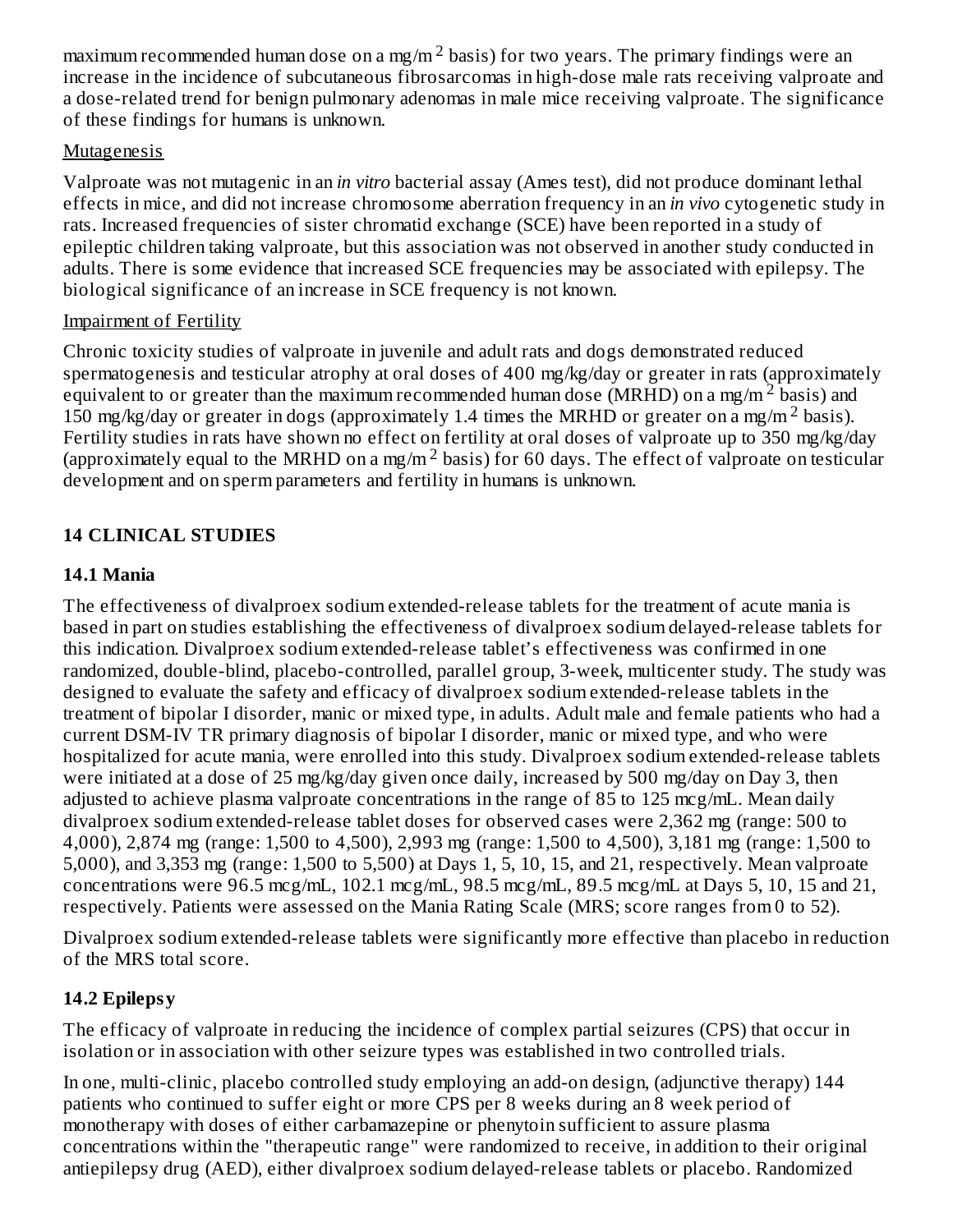patients were to be followed for a total of 16 weeks. The following Table presents the findings.

| Add-on<br><b>Treatment</b> | Number of<br><b>Patients</b> | <b>Baseline</b><br><b>Incidence</b> | <b>Experimental</b><br><b>Incidence</b> |  |  |
|----------------------------|------------------------------|-------------------------------------|-----------------------------------------|--|--|
| Divalproex                 |                              |                                     |                                         |  |  |
| Sodium                     |                              |                                     |                                         |  |  |
| Delayed-                   | 75                           | 16.0                                | $8.9*$                                  |  |  |
| Release                    |                              |                                     |                                         |  |  |
| <b>Tablets</b>             |                              |                                     |                                         |  |  |
| Placebo                    | 69                           | 14.5                                | 11.5                                    |  |  |
|                            |                              |                                     |                                         |  |  |

| Table 10: Adjunctive Therapy Study Median Incidence of CPS |
|------------------------------------------------------------|
| per 8 Weeks                                                |

\* Reduction from baseline statistically significantly greater for valproate than placebo at  $p \le 0.05$  level.

Figure 1 presents the proportion of patients (X axis) whose percentage reduction from baseline in complex partial seizure rates was at least as great as that indicated on the Y axis in the adjunctive therapy study. A positive percent reduction indicates an improvement (i.e., a decrease in seizure frequency), while a negative percent reduction indicates worsening. Thus, in a display of this type, the curve for an effective treatment is shifted to the left of the curve for placebo. This Figure shows that the proportion of patients achieving any particular level of improvement was consistently higher for valproate than for placebo. For example, 45% of patients treated with valproate had  $a \geq 50\%$  reduction in complex partial seizure rate compared to 23% of patients treated with placebo.



The second study assessed the capacity of valproate to reduce the incidence of CPS when administered as the sole AED. The study compared the incidence of CPS among patients randomized to either a high or low dose treatment arm. Patients qualified for entry into the randomized comparison phase of this study only if 1) they continued to experience 2 or more CPS per 4 weeks during an 8 to 12 week long period of monotherapy with adequate doses of an AED (i.e., phenytoin, carbamazepine, phenobarbital,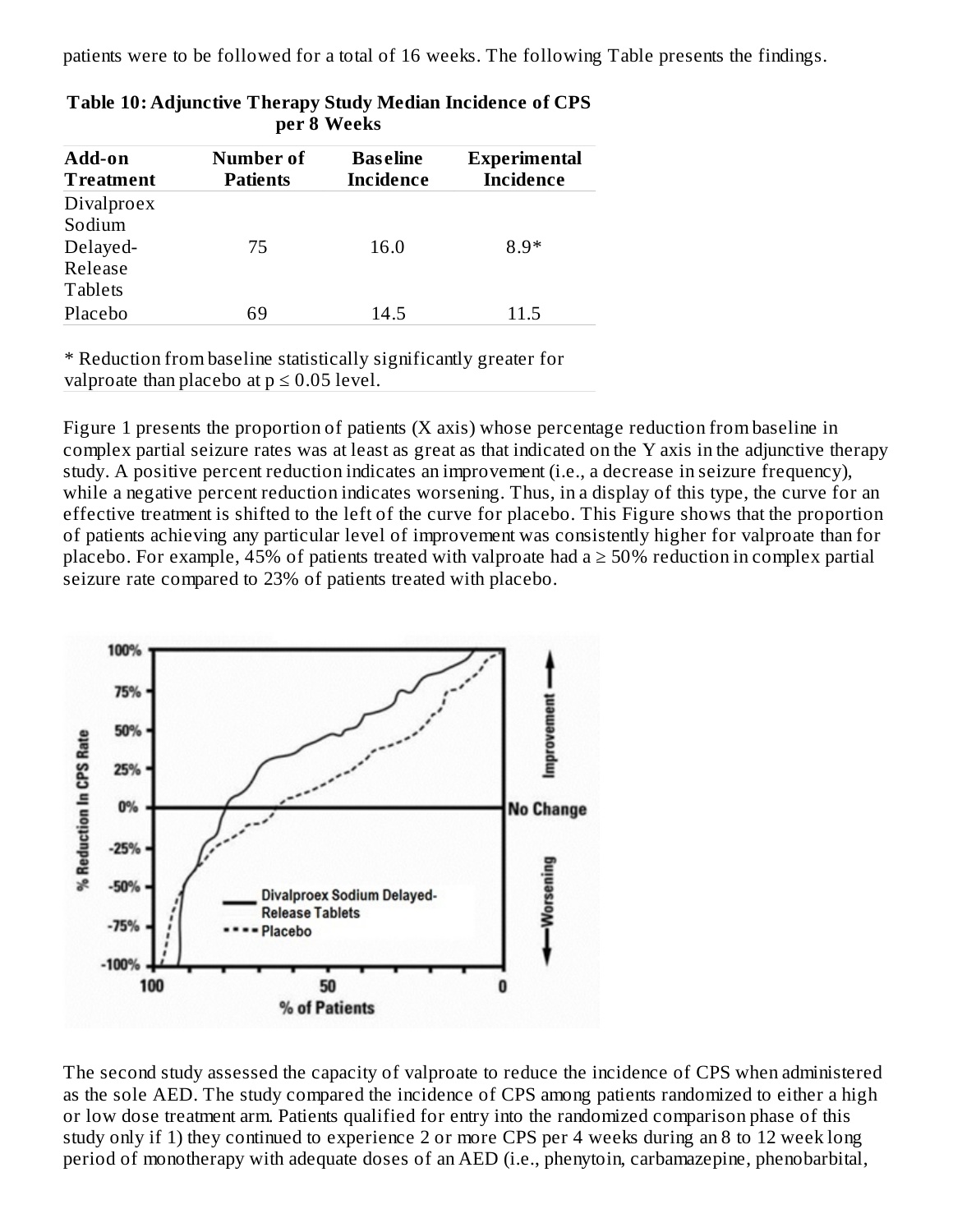or primidone) and 2) they made a successful transition over a two week interval to valproate. Patients entering the randomized phase were then brought to their assigned target dose, gradually tapered off their concomitant AED and followed for an interval as long as 22 weeks. Less than 50% of the patients randomized, however, completed the study. In patients converted to divalproex sodium delayed-release tablets monotherapy, the mean total valproate concentrations during monotherapy were 71 and 123 mcg/mL in the low dose and high dose groups, respectively.

The following Table presents the findings for all patients randomized who had at least one postrandomization assessment.

| <b>Treatment</b>       | Number of<br><b>Patients</b> | <b>Baseline</b><br><b>Incidence</b> | <b>Randomized</b><br><b>Phase</b><br><b>Incidence</b> |
|------------------------|------------------------------|-------------------------------------|-------------------------------------------------------|
| High dose<br>Valproate | 131                          | 13.2                                | $10.7*$                                               |
| Low dose<br>Valproate  | 134                          | 14.2                                | 13.8                                                  |

| Table 11. Monotherapy Study Median Incidence of CPS per 8 |
|-----------------------------------------------------------|
| <b>Weeks</b>                                              |

\* Reduction from baseline statistically significantly greater for high dose than low dose at  $p \le 0.05$  level.

Figure 2 presents the proportion of patients (X axis) whose percentage reduction from baseline in complex partial seizure rates was at least as great as that indicated on the Y axis in the monotherapy study. A positive percent reduction indicates an improvement (i.e., a decrease in seizure frequency), while a negative percent reduction indicates worsening. Thus, in a display of this type, the curve for a more effective treatment is shifted to the left of the curve for a less effective treatment. This Figure shows that the proportion of patients achieving any particular level of reduction was consistently higher for high dose valproate than for low dose valproate. For example, when switching from carbamazepine, phenytoin, phenobarbital or primidone monotherapy to high dose valproate monotherapy, 63% of patients experienced no change or a reduction in complex partial seizure rates compared to 54% of patients receiving low dose valproate.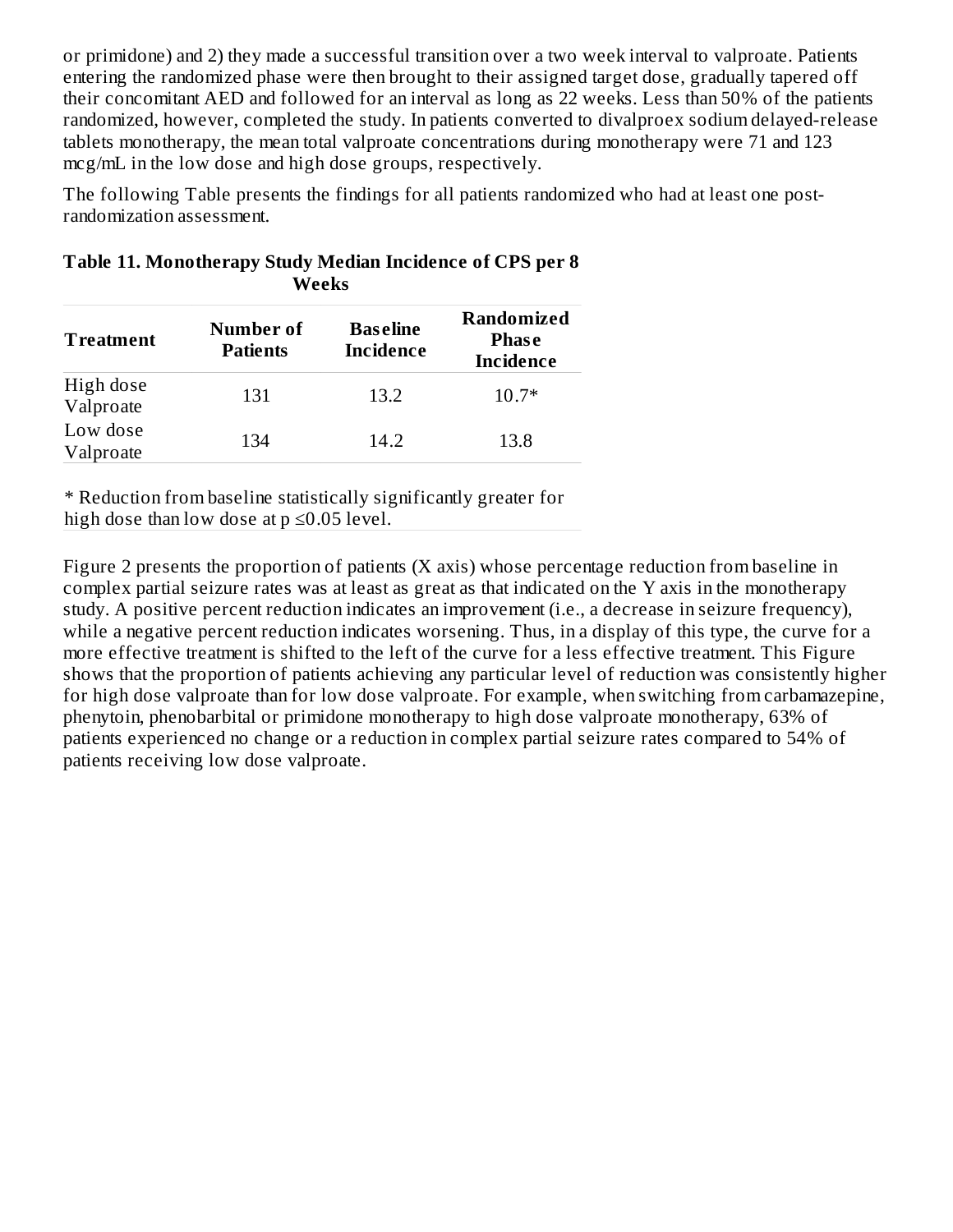

Information on pediatric studies are presented in section 8.

#### **14.3 Migraine**

The results of a multicenter, randomized, double-blind, placebo-controlled, parallel-group clinical trial demonstrated the effectiveness of divalproex sodium extended-release tablets in the prophylactic treatment of migraine headache. This trial recruited patients with a history of migraine headaches with or without aura occurring on average twice or more a month for the preceding three months. Patients with cluster or chronic daily headaches were excluded. Women of childbearing potential were allowed in the trial if they were deemed to be practicing an effective method of contraception.

Patients who experienced  $\geq 2$  migraine headaches in the 4-week baseline period were randomized in a 1:1 ratio to divalproex sodium extended-release tablets or placebo and treated for 12 weeks. Patients initiated treatment on 500 mg once daily for one week, and were then increased to 1,000 mg once daily with an option to permanently decrease the dose back to 500 mg once daily during the second week of treatment if intolerance occurred. Ninety-eight of 114 divalproex sodium extended-release tablettreated patients (86%) and 100 of 110 placebo-treated patients (91%) treated at least two weeks maintained the 1,000 mg once daily dose for the duration of their treatment periods. Treatment outcome was assessed on the basis of reduction in 4-week migraine headache rate in the treatment period compared to the baseline period.

Patients (50 male, 187 female) ranging in age from 16 to 69 were treated with divalproex sodium extended-release tablets (N=122) or placebo (N=115). Four patients were below the age of 18 and 3 were above the age of 65. Two hundred and two patients (101 in each treatment group) completed the treatment period. The mean reduction in 4-week migraine headache rate was 1.2 from a baseline mean of 4.4 in the divalproex sodium extended-release tablets group, versus 0.6 from a baseline mean of 4.2 in the placebo group. The treatment difference was statistically significant (see **Figure 3**).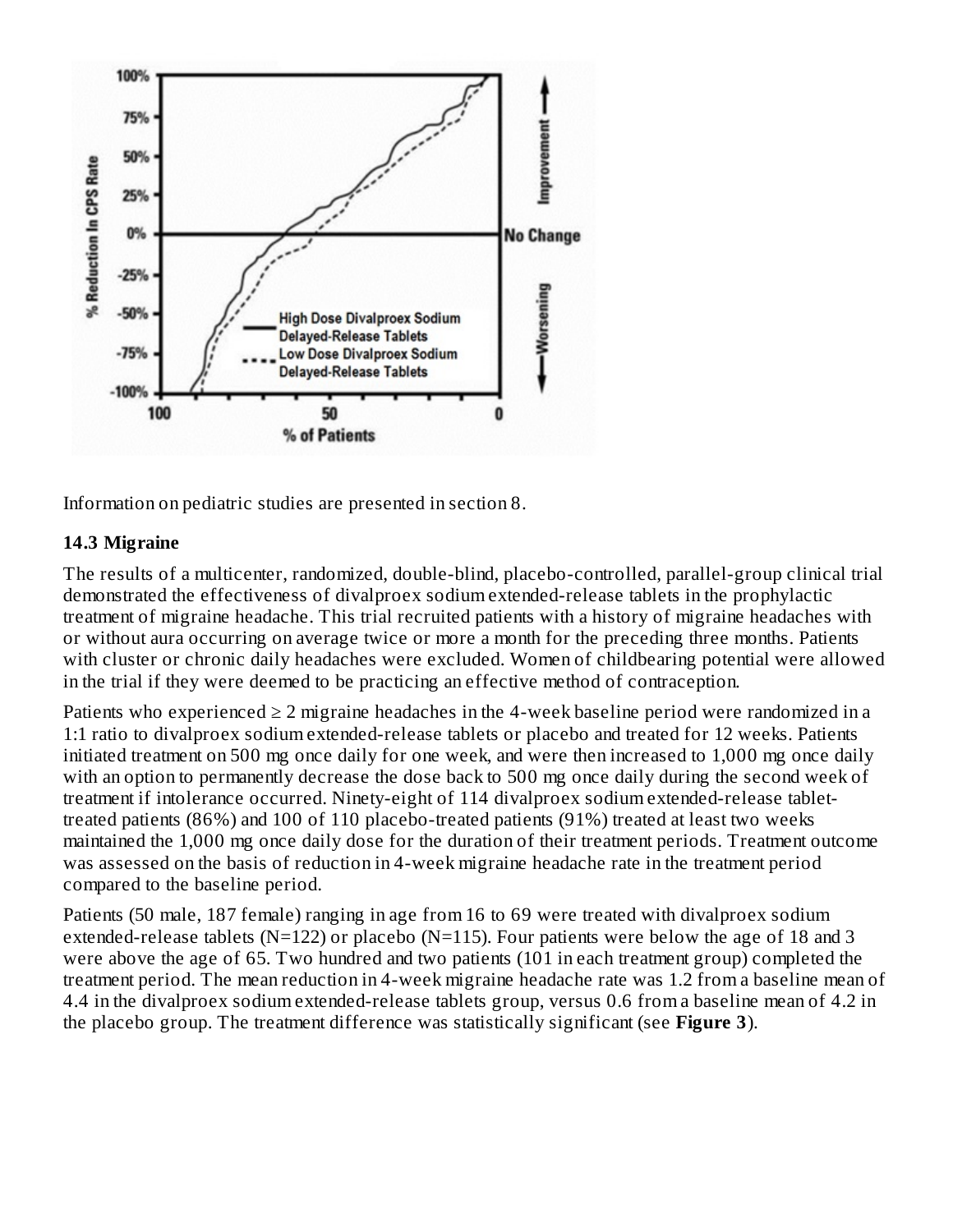

#### **15 REFERENCES**

1. Meador KJ, Baker GA, Browning N, et al. Fetal antiepileptic drug exposure and cognitive outcomes at age 6 years (NEAD study): a prospective observational study. Lancet Neurology 2013; 12 (3): 244 to 252.

#### **16 HOW SUPPLIED/STORAGE AND HANDLING**

Divalproex Sodium Extended-Release Tablets, USP 500 mg are available as white, oval shaped film coated tablets printed with "A511" in black ink on one side and plain on the other side. Each divalproex sodium extended-release tablet contains divalproex sodium equivalent to 500 mg of valproic acid in the following packaging sizes:

NDC 67046-143-07 blisterpacks of 7

NDC 67046-143-14 blisterpacks of 14

NDC 67046-143-15 blisterpacks of 15

NDC 67046-143-20 blisterpacks of 20

NDC 67046-143-21 blisterpacks of 21

NDC 67046-143-28 blisterpacks of 28

NDC 67046-143-30 blisterpacks of 30

NDC 67046-143-60 blisterpacks of 60

Recommended Storage

**Store tablets at 20º to 25ºC (68º to 77ºF) [s ee USP Controlled Room Temperature]**.

### **17 PATIENT COUNSELING INFORMATION**

Advise the patient to read the FDA-approved patient labeling (Medication Guide).

**Hepatotoxicity** 

Warn patients and guardians that nausea, vomiting, abdominal pain, anorexia, diarrhea, asthenia, and/or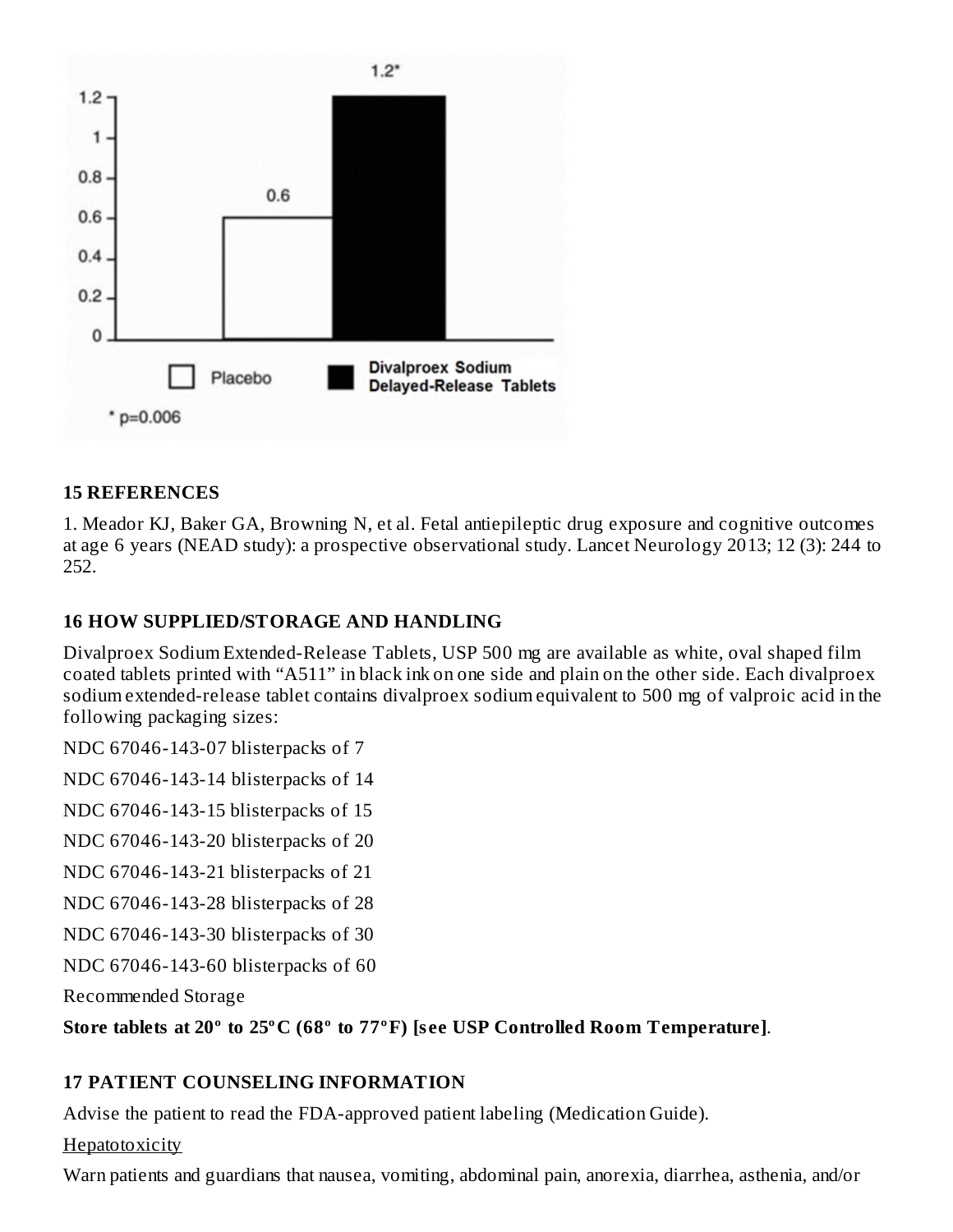jaundice can be symptoms of hepatotoxicity and, therefore, require further medical evaluation promptly *[see* **Warnings and Precautions ( 5.1)** *].*

#### **Pancreatitis**

Warn patients and guardians that abdominal pain, nausea, vomiting, and/or anorexia can be symptoms of pancreatitis and, therefore, require further medical evaluation promptly *[see* **Warnings and Precautions ( 5.5)** *].*

### Birth Defects and Decreased IQ

Inform pregnant women and women of childbearing potential that use of valproate during pregnancy increases the risk of birth defects and decreased IQ in children who were exposed. Advise women to use effective contraception while using valproate. When appropriate, counsel these patients about alternative therapeutic options. This is particularly important when valproate use is considered for a condition not usually associated with permanent injury or death. Advise patients to read the Medication Guide, which appears as the last section of the labeling *[see* **Warnings and Precautions ( 5.2, 5.3, 5.4)** *and* **Us e in Specific Populations ( 8.1)** *].*

Advise women of childbearing potential to discuss pregnancy planning with their doctor and to contact their doctor immediately if they think they are pregnant.

Encourage patients to enroll in the NAAED Pregnancy Registry if they become pregnant. This registry is collecting information about the safety of antiepileptic drugs during pregnancy. To enroll, patients can call the toll free number 1-888-233-2334 *[see* **Us e in Specific Populations ( 8.1)** *].*

#### Suicidal Thinking and Behavior

Counsel patients, their caregivers, and families that AEDs, including divalproex sodium extendedrelease tablets, may increase the risk of suicidal thoughts and behavior and should be advised of the need to be alert for the emergence or worsening of symptoms of depression, any unusual changes in mood or behavior, or the emergence of suicidal thoughts, behavior, or thoughts about self-harm. Instruct patients, caregivers, and families to report behaviors of concern immediately to the healthcare providers *[see* **Warnings and Precautions ( 5.7)** *].*

#### Hyperammonemia

Inform patients of the signs and symptoms associated with hyperammonemic encephalopathy and be told to inform the prescriber if any of these symptoms occur *[see* **Warnings and Precautions ( 5.9, 5.10)** *].*

### CNS Depression

Since valproate products may produce CNS depression, especially when combined with another CNS depressant (e.g., alcohol), advise patients not to engage in hazardous activities, such as driving an automobile or operating dangerous machinery, until it is known that they do not become drowsy from the drug.

### Multi-Organ Hypersensitivity Reaction

Instruct patients that a fever associated with other organ system involvement (rash, lymphadenopathy, etc.) may be drug-related and should be reported to the physician immediately *[see* **Warnings and Precautions ( 5.12)** *].*

#### Medication Residue in the Stool

Instruct patients to notify their healthcare provider if they notice a medication residue in the stool *[see* **Warnings and Precautions ( 5.18)** *].*

### **MEDICATION GUIDE**

**Divalproex Sodium (dye val' proe ex soe' dee um) Extended-Releas e Tablets, USP**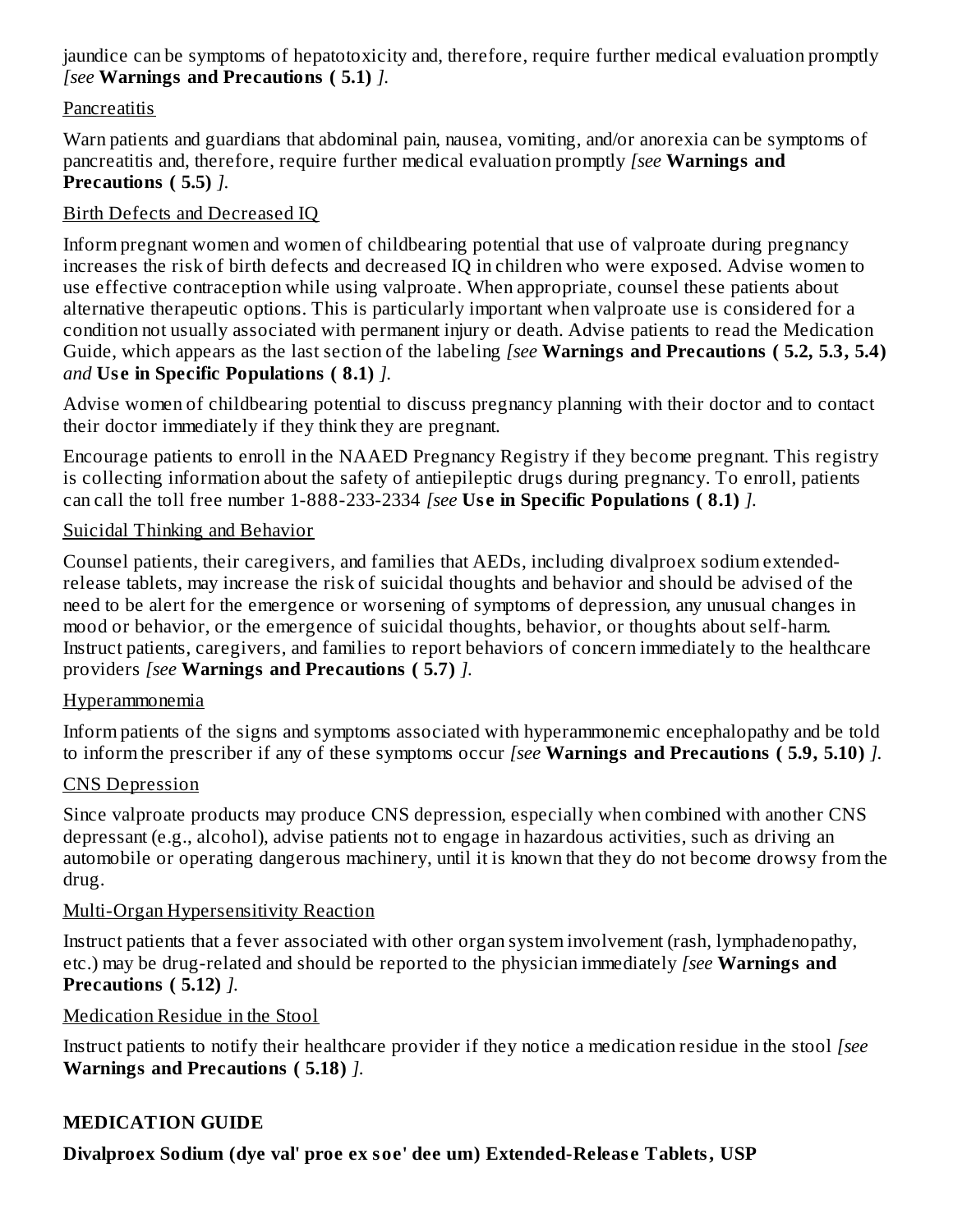Read this Medication Guide before you start taking divalproex sodium extended-release tablets or valproic acid and each time you get a refill. There may be new information. This information does not take the place of talking to your healthcare provider about your medical condition or treatment.

#### **What is the most important information I should know about divalproex sodium extended-releas e tablets?**

#### **Do not stop taking divalproex sodium extended-releas e tablets without first talking to your healthcare provider.**

Stopping divalproex sodium extended-release tablets suddenly can cause serious problems.

Divalproex sodium extended-release tablets can cause serious side effects, including:

**Serious liver damage that can caus e death, especially in children younger than 2 years old.** The risk of getting this serious liver damage is more likely to happen within the first 6 months of treatment.

### **Call your healthcare provider right away if you get any of the following symptoms:**

- nausea or vomiting that does not go away
- loss of appetite
- pain on the right side of your stomach (abdomen)
- dark urine
- swelling of your face
- yellowing of your skin or the whites of your eyes
- In some cases, liver damage may continue despite stopping the drug.
- **Divalproex sodium extended-releas e tablets may harm your unborn baby.**
- If you take divalproex sodium extended-release tablets during pregnancy for any medical condition, your baby is at risk for serious birth defects that affect the brain and spinal cord and are called spina bifida or neural tube defects. These defects occur in 1 to 2 out of every 100 babies born to mothers who use this medicine during pregnancy. These defects can begin in the first month, even before you know you are pregnant. Other birth defects that affect the structures of the heart, head, arms, legs, and the opening where the urine comes out (urethra) on the bottom of the penis can also happen.
- Birth defects may occur even in children born to women who are not taking any medicines and do not have other risk factors.
- Taking folic acid supplements before getting pregnant and during early pregnancy can lower the chance of having a baby with a neural tube defect.
- If you take divalproex sodium extended-release tablets during pregnancy for any medical condition, your child is at risk for having a lower IQ.
- There may be other medicines to treat your condition that have a lower chance of causing birth defects and decreased IQ in your child.
- Women who are pregnant must not take divalproex sodium extended-release tablets to prevent migraine headaches.
- **All women of child-bearing age should talk to their healthcare provider about using other possible treatments instead of divalproex sodium extended-releas e tablets. If the decision is made to us e divalproex sodium extended-releas e tablets, you should us e effective birth control (contraception).**
- Tell your healthcare provider right away if you become pregnant while taking divalproex sodium extended-release tablets. You and your healthcare provider should decide if you will continue to take divalproex sodium extended-release tablets while you are pregnant.

**Pregnancy Registry:** If you become pregnant while taking divalproex sodium extended-release tablets, talk to your healthcare provider about registering with the North American Antiepileptic Drug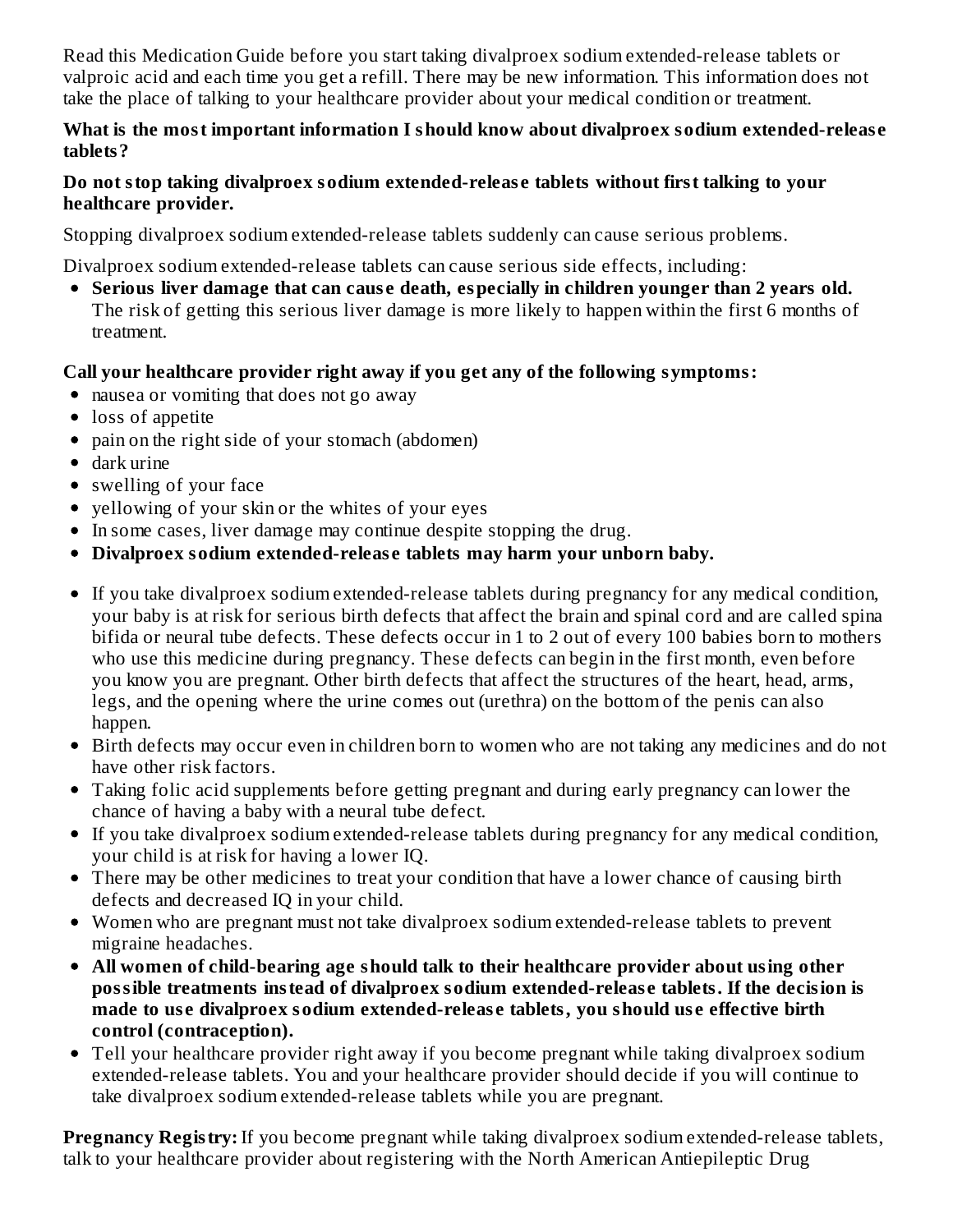Pregnancy Registry. You can enroll in this registry by calling 1-888-233-2334. The purpose of this registry is to collect information about the safety of antiepileptic drugs during pregnancy.

**Inflammation of your pancreas that can caus e death.**

#### **Call your healthcare provider right away if you have any of thes e symptoms:**

- severe stomach pain that you may also feel in your back
- nausea or vomiting that does not go away
- **Like other antiepileptic drugs, divalproex sodium extended-releas e tablets may caus e suicidal thoughts or actions in a very small number of people, about 1 in 500.**

#### **Call a healthcare provider right away if you have any of thes e symptoms, especially if they are new, wors e, or worry you:**

- thoughts about suicide or dying
- attempts to commit suicide
- new or worse depression
- new or worse anxiety
- feeling agitated or restless
- panic attacks
- trouble sleeping (insomnia)
- new or worse irritability
- acting aggressive, being angry, or violent
- acting on dangerous impulses
- an extreme increase in activity and talking (mania)
- other unusual changes in behavior or mood

#### **How can I watch for early symptoms of suicidal thoughts and actions?**

- Pay attention to any changes, especially sudden changes in mood, behaviors, thoughts, or feelings.
- Keep all follow-up visits with your healthcare provider as scheduled.

Call your healthcare provider between visits as needed, especially if you are worried about symptoms.

**Do not stop divalproex sodium extended-releas e tablets without first talking to a healthcare provider.** Stopping divalproex sodium extended-release tablets suddenly can cause serious problems. Stopping a seizure medicine suddenly in a patient who has epilepsy can cause seizures that do not stop (status epilepticus).

Suicidal thoughts or actions can be caused by things other than medicines. If you have suicidal thoughts or actions, your healthcare provider may check for other causes.

#### **What are divalproex sodium extended-releas e tablets?**

Divalproex sodium extended-release tablets come in different dosage forms with different usages.

*Divalproex sodium extended-release tablets*are prescription medicines used:

- to treat manic episodes associated with bipolar disorder.
- alone or with other medicines to treat:
- complex partial seizures in adults and children 10 years of age and older
- simple and complex absence seizures, with or without other seizure types
- to prevent migraine headaches

#### **Who should not take divalproex sodium extended-releas e tablets?**

Do not take divalproex sodium extended-release tablets if you:

• have liver problems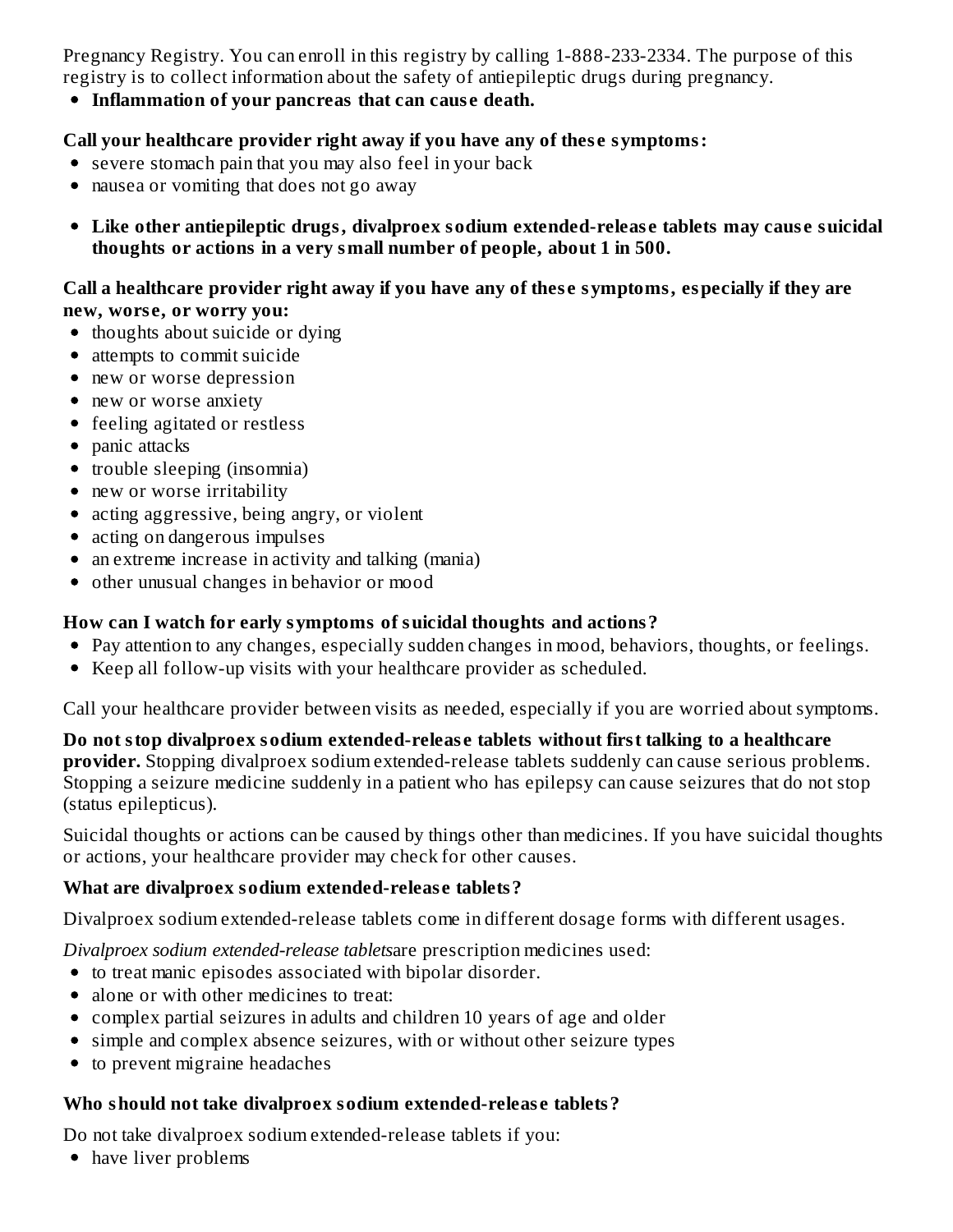- have or think you have a genetic liver problem caused by a mitochondrial disorder (e.g., Alpers-Huttenlocher syndrome)
- are allergic to divalproex sodium, valproic acid, sodium valproate, or any of the ingredients in divalproex sodium extended-release tablets. See the end of this leaflet for a complete list of ingredients in divalproex sodium extended-release tablets.
- have a genetic problem called urea cycle disorder
- are pregnant for the prevention of migraine headaches

#### **What should I tell my healthcare provider before taking divalproex sodium extended-releas e tablets?**

Before you take divalproex sodium extended-release tablets, tell your healthcare provider if you:

- have a genetic liver problem caused by a mitochondrial disorder (e.g., Alpers-Huttenlocher syndrome)
- drink alcohol
- are pregnant or breastfeeding. Divalproex sodium extended-release tablets can pass into breast milk. Talk to your healthcare provider about the best way to feed your baby if you take divalproex sodium extended-release tablets.
- have or have had depression, mood problems, or suicidal thoughts or behavior
- have any other medical conditions

**Tell your healthcare provider about all the medicines you take,** including prescription and nonprescription medicines, vitamins, herbal supplements and medicines that you take for a short period of time.

Taking divalproex sodium extended-release tablets with certain other medicines can cause side effects or affect how well they work. Do not start or stop other medicines without talking to your healthcare provider.

Know the medicines you take. Keep a list of them and show it to your healthcare provider and pharmacist each time you get a new medicine.

#### **How should I take divalproex sodium extended-releas e tablets?**

- Take divalproex sodium extended-release tablets exactly as your healthcare provider tells you. Your healthcare provider will tell you how much divalproex sodium extended-release tablets to take and when to take it.
- Your healthcare provider may change your dose.
- Do not change your dose of divalproex sodium extended-release tablets without talking to your healthcare provider.
- **Do not stop taking divalproex sodium extended-releas e tablets without first talking to your healthcare provider.** Stopping divalproex sodium extended-release tablets suddenly can cause serious problems.
- Swallow divalproex sodium extended-release tablets whole. Do not crush or chew divalproex sodium extended-release tablets. Tell your healthcare provider if you cannot swallow divalproex sodium extended-release tablets whole. You may need a different medicine.
- If you take too much divalproex sodium extended-release tablets, call your healthcare provider or local Poison Control Center right away.

#### **What should I avoid while taking divalproex sodium extended-releas e tablets?**

Divalproex sodium extended-release tablets can cause drowsiness and dizziness. Do not drink alcohol or take other medicines that make you sleepy or dizzy while taking divalproex sodium extended-release tablets, until you talk with your doctor. Taking divalproex sodium extendedrelease tablets with alcohol or drugs that cause sleepiness or dizziness may make your sleepiness or dizziness worse.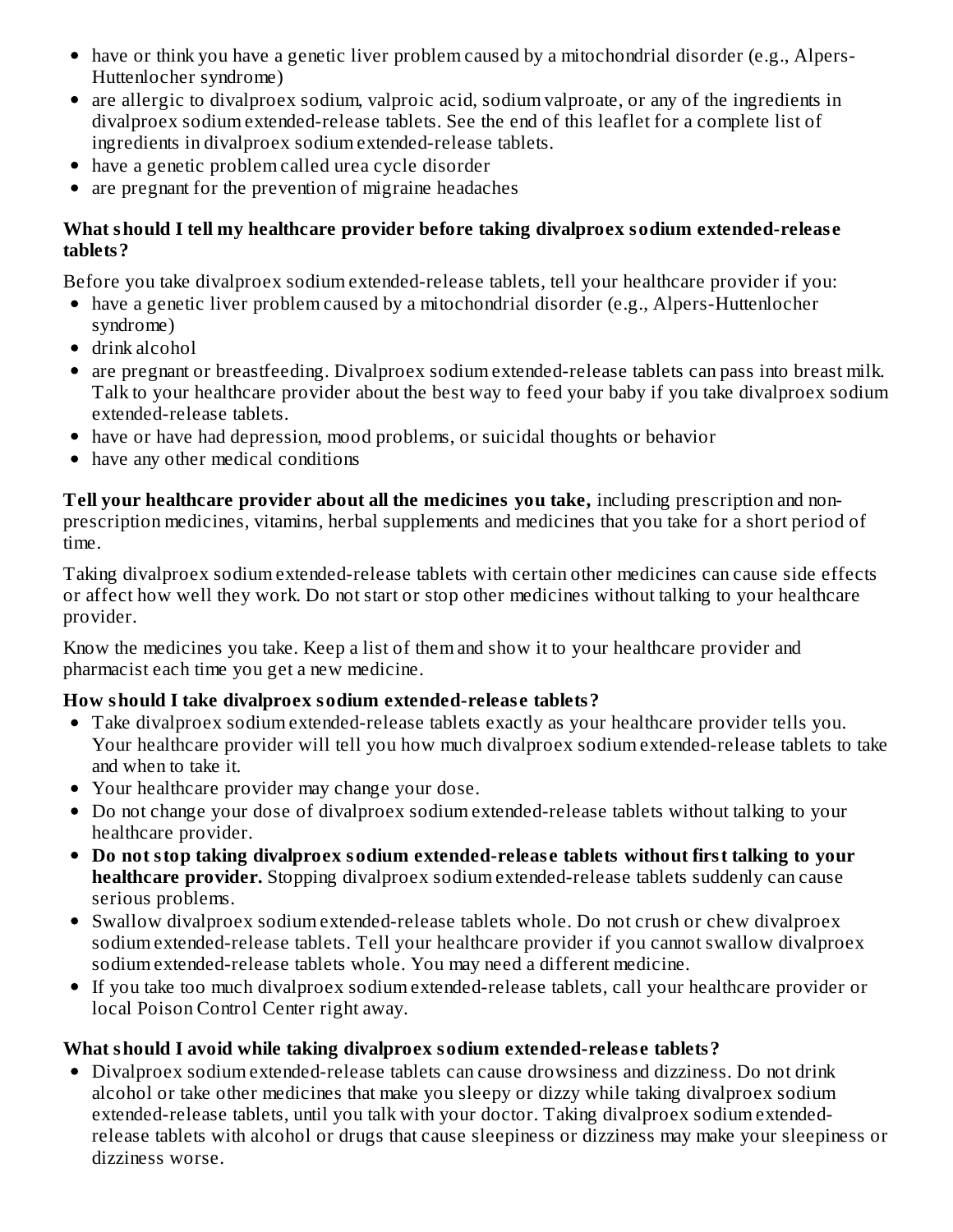• Do not drive a car or operate dangerous machinery until you know how divalproex sodium extended-release tablets affect you. Divalproex sodium extended-release tablets can slow your thinking and motor skills.

#### **What are the possible side effects of divalproex sodium extended-releas e tablets?**

See **"What is the most important information I should know about divalproex sodium extended-releas e tablets?"**

Divalproex sodium extended-release tablets may cause other serious side effects including:

- **Bleeding problems:** red or purple spots on your skin, bruising, pain and swelling into your joints due to bleeding or bleeding from your mouth or nose.
- **High ammonia levels in your blood:** feeling tired, vomiting, changes in mental status.
- **Low body temperature (hypothermia):** drop in your body temperature to less than 95ºF, feeling tired, confusion, coma.
- **Allergic (hypers ensitivity) reactions:** fever, skin rash, hives, sores in your mouth, blistering and peeling of your skin, swelling of your lymph nodes, swelling of your face, eyes, lips, tongue, or throat, trouble swallowing or breathing.
- **Drowsiness or sleepiness in the elderly.** This extreme drowsiness may cause you to eat or drink less than you normally would. Tell your doctor if you are not able to eat or drink as you normally do. Your doctor may start you at a lower dose of divalproex sodium extended-release tablets.

### **Call your healthcare provider right away, if you have any of the symptoms listed above.**

### **The common side effects of divalproex sodium extended-releas e tablets include:**

- nausea
- headache
- sleepiness
- vomiting
- weakness
- $\bullet$  tremor
- dizziness
- stomach pain
- blurry vision
- double vision
- diarrhea
- increased appetite
- weight gain
- hair loss
- loss of appetite
- problems with walking or coordination

These are not all of the possible side effects of **divalproex sodium extended-releas e tablets**. For more information, ask your healthcare provider or pharmacist.

Tell your healthcare provider if you have any side effect that bothers you or that does not go away.

#### **Call your doctor for medical advice about side effects. You may report side effects to FDA at 1- 800-FDA-1088.**

**How should I store divalproex sodium extended-releas e tablets?**

Store **Divalproex sodium extended-releas e tablets at 20º to 25ºC (68º to 77ºF) [s ee USP Controlled Room Temperature]**.

**Keep divalproex sodium extended-releas e tablets and all medicines out of the reach of children.**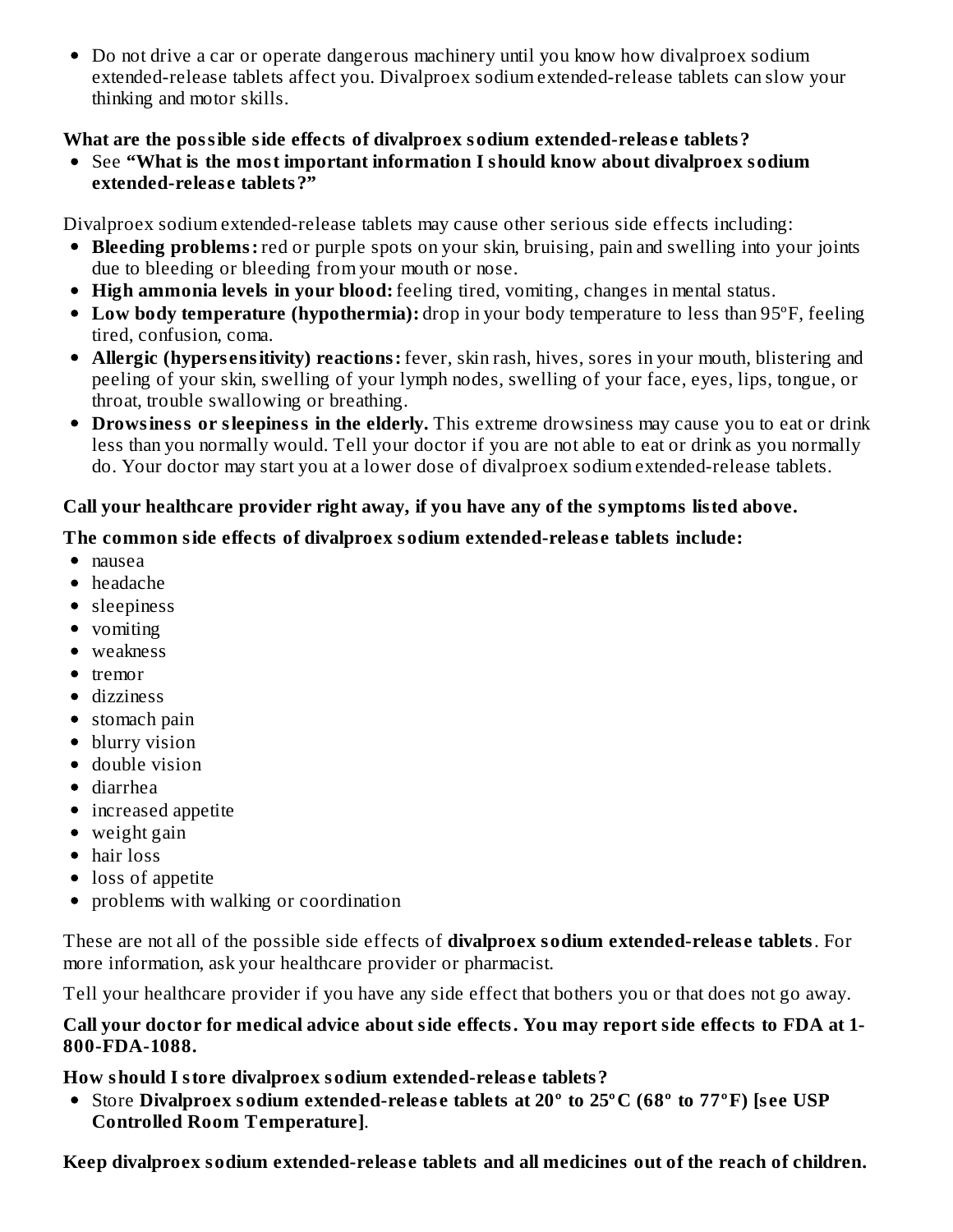#### **General information about the safe and effective us e of divalproex sodium extended-releas e tablets**

Medicines are sometimes prescribed for purposes other than those listed in a Medication Guide. Do not use divalproex sodium extended-release tablets for a condition for which it was not prescribed. Do not give divalproex sodium extended-release tablets to other people, even if they have the same symptoms that you have. It may harm them.

This Medication Guide summarizes the most important information about divalproex sodium extendedrelease tablets. If you would like more information, talk with your healthcare provider. You can ask your pharmacist or healthcare provider for information about divalproex sodium extended-release tablets that is written for health professionals.

#### **To report SUSPECTED ADVERSE REACTIONS, contact Par Pharmaceutical, Inc. at 1-800- 828-9393 or 1-800-FDA-1088 or www.fda.gov/medwatch.**

#### **What are the ingredients in divalproex sodium extended-releas e tablets?**

#### **Divalproex sodium extended-releas e tablets**

Active ingredient: divalproex sodium

Inactive ingredients:

**Divalproex Sodium Extended-Releas e Tablets:**250 and 500 mg: ethylcellulose, hydroxyethyl cellulose, hypromellose, magnesium stearate, polyethylene glycol, povidone, silicon dioxide, talc, titanium dioxide, and iron oxide black.

This Medication Guide has been approved by the U.S. Food and Drug Administration.

Manufactured for:

Par Pharmaceutical Companies, Inc.

Chestnut Ridge, NY 10977 U.S.A.

Made in TAIWAN

Revised: 11/15 OS510A-01-87-08

#### **Repackaged by:**

Contract Pharmacy Services-PA 125 Titus Ave Suite 200 Warrington, PA 18976 USA

Rev: Original—2017.09.25—NJW

## **Package/Label Display Panel**

#### **NDC 67046-143-30**

Divalproex Sodium

Extended-Release Tablets

500 mg

30-count

Rx Only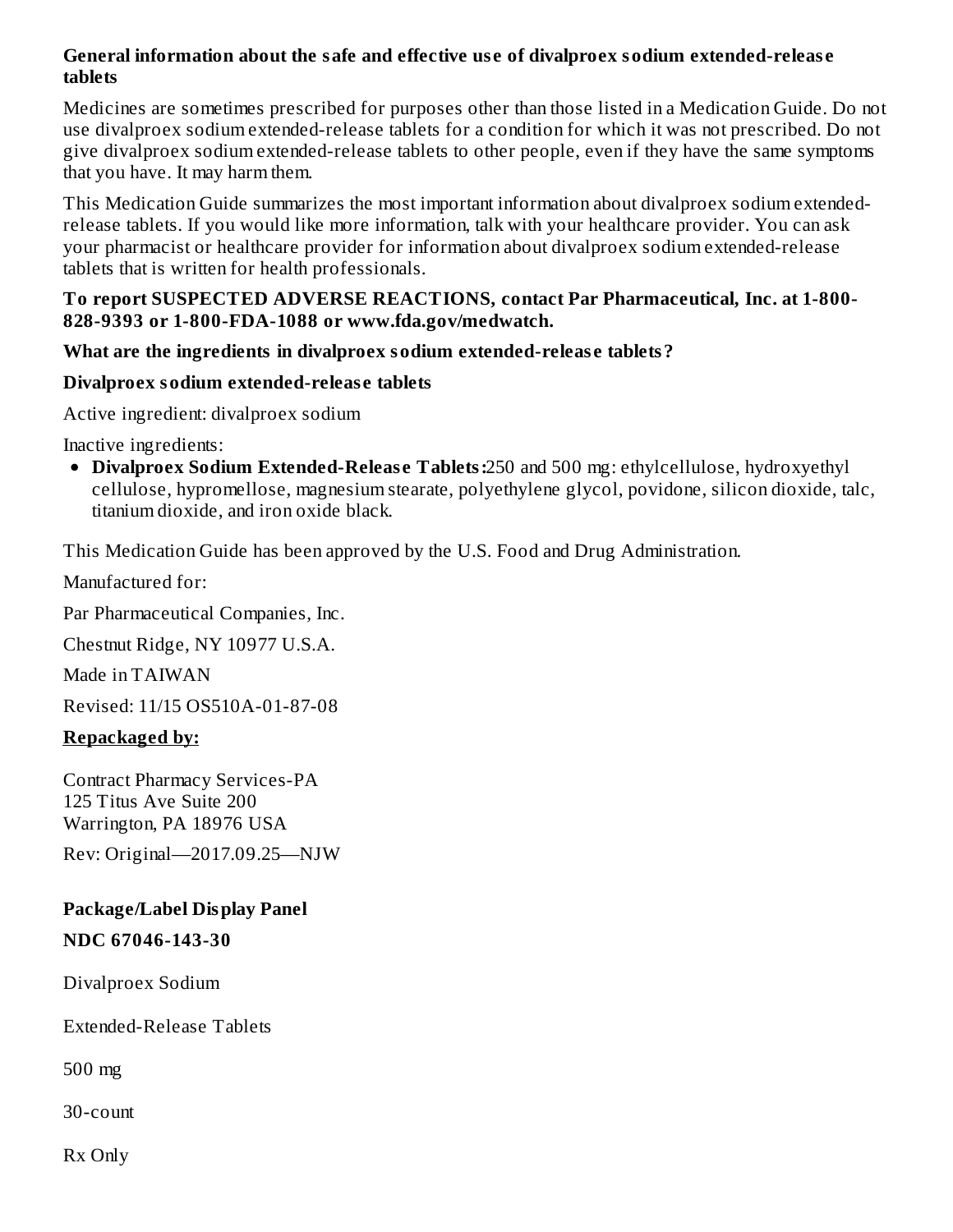**DIVALPROEX SOD** 500 MG (ER) TAB #30 310370511502 Rx Only LOT: 4EF4C002 **PILL ID: A 511** EXP:09/19/18 PAR Packaged By: Contract Pharmacy Services-PA

125 Titus Ave. Suite #200. Warrington. PA 18976

**USUAL DOSAGE:** See enclosure for full prescribing information.



Store at 20° to 25°C (68° to 77°F) [See USP Controlled Room Temperature].

Each extended-release tablet contains: Divalproex Sodium equivalent to valproic acid ... 500 mg

CPS NDC: 67046-143-30

| DIVALPROEX SODIUM EXTENDED-RELEASE<br>divalproex sodium tablet, extended release |                         |                    |                              |          |  |  |
|----------------------------------------------------------------------------------|-------------------------|--------------------|------------------------------|----------|--|--|
|                                                                                  |                         |                    |                              |          |  |  |
| <b>Product Information</b>                                                       |                         |                    |                              |          |  |  |
| Product Type                                                                     | HUMAN PRESCRIPTION DRUG | Item Code (Source) | NDC:67046-143(NDC:10370-511) |          |  |  |
| <b>Route of Administration</b>                                                   | ORAL                    |                    |                              |          |  |  |
|                                                                                  |                         |                    |                              |          |  |  |
| <b>Active Ingredient/Active Moiety</b>                                           |                         |                    |                              |          |  |  |
|                                                                                  | <b>Ingredient Name</b>  |                    | <b>Basis of Strength</b>     | Strength |  |  |
| DIVALPROEX SODIUM (UNII: 644VL95AO6) (VALPROIC ACID - UNII:614O11Z5WI)           |                         |                    | <b>VALPROIC ACID</b>         | 500 mg   |  |  |
|                                                                                  |                         |                    |                              |          |  |  |
|                                                                                  |                         |                    |                              |          |  |  |
| <b>Inactive Ingredients</b>                                                      |                         |                    |                              |          |  |  |
|                                                                                  | <b>Ingredient Name</b>  |                    |                              | Strength |  |  |
| HYPROMELLOSES (UNII: 3NXW29V3WO)                                                 |                         |                    |                              |          |  |  |
| <b>SILICON DIO XIDE (UNII: ETJ7Z6 XBU4)</b>                                      |                         |                    |                              |          |  |  |
| MAGNESIUM STEARATE (UNII: 70097M6I30)                                            |                         |                    |                              |          |  |  |
| TALC (UNII: 7SEV7J4R1U)                                                          |                         |                    |                              |          |  |  |
| TITANIUM DIO XIDE (UNII: 15FIX9 V2JP)                                            |                         |                    |                              |          |  |  |
| PO VIDONES (UNII: FZ989GH94E)                                                    |                         |                    |                              |          |  |  |
| POLYETHYLENE GLYCOLS (UNII: 3WJQ0SDW1A)                                          |                         |                    |                              |          |  |  |
| FERROSOFERRIC OXIDE (UNII: XM0 M8 7F357)                                         |                         |                    |                              |          |  |  |
| ETHYLCELLULOSES (UNII: 7Z8S9VYZ4B)                                               |                         |                    |                              |          |  |  |
| HYDRO XYETHYL CELLULOSE (4000 MPA.S AT 1%) (UNII: ZYD53NBL45)                    |                         |                    |                              |          |  |  |
|                                                                                  |                         |                    |                              |          |  |  |
| <b>Product Characteristics</b>                                                   |                         |                    |                              |          |  |  |